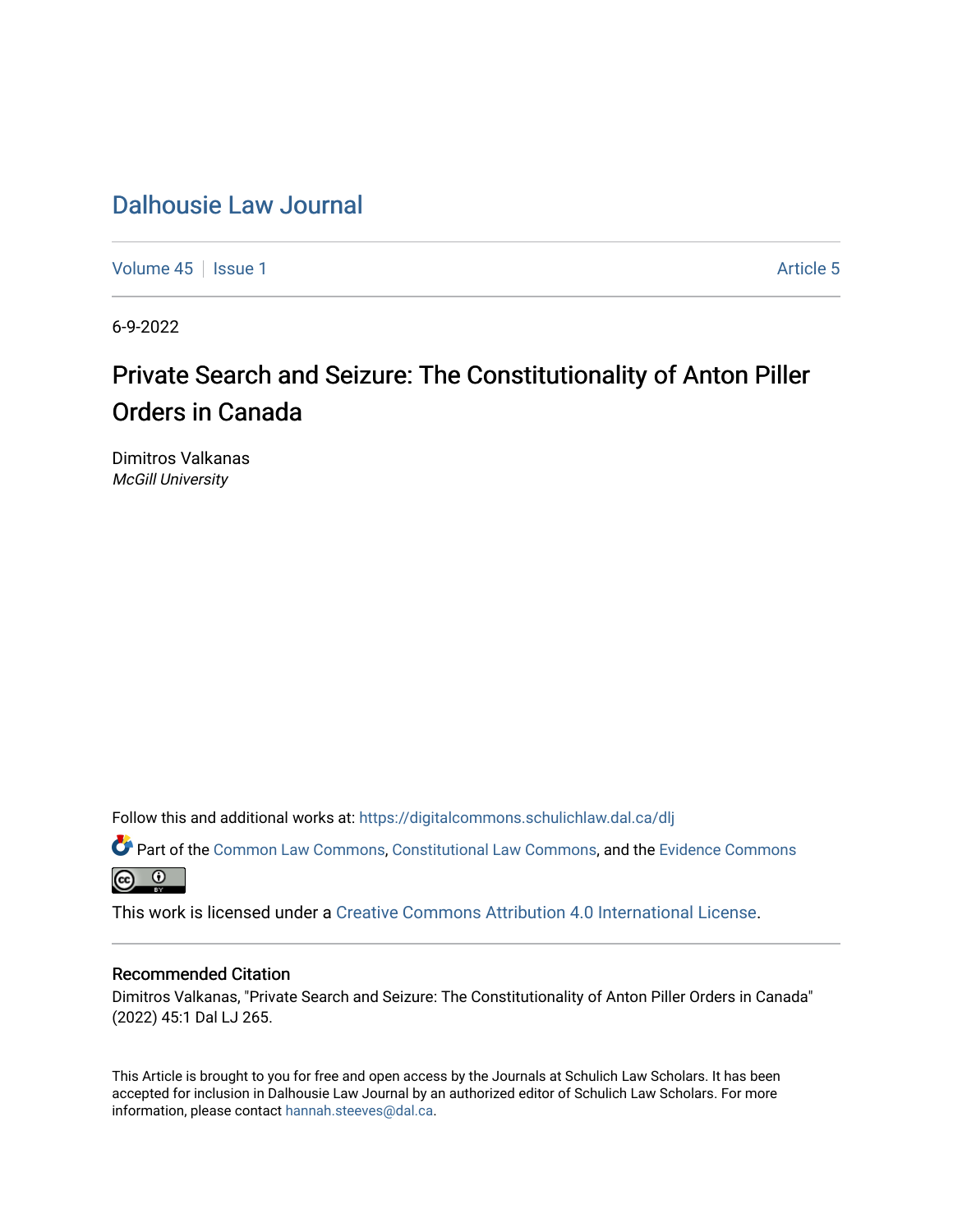# Dimitrios Valkanas\* Private Search and Seizure: The Constitutionality of *Anton Piller* Orders in Canada

*This paper examines the constitutionality of the* Anton Piller *order in Canadian law. First, the paper examines whether* Anton Piller *orders overall are unconstitutional through three major avenues of attack: (i)* Charter *challenges; (ii) the ultra vires doctrine; and (iii) the principle of natural justice, audi alteram partem. Afterwards, in the event that no challenge against* Anton Piller *orders broadly would succeed, the paper examines whether their uniquely Canadian variant known as a "rolling" or "John (or Jane) Doe"* Anton Piller *orders could be challenged, looking at both*  Charter *and non-*Charter *challenges. Finally, this paper proposes the imposition of additional criteria and safeguards on both the issuance and execution of* Anton Piller *orders, in case the constitutional challenges of both regular and "rolling"*  Anton Piller *orders appear unlikely to succeed. The paper looks at criteria already suggested in the jurisprudence and doctrine discussing* Anton Piller *orders, in addition to introducing original proposals for reform.*

*Cet article examine la constitutionnalité des ordonnances de type* Anton Piller *dans le droit canadien. D'abord, l'article examine ces ordonnances en général sont inconstitutionnelles suivant trois voies : (i) des contestations sous la Charte ; (ii) la doctrine ultra vires ; et (iii) le principe de la justice naturelle, audi alteram partem. Ensuite, dans l'éventualité qu'aucune de ces contestations de l'ordonnance de type*  Anton Piller *en soi ne réussit, l'article examine si le variant de l'ordonnance connue comme l'ordonnance de type* Anton Piller *« roulante » ou «John (ou Jane) Doe» peut être contestée, prenant en considération des contestations sous* la Charte *et d'autres contestations. Finalement, l'article propose d'imposer des critères et des protections additionnels sur l'autorisation et l'exécution des ordonnances de type* Anton Piller*, dans le cas que toutes les contestations constitutionnelles des ordonnances de type* Anton Piller *régulières et « roulantes » semblent vouées à l'échec. L'article prend en considération des critères déjà proposés par la jurisprudence et la doctrine autour des ordonnances de type* Anton Piller*, en plus d'introduire des propositions originales pour la réforme de ces ordonnances.*

BCL/JD (McGill University Faculty of Law, 2022). The author would like to thank Professor Rosalie Jukier, whose help and supervision was crucial to the successful completion of this paper. The author would further like to thank the anonymous reviewers for the Dalhousie Law Journal for their comments on an earlier draft.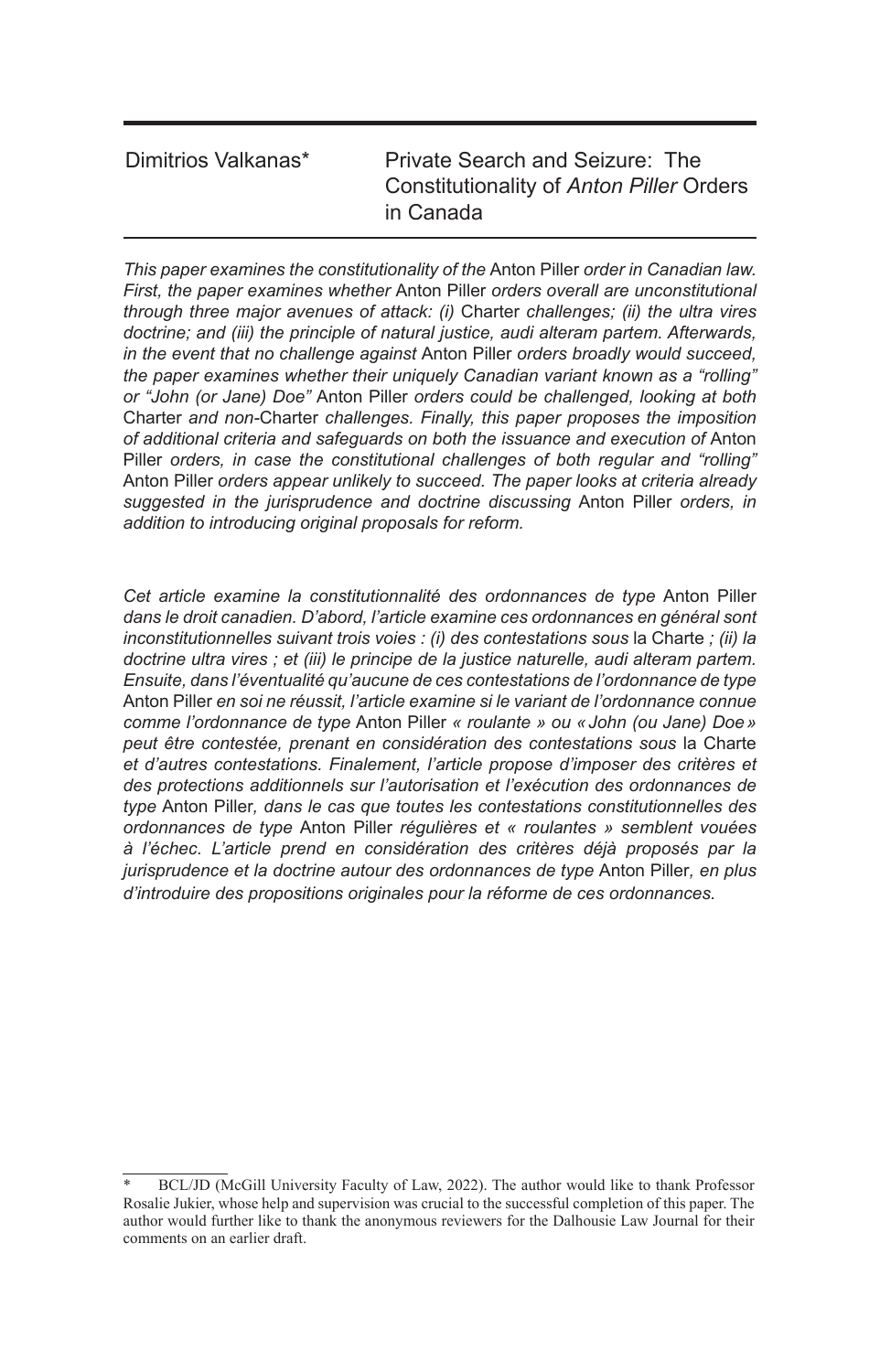# *Introduction*

- I. *History of* Anton Piller *Orders*
	- 1. *The origins of* Anton Piller *Orders*
	- 2. *The importation of* Anton Piller *Orders into Canadian law*
- II. *Three major constitutional challenges to the* Anton Piller *Order in Canadian law*
	- 1. *Scrutiny of* Anton Piller *Orders under the* Charter
	- 2. *Exploring the ultra vires doctrine*
	- 3. *The principles of natural justice: audi alteram partem*
- III. *The constitutionality of "Rolling" or "John Doe"* Anton Piller *Orders*
	- 1. *An introduction to rolling* Anton Piller *Orders*
	- 2. Charter *challenges of the rolling* Anton Piller *Order*
	- 3. *Non-*Charter *Constitutional Challenges of the Rolling* Anton Piller *Order*
- IV. *Imposing additional requirements and safeguards on* Anton Piller *Orders*
	- 1. *Imposition of additional criteria for issuance*
	- 2. *Imposition of additional safeguards on execution*

*Conclusion*

# *Introduction*

The public mind has long conceived of search and seizure as an exceptional measure, carried out by uniformed police officers with a warrant for the purposes of a criminal investigation. Nevertheless, judicial developments in recent decades have led to the creation of a similar procedure for civil cases. In particular, the *Anton Piller* order, a "civil search warrant,"1 has allowed private parties to conduct search and seizures for the purposes of private law disputes. Canadians have a profound concern for their privacy

<sup>1.</sup> *Vinod Chopra Films Private Limited v John Doe*, 2010 FC 387 at para 5 [*Vinod Chopra*].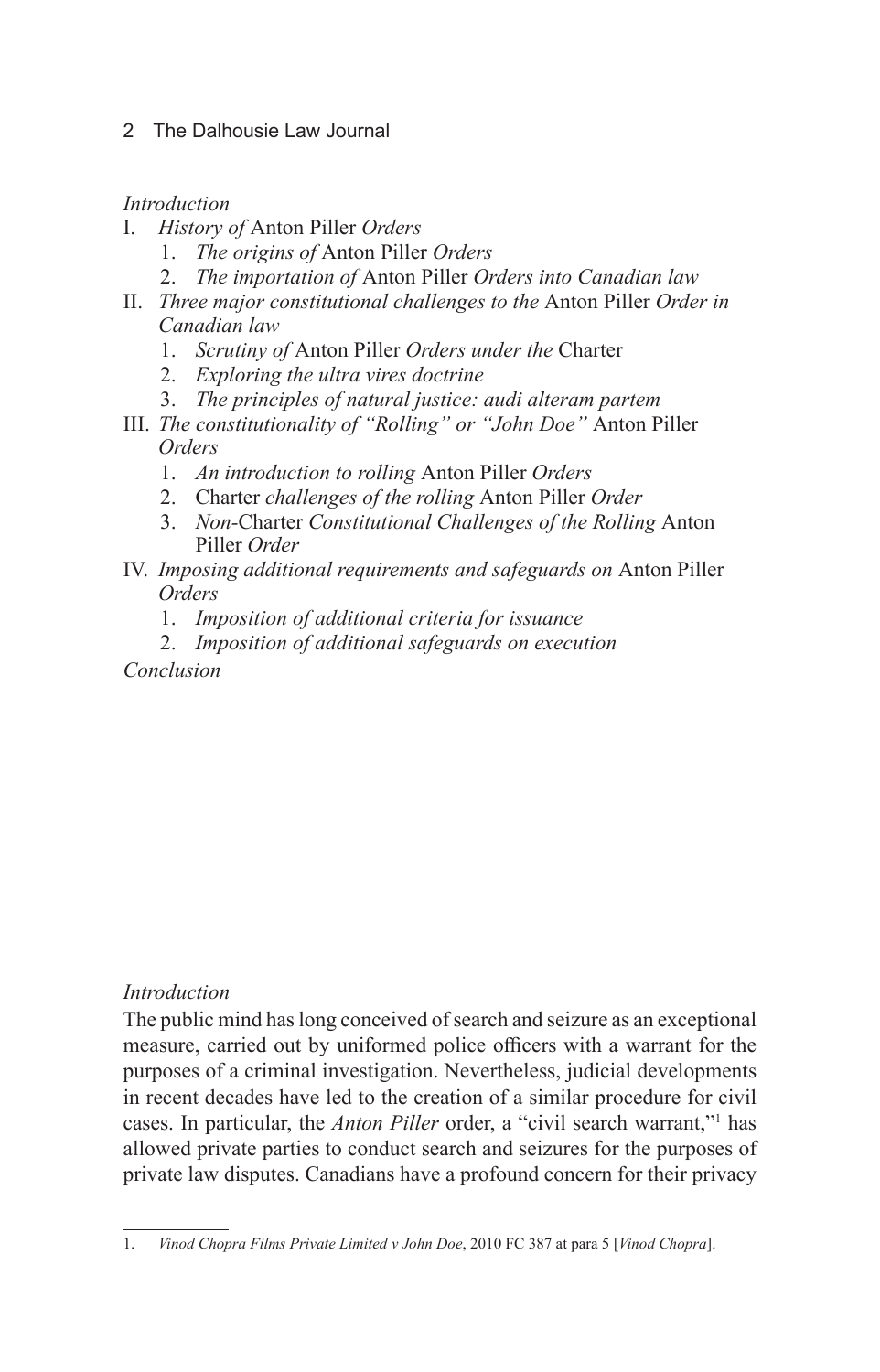Private Search and Seizure: The Constitutionality of 3 *Anton Piller* Orders in Canada

rights, having enshrined them in several sections of the *Canadian Charter of Rights and Freedoms*. As such, it is hardly surprising that significant concerns have arisen over the constitutionality of *Anton Piller* orders. This paper will examine three major constitutional challenges to the *Anton Piller* order in Canadian law. First, the constitutionality of *Anton Piller*  orders as a whole will be considered; this question has already been partly addressed by the courts. Second, although simple *Anton Piller* orders may be constitutional, the possibility that their variant known as "Rolling" or "John Doe" *Anton Piller* orders may not be will be examined. Finally, regardless of the constitutionality of *Anton Piller* orders per se, new requirements and novel safeguards on both the granting and execution of such orders will be proposed.

# I. *History of* Anton Piller *Orders*

# 1. *The origins of* Anton Piller *Orders*

*Anton Piller* orders draw their name from the landmark decision that brought them into the fold of English common law. More specifically, that decision is *Anton Piller KG v Manufacturing Processes Ltd & Ors*, 2 an English Court of Appeal case involving a copyright dispute between a German electronics manufacturer (Anton Piller) and their British agents and component suppliers (Manufacturing Processes). In that case, the British defendants had sought to sell confidential copyrighted information on the German plaintiff's products to third parties but were discovered. This led the plaintiff to request an ex parte order allowing them to examine and copy various pieces of evidence in the defendants' possession, so as to avoid their destruction. To do so, the plaintiff would have had to enter the defendants' premises, something which, without the defendants' consent, would have normally required a search warrant (which is not available in civil cases). Lord Denning MR granted the order, stating that the defendants would be free to refuse the plaintiff's solicitor entry, though their doing so would bring them into contempt of court.<sup>3</sup> Although the rules of the Court did not provide any basis for such an order, Lord Denning MR justified it by citing the Court's inherent jurisdiction.<sup>4</sup>

# 2. *The importation of* Anton Piller *Orders into Canadian law*

This landmark decision, despite its radical and unprecedented nature, was quickly imported into Canada by the courts, given its immense utility for

<sup>2. [1975]</sup> EWCA Civ 12 [*Anton Piller*].

<sup>3.</sup> *Ibid*.

<sup>4.</sup> *Ibid*.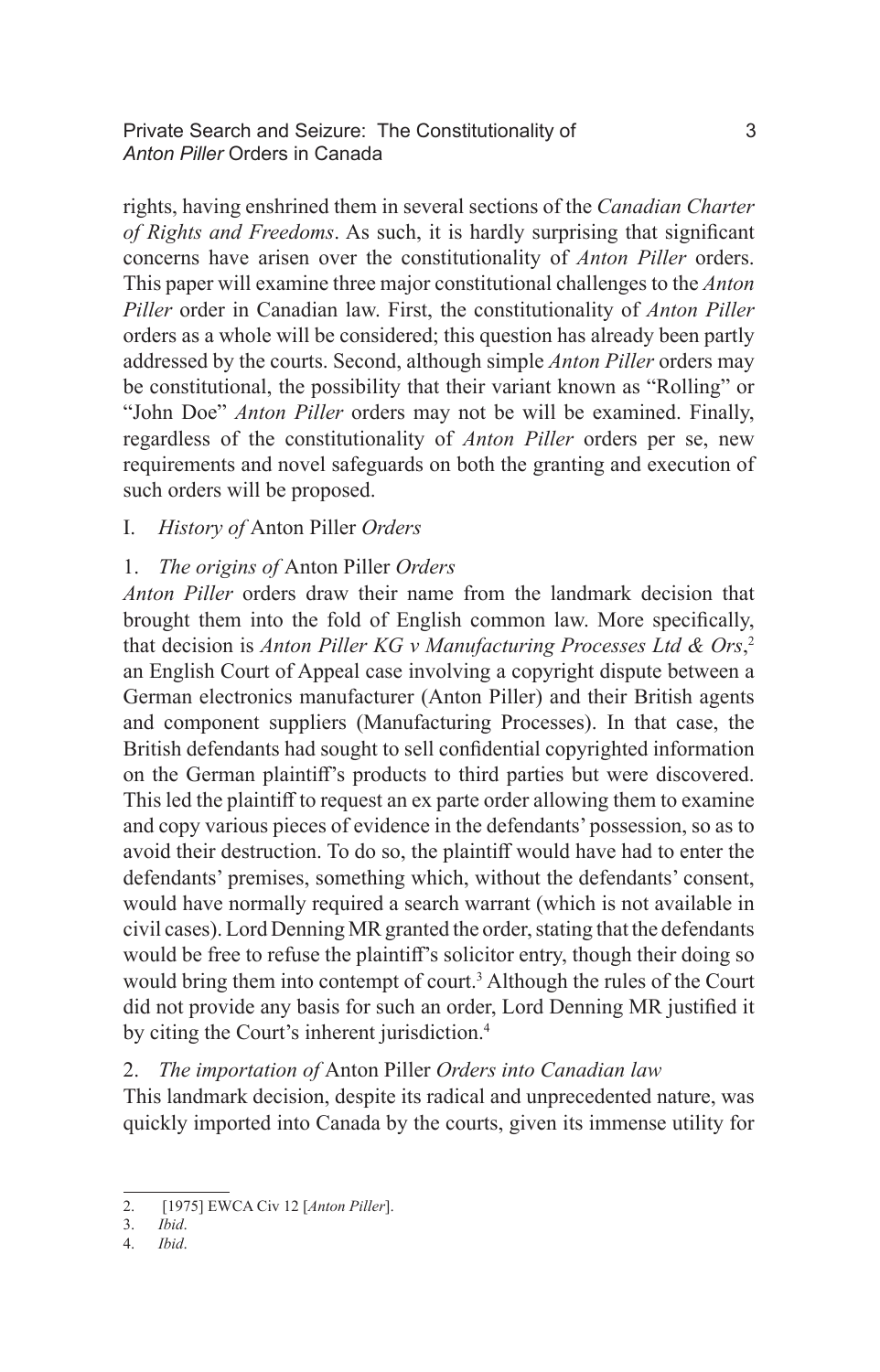copyright infringement and other intellectual property cases.<sup>5</sup> However, the meagre financial means of most defendants in cases involving *Anton Piller* orders meant that Canada had to wait a whole three decades before one of the sparse appellate challenges of such orders reached the Supreme Court.<sup>6</sup> That appellate case was *Celanese Canada Ltd v Murray* Demolition Corp,<sup>7</sup> a 2006 decision in a dispute between two vinyl acetate manufacturers: Celanese Canada and Canadian Bearings. In that case, Celanese Canada sued Canadian Bearings, alleging that the latter copied Celanese's confidential "proprietary processes and equipment."<sup>8</sup> Celanese then sought and obtained an *Anton Piller* order to search Canadian Bearings' premises for incriminating evidence, in order to seize and store it to avoid its destruction. In the course of the search, which was conducted in a haphazard manner, privileged information was accessed by Celanese's agents, being downloaded en masse and far too quickly for Canadian Bearings' solicitors to properly review the material. Later, Celanese's counsel accessed and copied the privileged information without notifying Canadian Bearings' counsel, even going so far as to pass some of the information on to Celanese's counsel in the United States. Once Canadian Bearings' counsel learned of this, it demanded the return of the documents, but Celanese's counsel refused, instead claiming that it had deleted the privileged material. The dispute reached the Supreme Court over Canadian Bearings' claim that Celanese's counsel should be disqualified, given that they had accessed privileged information in contravention of the *Anton Piller* order's stipulations.<sup>9</sup>

Ultimately, the Court sided with the defendant, Canadian Bearings, finding that the *Anton Piller* order had been executed in a manner inconsistent with the nature of the order itself and in breach of solicitorclient privilege, thereby prejudicing Canadian Bearing's ability to defend itself in court. Moreover, the Court noted the *Anton Piller* order's "uncomfortable resemblance to a private search warrant,"10 and even noted that not authorizing forceful entry but requiring consent to search and seizure on penalty of contempt of court might appear to the citizenry as "a distinction without a meaningful difference."11 Nevertheless, the Court

- 8. *Ibid* at para 5.
- 9. *Ibid*.

<sup>5.</sup> Jeff Berryman, "Thirty Years After: *Anton Piller* Orders and the Supreme and Federal Courts of Canada" (2007) 2:3 J Intl Commercial L & Technology 128 at 128-129 [Berryman, "Thirty Years After"].

<sup>6.</sup> *Ibid*.

<sup>7.</sup> 2006 SCC 36 [*Celanese*].

<sup>10.</sup> *Ibid* at para 1.

<sup>11.</sup> *Ibid* at para 28.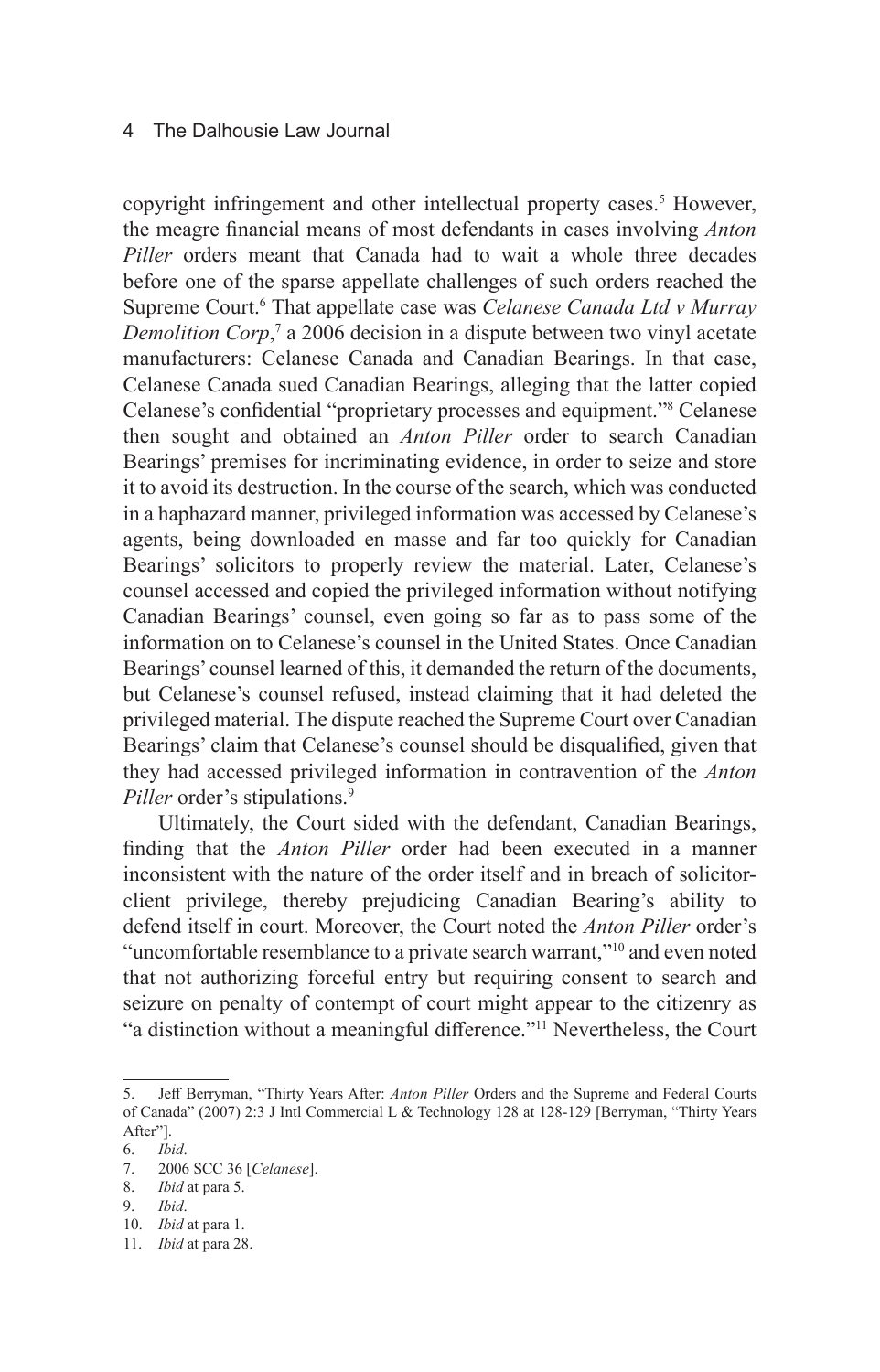Private Search and Seizure: The Constitutionality of 5 *Anton Piller* Orders in Canada

stated that *Anton Piller* orders had overcome their original extraordinary nature to become regularly issued over the thirty-year-period since their first appearance in Canada.12 The Court found that *Anton Piller* orders were useful in preventing unprincipled defendants from exploiting procedural constraints to destroy evidence.<sup>13</sup> To ensure that this extraordinarily intrusive judicial instrument is only used in circumstances that warrant it, the Court developed a four-part test, which still stands as the current test for *Anton Piller* orders in Canada:

First, the plaintiff must demonstrate a strong prima facie case. Second, the damage to the plaintiff of the defendant's alleged misconduct, potential or actual, must be very serious. Third, there must be convincing evidence that the defendant has in its possession incriminating documents or things, and fourthly it must be shown that there is a real possibility that the defendant may destroy such material before the discovery process can do its work  $14$ 

These conditions essentially match those stated by Lord Denning MR in *Anton Piller*. 15 Ultimately, *Celanese* served to recognize *Anton Piller* orders as a definitive part of Canadian procedural law, in addition to concretely articulating a single test for their being granted, as well as guidelines for their execution.

As noted previously, the Court noted the extraordinary and highly concerning nature of these orders.<sup>16</sup> Indeed, there have been multiple challenges to the constitutionality of such orders in Canada which will be canvassed below.17 Nevertheless, the failure of any of these challenges to bear fruit has meant that *Anton Piller* orders have remained an undisturbed part of Canadian law.

<sup>12.</sup> *Ibid* at paras 29-32.

<sup>13.</sup> *Ibid* at para 32.

<sup>14.</sup> *Ibid* at para 35.

<sup>15.</sup> *Anton Piller*, *supra* note 2; the Court in *Celanese* also listed several protections for the rights of the parties, as well as various conditions governing the conduct of the search; see *Celanese*, *supra* note 7 at para 40.

<sup>16.</sup> See e.g. *Celanese*, *supra* note 7 at para 37, discussing *Netbored Inc v Avery Holdings Inc*, 2005 FC 1405 [*Netbored*], where the Court lists various examples of how *Anton Piller* orders can be abused. 17. See e.g. *Ontario Realty Corp v P Gabriele & Sons Ltd*, (2000), 50 OR (3d) 539, [2000] OJ No 4340 (Ont Sup Ct) [*Ontario Realty* cited to OR]; *Viacom Ha! Holding Co v Jane Doe*, (2000) CanLII 15260, [200] FCJ No 498 (QL) (FCTD) [*Viacom FCTD* cited to CanLII]; *Raymond Chabot SST Inc c Groupe AST (1993) Inc*, [2002] RJQ 2715, 2002 CanLII 41255 (QCCA) [*Chabot* cited to CanLII] (for an example of a challenger under the Quebec *Charter of Human Rights and Freedoms*).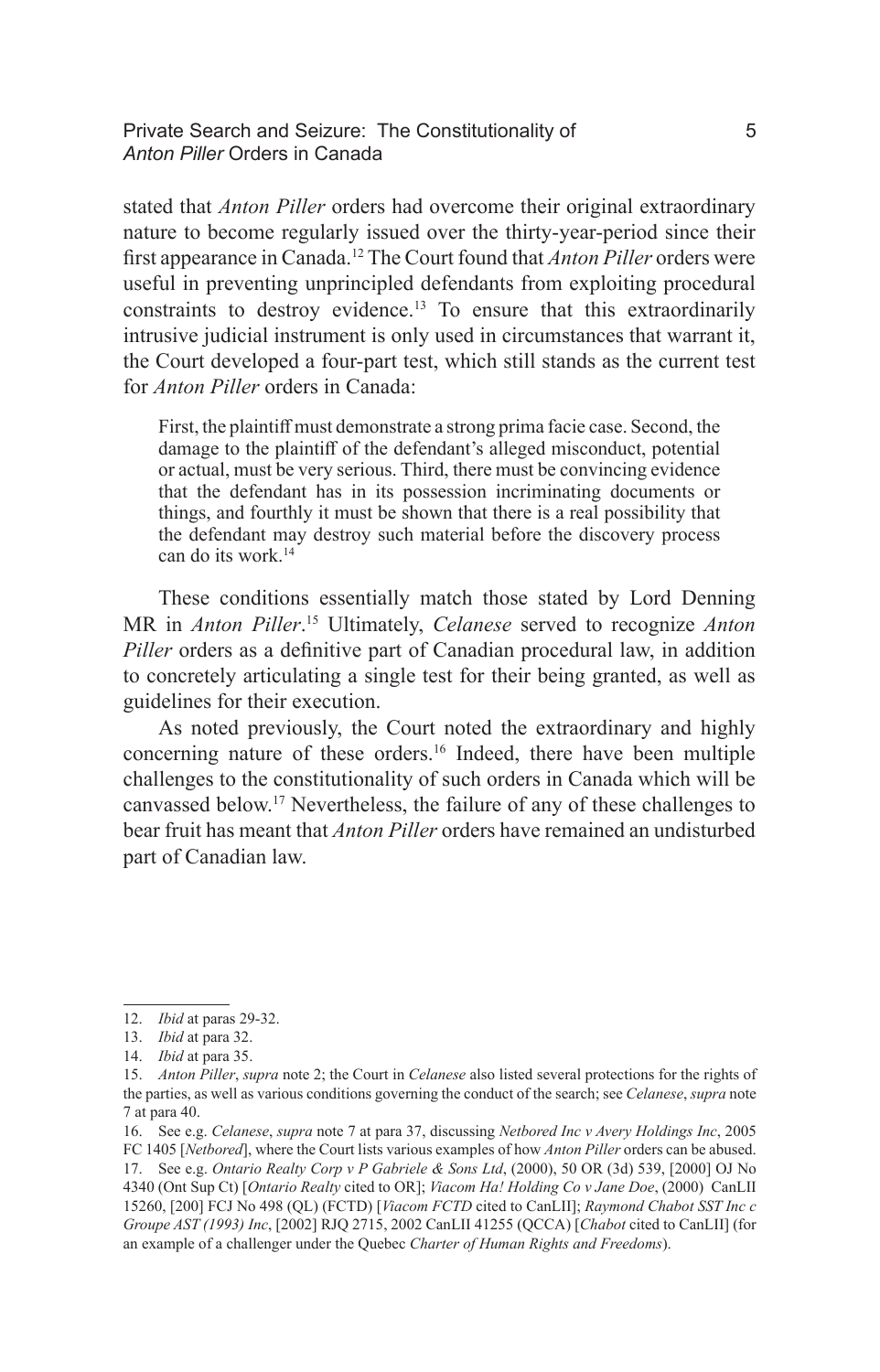# II. *Three major constitutional challenges to the* Anton Piller *Order in Canadian law*

# 1. *Scrutiny of* Anton Piller *Orders under the* Charter

Given *Anton Piller* orders' similarity to a search warrant, it is hardly surprising that the *Canadian Charter of Rights and Freedoms*, which has several provisions that directly or indirectly govern search and seizure, offers a vehicle through which they can be challenged. Some possible avenues under the *Charter*, such as a section 8 challenge,<sup>18</sup> have already been examined by Canadian courts. Other potential challenges, such as those based on sections 7, 11(c), and 13 have been aired by doctrinal writers but have yet to be thoroughly tested before the courts.<sup>19</sup>

Before we can begin evaluating the merits and shortcomings of any *Charter* challenges, both potential and already adjudicated, we must first inquire as to whether the *Charter* applies to *Anton Piller* orders. Given that an *Anton Piller* order is issued through a court's inherent jurisdiction in a private dispute,20 it is not immediately apparent that the *Charter*, a public law instrument applicable only to the federal and provincial governments and legislatures, $^{21}$  can be invoked to challenge its constitutionality. Indeed, it could well be argued that *Anton Piller* orders lie outside the *Charter*'s protections.

The first notable case to consider whether the *Charter* does indeed apply to such orders was *Viacom Ha! Holding Co v Jane Doe*. 22 In that case, several defendants were served with a "Jane Doe"-type *Anton Piller*  order due to allegedly selling counterfeit merchandise infringing Viacom's intellectual property rights; $23$  the defendants sought to have that order set aside, alleging a violation of their right against unreasonable search and seizure under section 8 of the *Charter*. Justice Tremblay-Lamer dismissed the defendants' challenge, finding that the order had been properly granted. In terms of the section 8 challenge, the judge first examined section 32 of the *Charter*, which limits its application to Parliament, the provincial

<sup>18.</sup> See e.g. *Ontario Realty*, *supra* note 17.

<sup>19.</sup> See generally Nathaniel Lipkus, "A Tale of Two Remedies: Rationalizing the Anton Piller Order in Canada" (2006) 19:3 IPJ 459 at 484-514; Paul D Godin, "Anton Piller Orders in an Age of Scepticism: Charter Application and Other Safeguards for Judicially-Ordered Searches" (1996) 54:1 UT Fac L Rev 107.

<sup>20.</sup> *Anton Piller*, *supra* note 2, cited in *Vinod Chopra*, *supra* note 1 at para 12.

<sup>21.</sup> See *Canadian Charter of Rights and Freedoms*, s 32, Part I of the *Constitution Act, 1982*, being Schedule B to the *Canada Act 1982* (UK), 1982, c 11 [*Charter*].

<sup>22.</sup> *Supra* note 17.

<sup>23.</sup> A "John" or "Jane Doe" order is an order issued without a named defendant. For more details on such orders, see Part II of this paper which deals solely with them.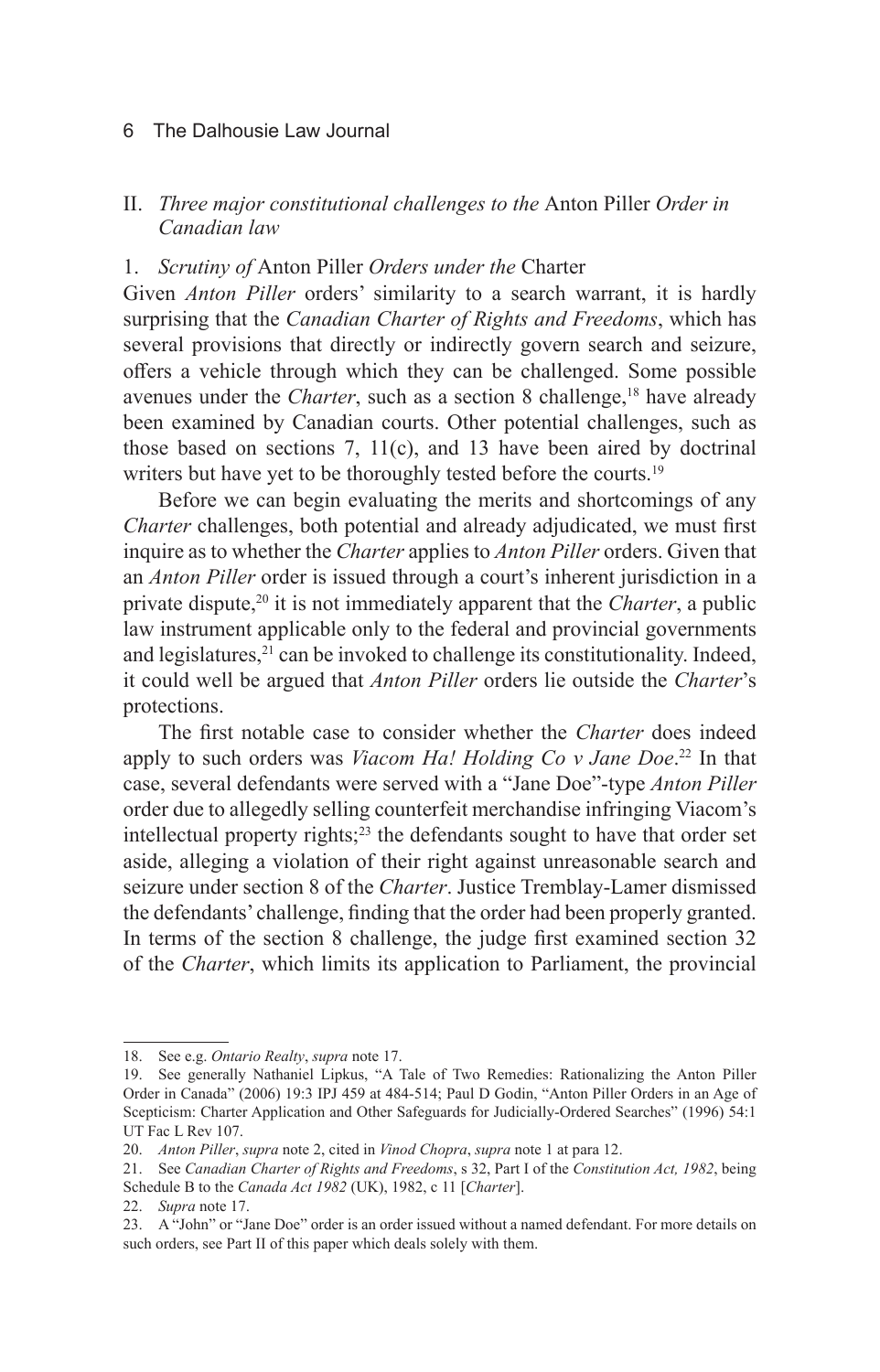Private Search and Seizure: The Constitutionality of 7 *Anton Piller* Orders in Canada

legislatures, and the federal and provincial governments.<sup>24</sup> She then found that, based on past jurisprudence, courts did not form part of "government" as envisaged under section 32, given that they are neutral arbiters and not parties to the dispute before them.25 As the *Charter* cannot apply to a dispute between two private parties without any state intervention and *Anton Piller* orders are granted in such a context, the judge held that this placed them outside the scope of application of the *Charter*. 26 This is a conclusion supported by doctrine predating *Viacom*. <sup>27</sup> For these reasons, Justice Tremblay-Lamer found that the section 8 protections set out in Southam<sup>28</sup> could not be invoked by the defendants.<sup>29</sup> This decision was upheld on appeal with deference shown to the Justice Tremblay-Lamer's reasons.30

A few months after *Viacom*, however, another case examined *Anton Piller* orders under the colour of section 8: *Ontario Realty Corp v Gabriele & Sons Ltd*. 31 Unlike *Viacom*, which did not admit a *Charter* analysis as a strictly private dispute, *Ontario Realty* had a public law element, which enabled the Court to further its analysis: the order stipulated that a police officer was to be present during its execution.32 Although the order made it "clear that the purpose of the police officer being there [was] not to do anything but to ensure public order and the avoidance of a disturbance by anyone,"<sup>33</sup> it still permitted the officer to use "reasonable force" to carry out the order, including the services of a locksmith to open cabinets.<sup>34</sup> The challenging party argued that this clause had essentially transformed the order into a proper search warrant. The Court disagreed, finding that the use of any force, including picking locks, was conditional on the plaintiff's allowing the search first.35 Despite the unfortunate phrasing used by the issuing judge, no forced entry was ever authorized, thereby maintaining the principal distinction underlying the *Anton Piller* order's private law

35. *Ibid*.

<sup>24.</sup> *Viacom* FCTD, *supra* note 17 at para 74, citing *Charter*, *supra* note 21, s 32.

<sup>25.</sup> *Ibid* at para 76.

<sup>26.</sup> *Ibid* at paras 78-80.

<sup>27.</sup> See e.g. DM Paciocco, "Anton Piller Orders: Facing the Threat of the Privilege Against Self-Incrimination" (1984) 34:1 UTLJ 26 at 42.

<sup>28.</sup> *Canada (Combines Investigation Branch, Director of Investigation and Research) v Southam Inc*, [1984] 2 SCR 145, 14 CCC (3d) 97 [*Southam* cited to SCR].

<sup>29.</sup> *Viacom* FCTD, *supra* note 17 at para 81.

<sup>30.</sup> *Viacom Ha! Holding Co v Jane Doe*, 2001 FCA 395 [*Viacom* FCA].

<sup>31.</sup> *Supra* note 17.

<sup>32.</sup> *Ibid* at paras 21-22.

<sup>33.</sup> *Ibid*.

<sup>34.</sup> *Ibid*.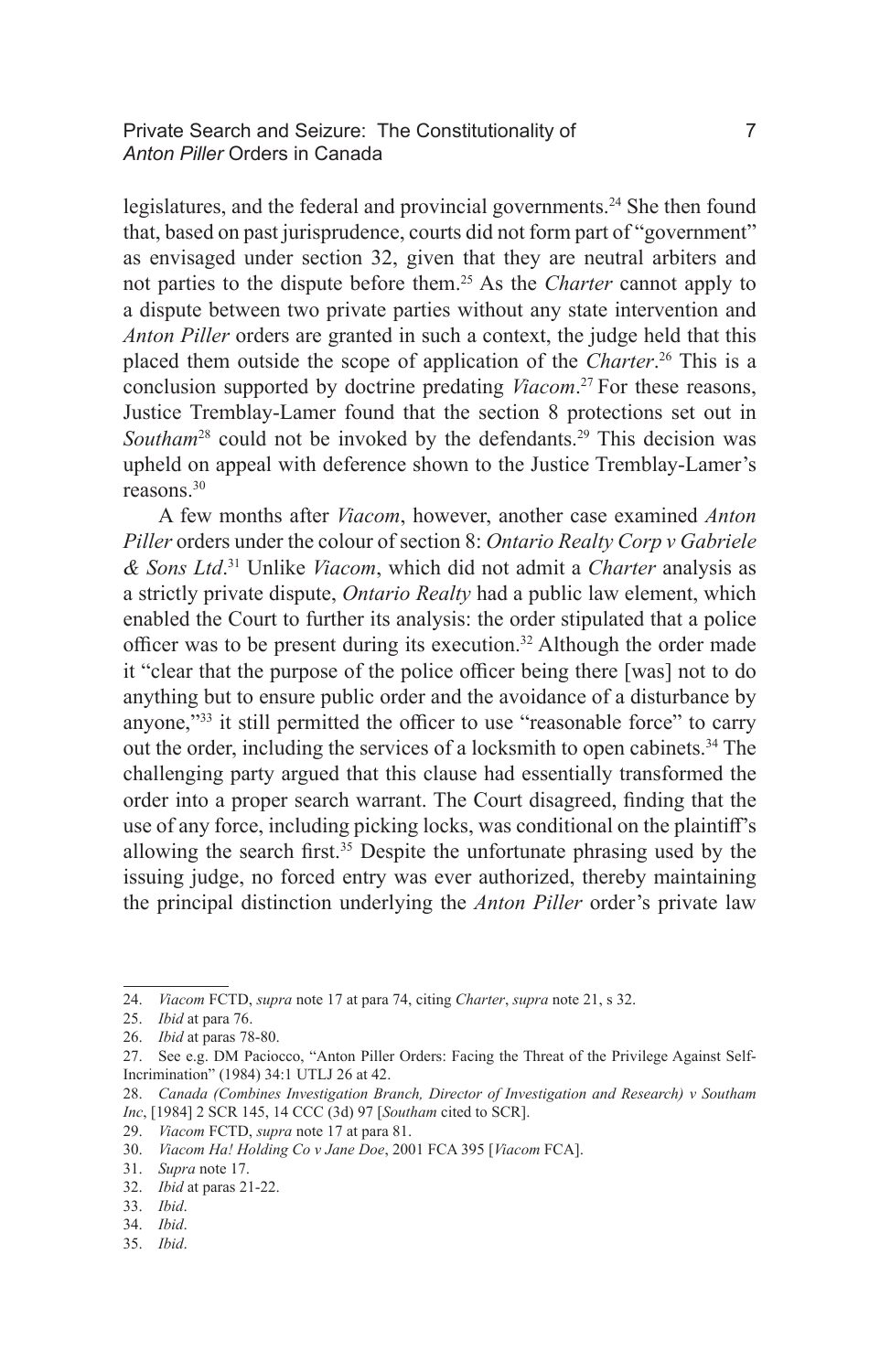nature.36 The Court specified that the party conducting the search, the Ontario Realty Corporation, was acting in a private capacity despite being a Crown entity, and that there was thus no government action to examine under the *Charter*. 37 That being said, courts have subsequently cited *Ontario Realty*'s reasoning on the non-applicability of the *Charter* with some skepticism and openness to change.38 For instance, in *Ridgewood Electric Lt (1990) v Robbie*, Justice Corbett voiced that view that "there ought to be a greater public law dimension to the private *Anton Piller* remedy because a judicially authorized search of a private residence should not be a purely private matter,"<sup>39</sup> while also pointing to a pre-*Ontario Realty* case making a similar point in obiter.<sup>40</sup>

In any case, the court in *Ontario Realty* went on to consider the section 8 challenge for the sake of argument, as if there had been government action under the *Charter*. 41 As such, it examined the order under the *Southam* criteria: (i) that "the authorizing procedures [...] be meaningful in the sense that the authorizing person should be able to assess the conflicting interests of the state and the individual on an entirely neutral and impartial manner"; and (ii) "a requirement for reasonable and probable grounds (established on oath) for the belief that an offence [has] been committed and that there [is] evidence to be found at the place searched."42 The Court went on to find that the use of information obtained on oath, the requirement for an "extremely strong prima facie case," and the need for clear evidence of the possession of incriminating evidence by the defendants all meant that the *Anton Piller* order had requirements equal, if not superior, to those of *Southam*, thereby meeting the constitutionality requirements of section 8.43 Likewise, in *Raymond Chabot c Groupe AST*, a challenge under Quebec's *Charter of Human Rights and Freedoms*, 44 which does not require government action to apply to civil disputes, did not yield any success.45

<sup>36.</sup> *Ibid*.

<sup>37.</sup> *Ibid* at para 28.

<sup>38.</sup> See e.g. *Ridgewood Electric Ltd (1990) v Robbie* (2005), 74 OR (3d) 514 at para 43, 137 ACWS (3d) 411 (Ont Sup Ct) [*Ridgewood Electric*].

<sup>39.</sup> *Ibid* at para 36.

<sup>40.</sup> *Ibid* at para 66, citing *Fila Canada Inc v Jane Doe (TD)*, [1996] 3 FC 493, 114 FTR 155 (FCTD) [*Fila* cited to FC] (NB: neither decision actually examined the constitutionality of *Anton Piller* orders under the *Charter*).

<sup>41.</sup> *Ontario Realty*, *supra* note 17 at para 34.

<sup>42.</sup> *Ibid* at para 31.

<sup>43.</sup> *Ibid* at para 35.

<sup>44.</sup> CQLR, c C-12 [*Quebec Charter*].

<sup>45.</sup> *Chabot*, *supra* note 17. The order was challenged under Articles 5 (right to private life), 6 (right to peaceful enjoyment of property), 7 (inviolability of the home), 8 (protection against entry into the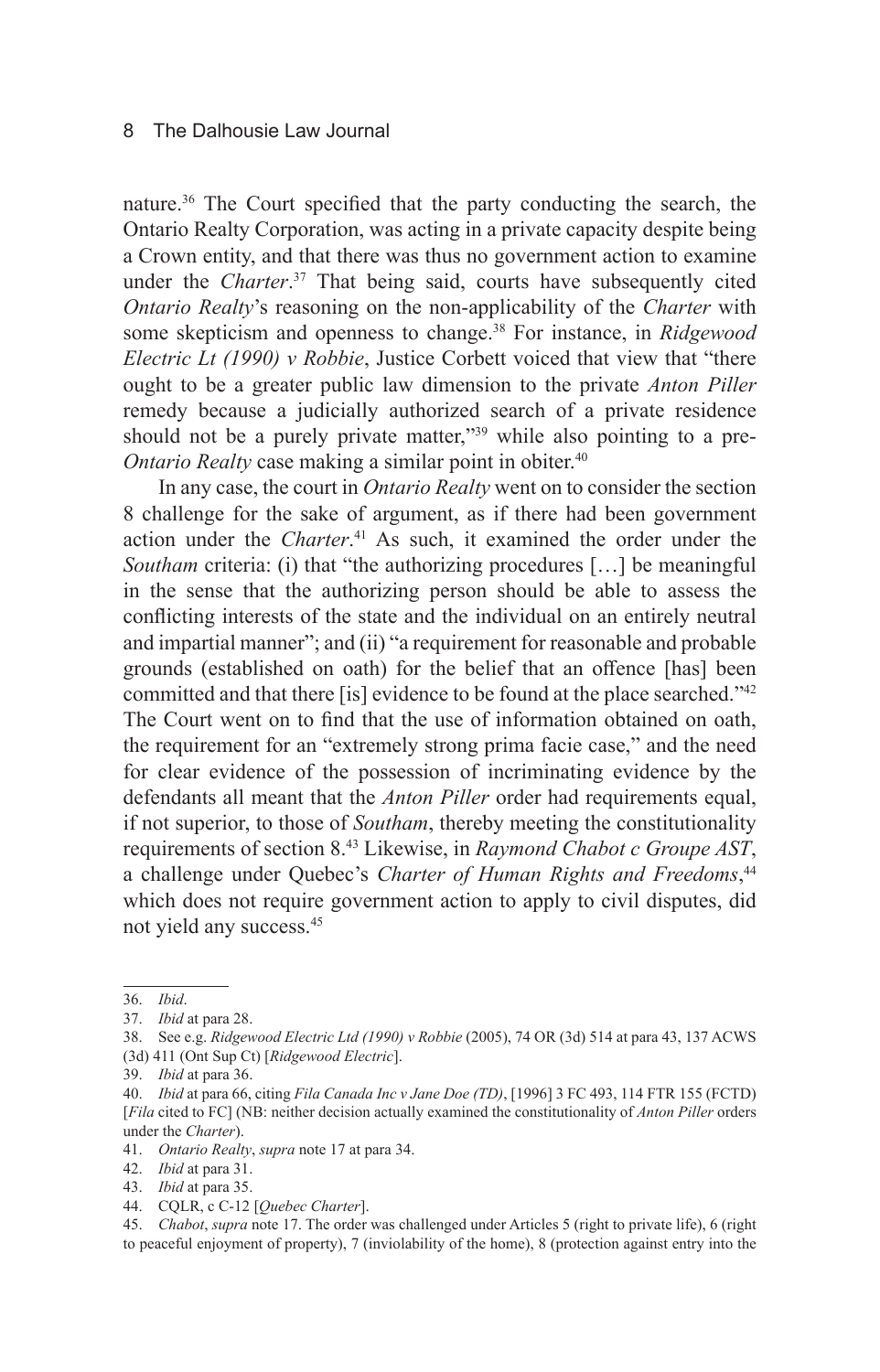Private Search and Seizure: The Constitutionality of 9 *Anton Piller* Orders in Canada

Current jurisprudence establishes that the *Charter* applies to the courts but not to the private disputes before them,<sup>46</sup> as was found in *Dolphin Delivery*. 47 Some have argued that *Dolphin Delivery* also extends the *Charter*'s application to private disputes involving discretionary orders, such as *Anton Piller* orders.<sup>48</sup> While this argument has been considered and rejected by the courts, $49$  as recognised by more recent doctrine, $50$  the courts have also recognized that common law discretion must be exercised within the boundaries of the *Charter* on penalty of reversibility as an error in law.51 Essentially, this would mean that *Anton Piller* orders could be argued to be exercises of discretion violating the limits of the *Charter*, thereby enabling one to challenge their issuance as an error in law. This argument is even more potent if one considers that contempt, which is the threat underlying the *Anton Piller* order, is of a quasi-criminal character.<sup>52</sup> Nevertheless, current jurisprudence has so far rejected the applicability of the *Charter* to *Anton Piller* order, and dismissed challenges even where it assumed the *Charter* applied.<sup>53</sup> As such, it is doubtful that this theory would be accepted, or that it would make a difference. It ought to be noted that some decisions have since expressed the view that there should be more public law protection for what resembles a private search and seizure, albeit without substantively considering the matter.<sup>54</sup>

Overall, the jurisprudence has, so far, not been favourable to *Charter*  challenges of the *Anton Piller* order. Section 8 was more recently mentioned in the 2010 Federal Court decision *Vinod Chopra v John Doe*. 55 However, the Court never got to a section 8 analysis, despite posing the question of whether the defendant's section 8 right had been respected,<sup>56</sup> as the

49. *Ontario Realty*, *supra* note 17 at paras 13, 26-27.

home and taking of goods therein without consent), and 24.1 (protection against unreasonable search and seizure) of the Quebec *Charter*, *supra* note 44.

<sup>46.</sup> *Ontario Realty*, *supra* note 17 at para 26, citing *RWDSU v Dolphin Delivery Ltd,* [1986] 2 SCR

<sup>573, 2</sup> ACWS (3d) 243.

<sup>47.</sup> *Ibid*.

<sup>48.</sup> Godin, *supra* note 19 at 140.

<sup>50.</sup> Lipkus, *supra* note 19 at 498.

<sup>51.</sup> *Ontario Realty*, *supra* note 17 at para 27.

<sup>52.</sup> *Vidéotron Ltée v Industries Microlec Produits Électriques Inc*, [1992] 2 SCR 1065, 96 DLR (4th) 376 [*Vidéotron* cited to SCR].

<sup>53.</sup> *Ontario Realty*, *supra* note 17 at paras 35-37.

<sup>54.</sup> See e.g. *Ridgewood Electric*, *supra* note 38 at para 36, where Corbett J notes his openness to "a greater public law dimension to the private Anton Piller remedy because a judicially authorized search of a private residence should not be a purely private matter"; *Fila*, *supra* note 40 at para 6, where Reed J stated that "[i]t is at least arguable that it applies to the civil search and seizures authorized by order of the Court under an Anton Piller order," albeit in obiter and before both *Viacom* and *Ontario Realty*  were decided.

<sup>55.</sup> *Supra* note 1.

<sup>56.</sup> *Ibid* at para 14.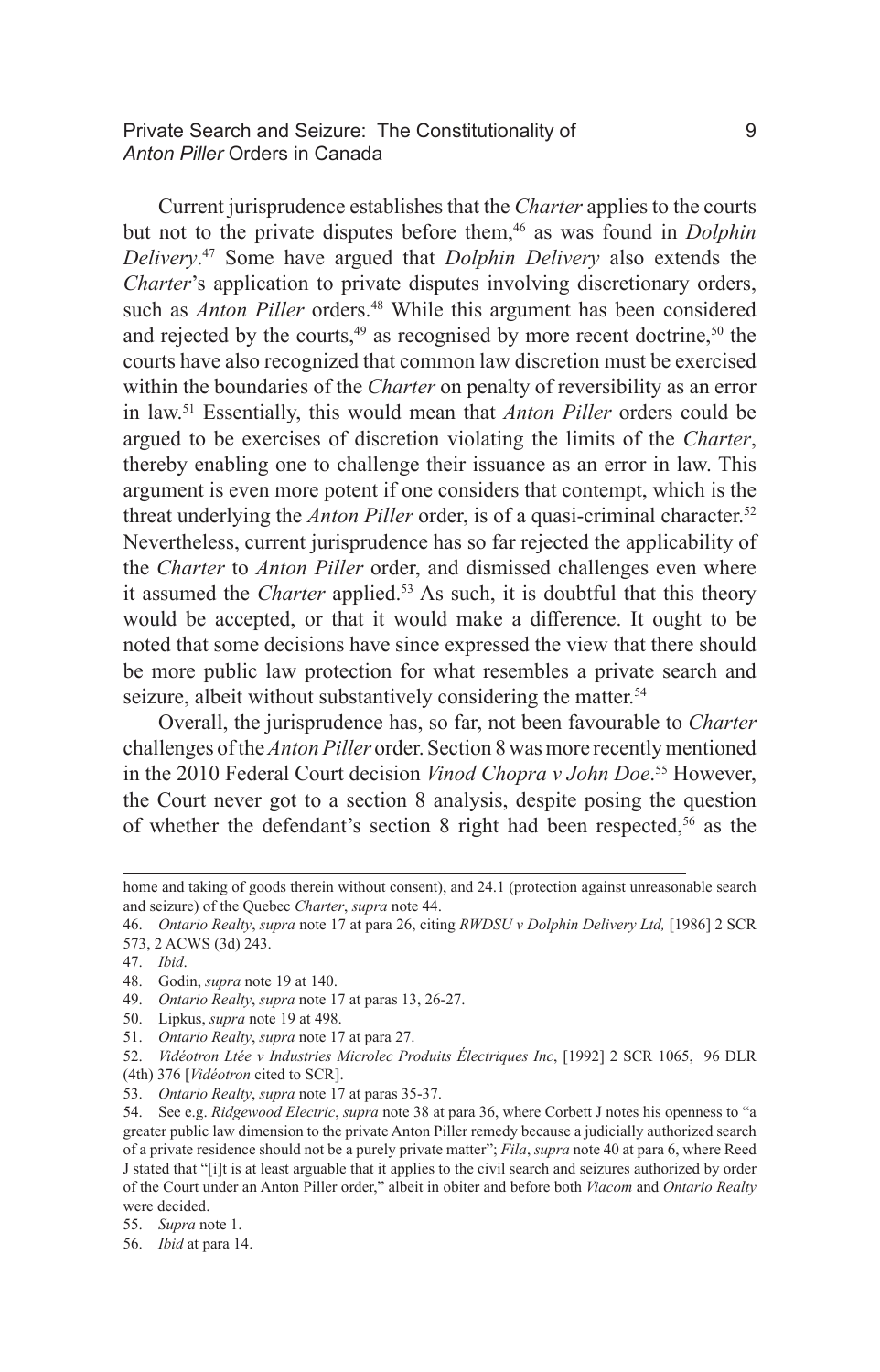order was struck down as not having met the *Celanese* requirements.<sup>57</sup> Nevertheless, the court went on to note that the law has not substantially changed since 2001,<sup>58</sup> one year, that is, after *Viacom* and *Ontario Realty* were decided, thereby indirectly indicating that section 8 would not be infringed.

Section 8, however, is not the only means under which the *Anton Piller* order can be challenged under the *Charter*. First, section 7, which protects Canadians against the unreasonable deprivation of their liberty, could be argued. It is well established in Canadian jurisprudence that the threat of imprisonment puts one's liberty interest at risk;<sup>59</sup> however, such imperilment can be justified if it is done in a manner that complies with the principles of fundamental justice.<sup>60</sup> Given that *Anton Piller* orders are founded on a threat of contempt proceedings, which potentially entail imprisonment for non-compliance, it could be argued that *Anton Piller*  orders violate section 7 by imperiling the defendant's liberty interest in a manner inconsistent with the principles of fundamental justice.<sup>61</sup> Even the Supreme Court has recognised that the threat of contempt proceedings is such that it makes the difference between an *Anton Piller* order and a search warrant illusory at best, in the eyes of an ordinary citizen who is faced with the threat of imprisonment.<sup>62</sup>

There has yet to be a section 7 challenge of an *Anton Piller* order before the courts, despite its seemingly obvious engagement of the defendant's liberty interest. If such a case were to arise, however, it is not that clear how receptive the court would be to these arguments. Canadian courts have, thus far, upheld the legal fiction underlying the *Anton Piller* order, viewing contempt proceedings as merely a natural result of such refusal. Indeed, *Ontario Realty* went so far as to state that this "'fiction' […] is not, in fact, a fiction for legal purposes."63 When dealing with *Charter*  challenges of injunction violations resulting in contempt charges in the past, courts have ruled that any deprivation of liberty is a result of the breach of the court order, rather than of the underlying foundation of the injunction itself.64 Likewise, Lord Denning MR directly justified the use of contempt proceedings as the only means to ensure the efficacy of justice in the original *Anton Piller* case, stating that "courts have wide inherent

<sup>57.</sup> *Ibid* at para 57.

<sup>58.</sup> *Ibid* at para 14.

<sup>59.</sup> See *R v Clay*, 2003 SCC 75 at para 3.

<sup>60.</sup> See *ibid*.

<sup>61.</sup> See Lipkus, *supra* note 19 at 497ff.

<sup>62.</sup> See *Celanese*, *supra* note 7 at para 28.

<sup>63.</sup> See *Ontario Realty*, *supra* note 17 at para 37.

<sup>64.</sup> See *R v Krawczyk*, 2009 BCCA 250.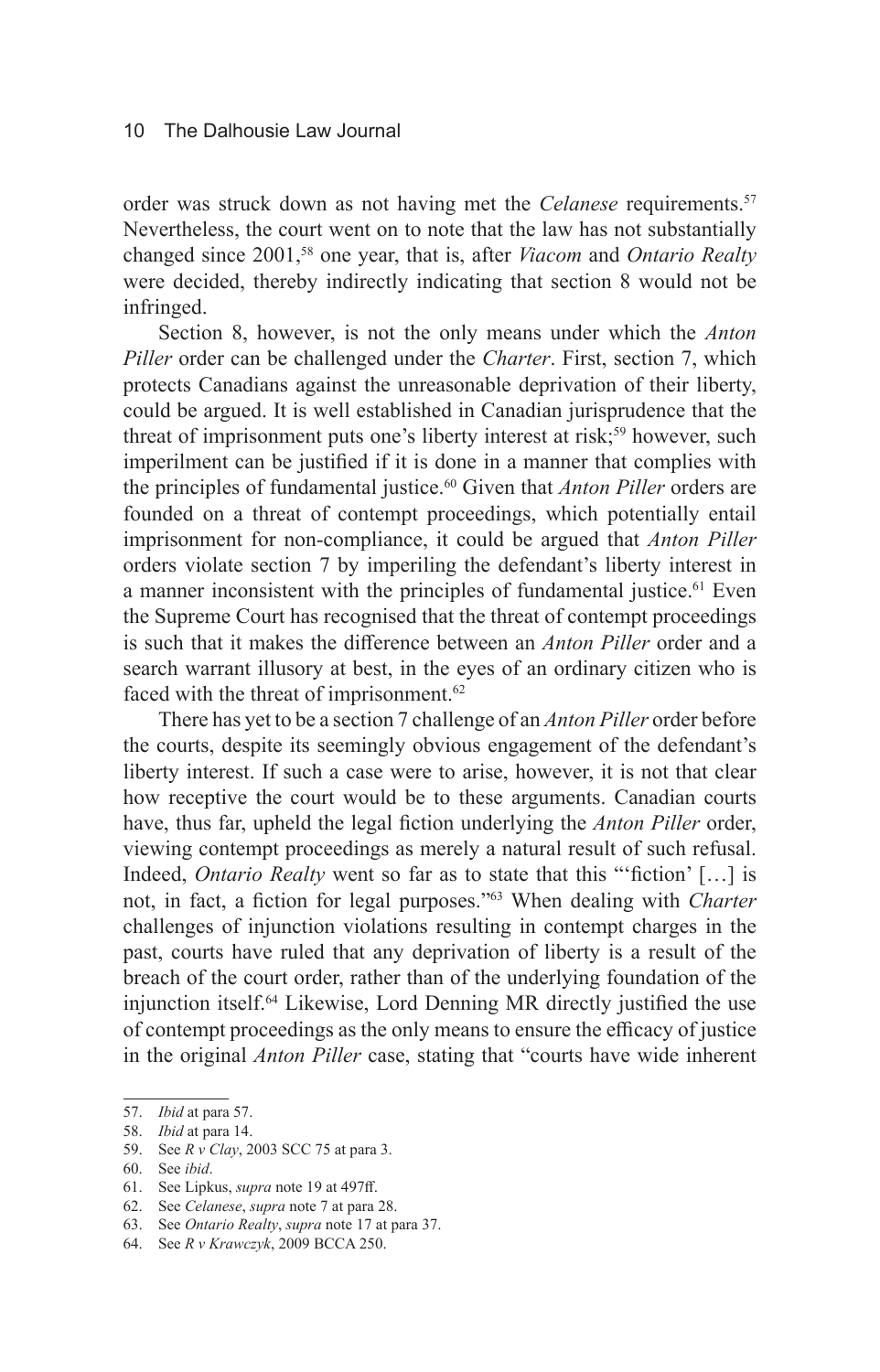# Private Search and Seizure: The Constitutionality of 11 *Anton Piller* Orders in Canada

powers to ensure that justice is not denied to those who litigate before them."65 In *Ontario Realty*, Justice Tremblay-Lamer directly quoted this part of Lord Denning's reasoning.<sup>66</sup> This paints an image of courts' willingness to tolerate the possible liberty implications of the *Anton Piller*  order.

Nevertheless, in the event of a successful section 7 or 8 challenge, the evidence obtained from an *Anton Piller* order could be subjected to a section 24(2) analysis, thereby excluding any evidence that would not have been obtained but for the order as unconstitutionally obtained.67 This is based on the argument that, in the course of an *Anton Piller* order, the executing party essentially acts as the police, and should therefore be bound to the same exclusionary rules regarding evidence.<sup>68</sup> On some occasions, the search is actually supervised and assisted by police, essentially breaking down the civil-criminal distinction,69 meaning that the *Charter* would be applicable to the order. The argument would be that section 24(2) should bar any evidence obtained by the executing party in violation of *Charter* rights from being used in court. Of course, this argument was considered in *Ontario Realty*, ironically a case involving direct police supervision, and dismissed by the court.70 Although *Ontario Realty* dealt with a section 8 challenge, there seems to be no meaningful reason why a section 7 challenge would fare any differently on that front. As such, there is little possibility of a successful section 7 challenge leading to a disqualification of the evidence obtained through an *Anton Piller* order pursuant to section 24(2), while the section 8 equivalent has already been rejected by courts.

In a similar vein to the section 7 challenge, several authors have examined challenges under section 11(c) and 13, dealing mainly with the threat of self-incrimination and the civil contempt threat.71 Sections 11(c) and 13 of the *Charter* protect a person against being compelled to testify in their own prosecution and having their testimony used against them in other proceedings, respectively.<sup>72</sup> Of particular importance to this argument is the case of *Vidéotron Ltée v Industries Microlec Produits Électriques Inc*. 73 In that case, the Supreme Court of Canada decided that

<sup>65.</sup> *Anton Piller*, *supra* note 2 at 452.

<sup>66.</sup> See *Ontario Realty*, *supra* note 17 at para 12.

<sup>67.</sup> See Godin, *supra* note 19 at 134.

<sup>68.</sup> See *ibid* at 143ff.

<sup>69.</sup> See *ibid* at 127. See e.g. *Ontario Realty*, *supra* note 17.

<sup>70.</sup> See *Ontario Realty*, *supra* note 17.

<sup>71.</sup> See Godin, *supra* note 19 at 140ff; Paciocco, *supra* note 27; Mitchell P McInnes, "The Right to Silence in the Presence of Anton Piller: A Question of Self Incrimination" (1988) 26:2 Alta L Rev 332.

<sup>72.</sup> See *Charter*, *supra* note 21, ss 11(c), 13.

<sup>73.</sup> *Supra* note 52.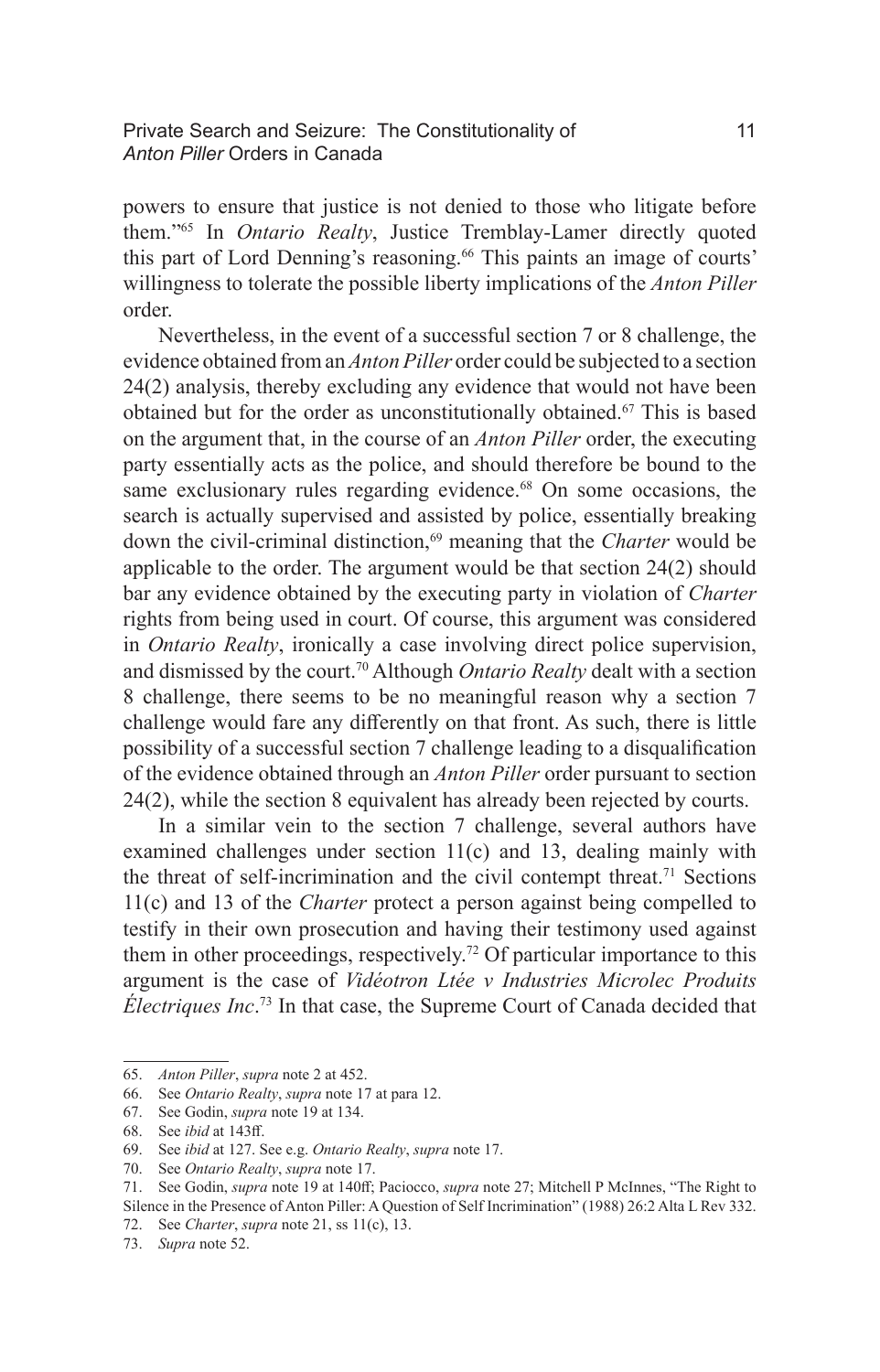civil contempt, as created by the Quebec legislature in Article 50 of the *Code of Civil Procedure*, is "for all practical purposes [...] an offence."<sup>74</sup> As such, the Court determined that anyone cited for contempt of court is charged with an offence within the meaning of section 11 of the *Charter* and therefore enjoys the constitutional protection against selfincrimination found in section  $11(c)$ , even though the offence originates from a source other than the *Criminal Code*. Essentially, the Court painted civil contempt as a "quasi-criminal proceeding,"75 regardless of its originating from an instrument of civil and not criminal law. It ought to be remembered that *Anton Piller* orders are founded on the threat of contempt proceedings in order to be effective; Lord Denning MR explicitly stated that this threat was instrumental to the *Anton Piller* order in enabling the courts to do justice to those who bring their cases before them.76 As such, it could be argued that a case involving an *Anton Piller* order, despite being a civil case, engages section 11(c) of the *Charter* by virtue of its direct implication of contempt proceedings. Section 13 is also arguably engaged, as the defendant is coerced into handing over evidence that may be later used against them through the threat of contempt.

However, the major issue with such arguments is that *Anton Piller* defendants are not "witnesses" within the meaning of sections 11 and 13 of the *Charter*, according to the Federal Court;<sup>77</sup> this is because they are not under oath and do not feel obligated to answer any questions.<sup>78</sup> Furthermore, even if an *Anton Piller* order were to somehow violate sections 11(c) and 13, the exclusion of the evidence under section 24(2) would not be warranted as its use would not bring the administration of justice into disrepute, given the absence of "duress" and the fact that the evidence was obtained under a court order.<sup>79</sup> This has led doctrinal writers to recognize that *Anton Piller* defendants lie outside the protections of sections 11 and 13.80 Section 13 claims in particular are even more unlikely to succeed, even if the *Charter* were applicable. This is because the Supreme Court has already determined that courts can compel witnesses to testify in most non-criminal cases, even if there is a possibility that their

<sup>74.</sup> *Ibid* at para 1.

<sup>75.</sup> Godin, *supra* note 19 at 134.

<sup>76.</sup> See *Anton Piller*, *supra* note 2 at 452. This part of Lord Denning's reasoning was also cited in *Ontario Realty*, *supra* note 17 at para 12.

<sup>77.</sup> *Apple Computer Inc v Minitronics of Canada Ltd*, [1998] 2 FC 265, 9 ACWS (3d) 350 (FCTD) [*Apple Computer* cited to FC].

<sup>78.</sup> *Ibid* at 291.

<sup>79.</sup> *Ibid*.

<sup>80.</sup> See Paciocco, *supra* note 27 at 28-33; Godin, *supra* note 19 at 142, n 160; McInnes, *supra* note 71 at 336ff.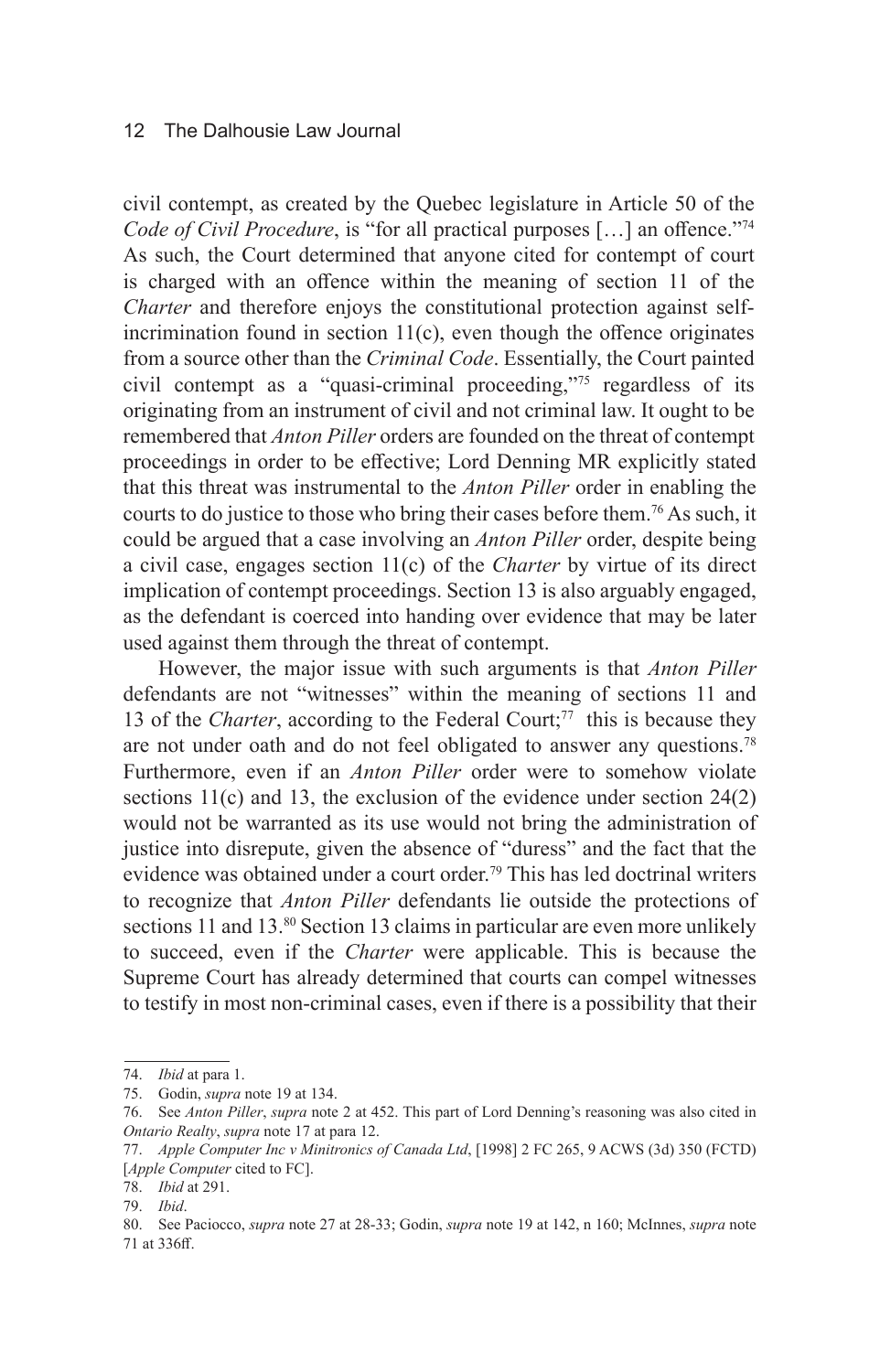# Private Search and Seizure: The Constitutionality of 13 *Anton Piller* Orders in Canada

testimony will be used against them in criminal proceedings later on. $81$ The reasoning for this is that any such evidence will be excluded in later proceedings unless its discovery would have been possible without the compelled testimony.82 As such, any section 13 claim would fail, even if the *Charter* were applicable.

Overall, the state of the law and the attitude of the courts do not appear favourable to challenges of the *Anton Piller* order under the *Charter*. For the most part, courts refuse to even apply the *Charter* to such orders and, where they do, they usually uphold the orders' constitutionality without any ambivalence. There have been some expressions of openness to increased *Charter* protections by courts in obiter, specifically regarding section 8, while a section 7 challenge has yet to be tested and has thus not been completely eliminated as a possibility. Nevertheless, the Canadian judiciary appears to ascribe faithfully to the legal fictions underlying the *Anton Piller* order in such a way as to make *Charter* challenges appear unfruitful.

#### 2. *Exploring the ultra vires doctrine*

There is also the possibility that, regardless of the *Anton Piller* order's constitutionality under the *Charter*, it may simply lie outside the courts' powers. The *Anton Piller* order does not originate from any statutory instrument or from the rules of court but, rather, from the inherent jurisdiction of section 96 courts. $83$  Although there have been attempts to ground *Anton Piller* orders elsewhere, most commonly in the rules of court, such efforts have been repeatedly rejected by courts across Canada.<sup>84</sup> The courts have refused to even consider any statutory instrument as a joint or ancillary source, relying solely on inherent jurisdiction.<sup>85</sup> This is likely

<sup>81.</sup> See *British Columbia Securities Commission v Branch*, [1995] 2 SCR 3 at paras 41-42, 123 DLR (4th) 462 [*Branch*].

<sup>82.</sup> See *ibid*.

<sup>83.</sup> See *Anton Piller*, *supra* note 2 at 61, cited in *Vinod Chopra*, *supra* note 1 at para 7: "This is not covered by the Rules of Court and must be based on the inherent jurisdiction of the Court"; see also *Ontario Realty*, *supra* note 17 at para 4; *British Columbia (Attorney General) v Malik*, 2011 SCC 18 at para 31 [*Malik*].

<sup>84.</sup> See e.g. *Ontario Realty*, *supra* note 17 at paras 3, 11-16 (for a case from Ontario); *Malik*, *supra*  note 83 at para 31 (for a case from British Columbia); *Chabot*, *supra* note 17 at paras 58-67 (a Quebec case where the court recognizes that *Anton Piller* orders can be granted under the Province's civil law system).

<sup>85.</sup> See e.g. *Ontario Realty*, *supra* note 17 at para 16; *Malik*, *supra* note 83 at para 31; *Chabot*, *supra*  note 17 at paras 58-67; in *Bell ExpressVu Ltd Partnership v Rodgers*, 161 ACWS (3d) 982 at para 8, 52 CPC (6th) 312 (Ont Sup Ct) [*Bell*], the court did use the rules of court regarding a failure to make full and frank disclosure to overturn an *Anton Piller* order, alongside past jurisprudence; however, the court made no link between the origin of the *Anton Piller* order or its power to grant such an order, and the rules of court.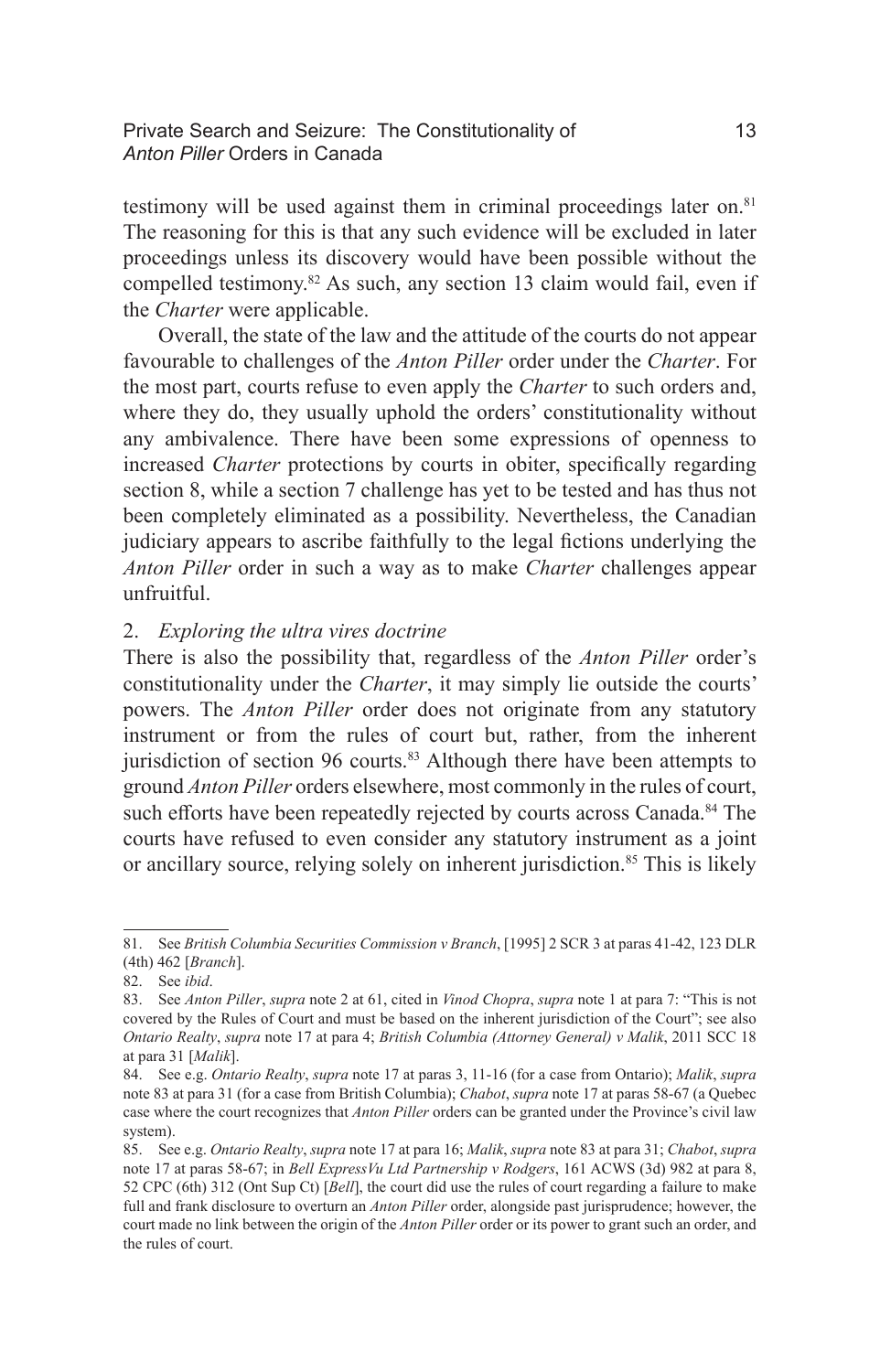because no single rule, or even set of rules, can truly encompass all the aspects of an *Anton Piller* order.<sup>86</sup> That being said, in *Raymond Chabot c Groupe AST*, <sup>87</sup> the Quebec Court of Appeal found that the Province's Superior Court could grant *Anton Piller* orders "en vertu des articles 20 et 46 du *Code de procédure civile*";<sup>88</sup> however, the Court ultimately found that articles 20 and 46 (now 49) of the *Code of Civil Procedure*<sup>89</sup> merely codified the Superior Court's inherent jurisdiction.<sup>90</sup>

In *Baxter Student Housing Ltd et al v College Housing Co-operative*  Ltd et al,<sup>91</sup> the Supreme Court of Canada spelled out that "[i]nherent jurisdiction cannot […] be exercised so as to conflict with a statute or Rule."92 The *Anton Piller* order seems to conflict with the common law rule against allowing a plaintiff to execute against a defendant without having first obtained a judgment.<sup>93</sup> Indeed, there seems to be little precedent justifying such a remedy; whereas Lord Denning MR relied on *East India Company v Kynaston*, 94 an 1821 British House of Lords case granting an order obliging the defendant to allow the plaintiff to inspect their premises for a civil suit, on penalty of contempt,  $95$  the two decisions have been distinguished on several points. Specifically, these include: first, that the *Kynaston* order was only issued after the two parties had presented their case before the Court; second, that the order authorized an inspection to determine the size of a tithe, and not a search and seizure; and, third, that the order itself was debated by the parties on more than one instance before it was actually executed.<sup>96</sup> The counter-argument advanced by Lord Denning MR is that the courts must have some way of vindicating those who submit their disputes before them, lest their authority be rendered nugatory.<sup>97</sup> This is fundamentally linked with the very core of equity, namely, that no right should be left without a remedy to uphold it; and that the courts should be able to do justice in a way that meaningfully

93. See Lipkus, *supra* note 19 at 490 (the rule originates from property law).

<sup>86.</sup> See Godin, *supra* note 19 at 116.

<sup>87.</sup> *Supra* note 17.

<sup>88.</sup> *Ibid* at paras 58-67 (translation: "pursuant to articles 20 and 46 of the *Code of Civil Procedure*").

<sup>89.</sup> CQLR, c C-25.01 [*CCP*].

<sup>90.</sup> See *ibid* at paras 54, 58-67.

<sup>91.</sup> [1976] 2 SCR 475, 57 DLR (3d) 1.

<sup>92.</sup> *Ibid* at para 8, citing *Montreal Trust Co v Churchill Forest Industries (Man) Ltd*, 21 DLR (3d) 75, 4 WWR 542 (Man CA).

<sup>94.</sup> [1821] UKHL 3 Bligh 153.

<sup>95.</sup> See *Anton Piller*, *supra* note 2.

<sup>96.</sup> See Godin, *supra* note 19 at 113.

<sup>97.</sup> See *Anton Piller*, *supra* note 2 (there, this argument was articulated justifying the use of the contempt charge to ensure compliance).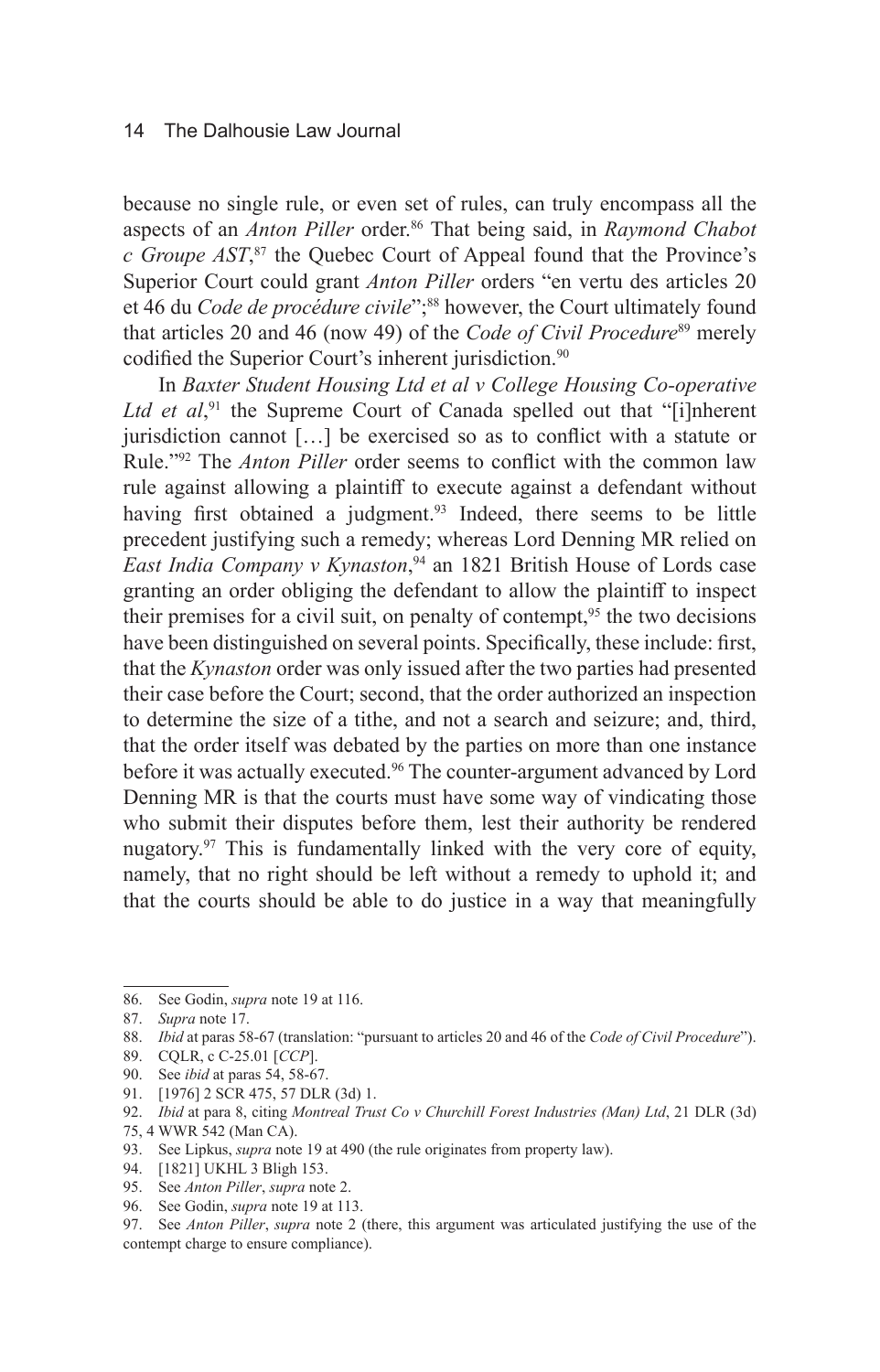### Private Search and Seizure: The Constitutionality of 15 *Anton Piller* Orders in Canada

assists each successful plaintiff within the context of their case, where the common law's remedies would not otherwise suffice.<sup>98</sup> This is also the logic behind injunctions, which, like *Anton Piller* orders, require a strong prima facie case that there will be harm to the petitioner if they are not granted.99 Interestingly, injunctions, unlike *Anton Piller* orders, require a consideration of the inconvenience to the defendant.<sup>100</sup>

Lord Denning's view has been supported by Canadian jurisprudence. In *Ontario Realty*, for instance, Justice Farley agreed with Lord Denning that the *Anton Piller* order should do the plaintiffs justice, noting the "very strong public interest in ensuring that the court process in civil cases is not frustrated by the suppression of evidence."101 In that same case, Justice Farley explicitly rejected a claim that the Ontario Superior Court of Justice lacked the inherent jurisdiction to grant an *Anton Piller*  order.102 Likewise, *Ridgewood Electric*, a case otherwise encouraging further constitutional scrutiny of *Anton Piller* orders, also notes their important role in protecting "the court's own process, important property interests and the values underlying the relationship between employer and employee."<sup>103</sup> Indeed, it is a rule established by jurisprudence that one should not be able to frustrate the court's jurisdiction merely by acting swiftly;<sup>104</sup> this would mean that the *Anton Piller* order is, in a way, not conflicting with the common law rules, but actually giving effect to them. Given this trend in the jurisprudence, it appears unlikely that the courts would recognize the *Anton Piller* order as being outside their inherent jurisdiction, given its distinctly equitable character and its protection of important interests that cannot otherwise be safeguarded by the law. There is jurisprudence supporting the idea that the courts have the residual power to create remedies to safeguard the "integrity of the judicial process."105

That being said, one of primary issuers of *Anton Piller* orders is the Federal Court of Canada, a court of statutory, rather than inherent,

<sup>98.</sup> See Lipkus, *supra* note 19 at 490-492 (the author cites the common law principle of "*ubi jus ibi remedium*" at 491).

<sup>99.</sup> See *RJR MacDonald Inc v Canada (Attorney General)*, [1994] 1 SCR 31, 111 DLR (4th) 385.

<sup>100.</sup> See *ibid*.

<sup>101.</sup> *Ontario Realty*, *supra* note 17 at para 13.

<sup>102.</sup> *Ibid* at paras 3, 11.

<sup>103.</sup> *Ridgewood Electric*, *supra* note 38 at para 23.

<sup>104.</sup> See Lipkus, *supra* note 19 at 491.

<sup>105.</sup> Jeff Berryman, "Challenging Shibboleths: Evidence Based Policy Making, the Supreme Court of Canada and Anton Piller Orders" (2010) 36:4 Adv Q 509 at 517 [Berryman, "Challenging Shibboleths"]. The *Mareva* injunction, which freezes a defendant's assets pending judgment, is another example of a judicially-created remedy meant to prevent defendants from rendering the court's power nugatory (see *Mareva Cia Naviera SA v International Bulkcarriers SA, (The Mareva)* (1975), [1980] 1 All ER 213, [1975] 2 Lloyd's Rep 509 (EWCA (Civ Div))).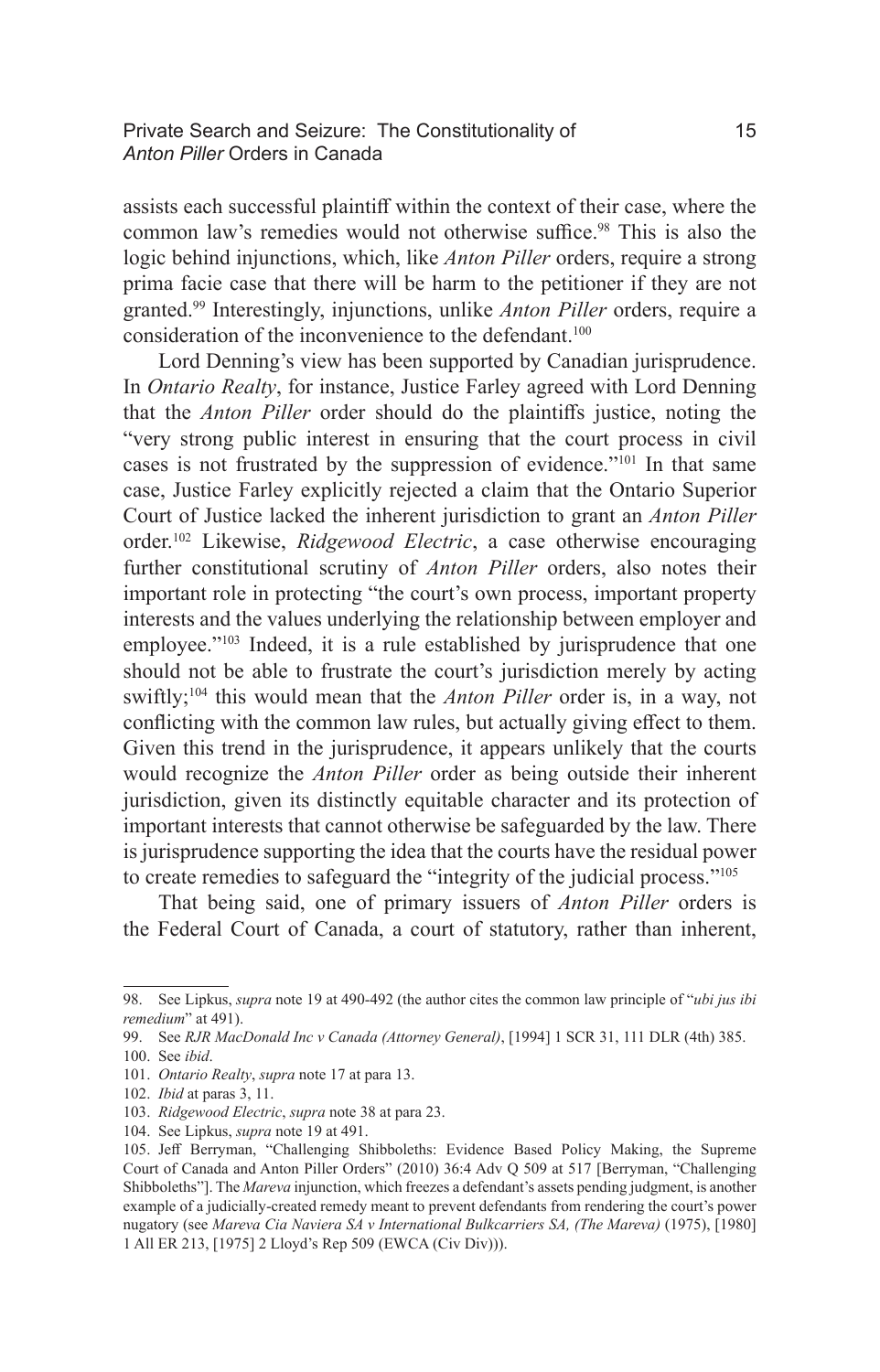jurisdiction.<sup>106</sup> Even if we were to admit that provincial superior courts can issue *Anton Piller* orders by virtue of their inherent jurisdiction, it is not at all apparent that the Federal Court should be able to do the same. This issue was considered by the Federal Court in *Netbored Inc v Avery Holdings Inc*,<sup>107</sup> a case in which a defendant potentially facing contempt charges related to an *Anton Piller* order challenged the Federal Court's authority to make such an order. Justice Hughes agreed that the "jurisdictional basis" for the Court to do so was "difficult to find."108 Whereas it is well established the Federal Court has a wide equitable jurisdiction,<sup>109</sup> Justice Hughes instead cited rules 374, 359, and 361 which, collectively, allow the court to give an ex parte order for the "interim [preservation] of property where property, which is the subject of the proceedings, appears to be in peril of being lost, removed or destroyed" (i.e., essentially an *Anton Piller*  order).110 The United States, which does not have the *Anton Piller* order as one of the equitable remedies that its courts can use,  $111$  has a similar framework through rule 64 of the *Federal Rules of Civil Procedure*, which enables US federal courts to make an order for the preservation of evidence for an action.<sup>112</sup> Interestingly, ex parte applications exist in US law,113 despite only being mentioned in passing in the *Federal Rules of Civil Procedure*. 114

As such, all the elements for an *Anton Piller* order in all but name exist in both US and Canadian federal rules, even in the absence of inherent jurisdiction. Instead Justice Hughes goes on to cite an article by Professor Berryman, arguing that "the Federal Court should proceed to give *Anton Piller* orders pursuant to inherent jurisdiction."<sup>115</sup> This is peculiar, given

<sup>106.</sup> See *Federal Courts Act*, RSC 1985, c F-7, s 17; *Copyright Act*, RSC 1985, c C-42, s 41.24; *Patent Act*, RSC 1985, c P-4, s 52; *Trademarks Act*, RSC 1985, c T-13, s 55.

<sup>107.</sup> *Netbored, supra* note 16 at para 41.

<sup>108.</sup> *Ibid* at para 36.

<sup>109.</sup> See *Apotex Inc v Abbott Laboratories Limited*, 2013 ONSC 356 at para 77, where Quigley J decides that the Federal Court has equitable jurisdiction over all matters otherwise within its statutory jurisdiction.

<sup>110.</sup> *Netbored*, *supra* note 16 at para 36.

<sup>111.</sup> See Lipkus, *supra* note 19 at 493ff, explains that the *Anton Piller* order did not exist in English law at the time of American Independence, and was therefore not integrated into it by the *Judiciary Act of 1789*, c 20, 1 Stat 73, despite technically being allowed by the Fifth Amendment to the US Constitution, which only applies to public action and not to private parties.

<sup>112.</sup> See *Federal Rules of Civil Procedure*, 28 USCA, Rule 64.

<sup>113.</sup> SmartRules, "Ex Parte Motion in United States District Court–At A Glance" (26 August 2009), online (blog): *SmartRules* <blogs.smartrules.com/ex-parte-motion-in-united-states-district-court-at-aglance/> [perma.cc/AT9B-L3SZ].

<sup>114.</sup> *Supra* note 112, Rule 47(c).

<sup>115.</sup> See *Netbored*, *supra* note 16 at para 36, citing Jeff Berryman "Anton Piller Orders: A Canadian Common Law Approach" (1984) 34:1 UTLJ 1 at 16-18 [Berryman, "Anton Piller Orders"]. Interestingly, it was also in *Netbored*, *supra* note 16 at para 53, that the Court recognized that it can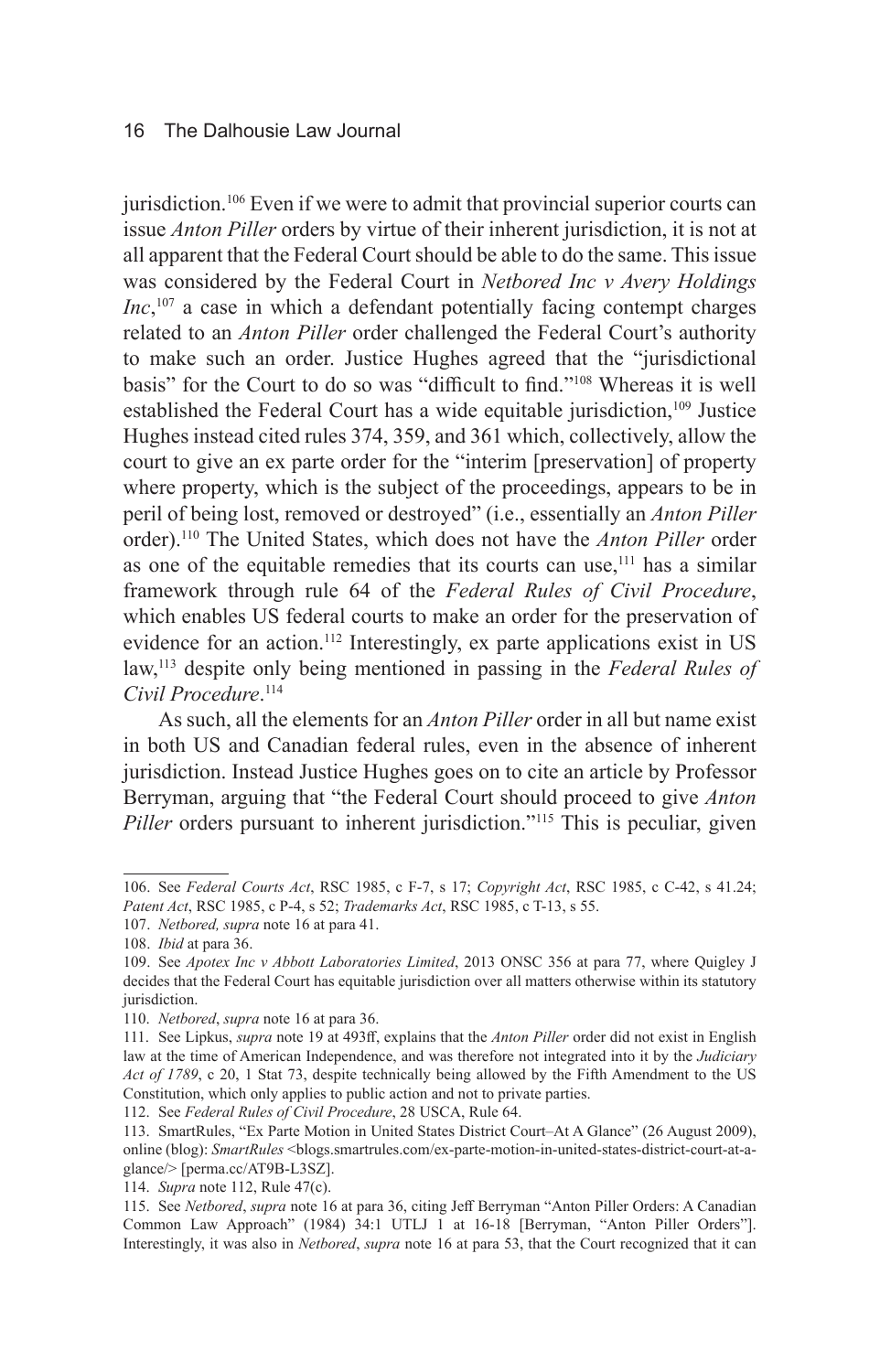Private Search and Seizure: The Constitutionality of 17 *Anton Piller* Orders in Canada

that the Federal Court does not have inherent jurisdiction, but is explicitly limited to its statutory jurisdiction by its own enabling instrument.<sup>116</sup> And yet, as already mentioned, past jurisprudence has already recognized the Court's equitable jurisdiction, which, for all intents and purposes, does not appear to substantively differ from an inherent jurisdiction in so far as injunctive remedies are concerned.117 Indeed, the Federal Court's statutory jurisdiction has been recognized by the Supreme Court as being concurrent with the jurisdiction of a provincial superior court.<sup>118</sup> In either case, the result is the same; the Federal Court can grant *Anton Piller* orders and has indeed granted them. Although managing to ground the *Anton Piller* order in rules instead of inherent jurisdiction would have interesting complications, the Court's siding with Professor Berryman's view in *Netbored* has so far shut the gates to such a development.<sup>119</sup>

Ultimately, despite the *Anton Piller* order being an extraordinary use of the courts' inherent jurisdiction, it does not appear that it crosses the threshold of being ultra vires the Canadian courts, at least according to current jurisprudence. Even the Federal Court of Canada, a court of statutory jurisdiction, has found that it has the power to grant such orders. Even if an appeal regarding the Federal Court's use of inherent jurisdiction were to reach the Supreme Court, and assuming that the Supreme Court were to rule against the Federal Court having such jurisdiction, the Federal Court's Rules would still give it the exact same power to make *Anton Piller*  orders. As such, there seems to be little chance of success in removing the *Anton Piller* order from the arsenal of the Canadian judiciary, especially after its explicit recognition in *Celanese*. 120

#### 3. *The principles of natural justice: audi alteram partem*

Given the *Anton Piller* order's highly extraordinary and intrusive character, it would seem likely that it violates the principles of natural justice. More specifically, there is a case to be made that the order, which is granted ex parte despite its extremely intrusive effect into the life and property of the defendant, violates the principle of audi alteram partem. As

only grant *Anton Piller* orders for types of evidence covered by its statutory jurisdiction.

<sup>116.</sup> See *Federal Courts Act*, *supra* note 106, s 17.

<sup>117.</sup> See e.g. *Glaxo Wellcome PLC v Minister of National Revenue* 1998, 162 DLR (4th) 433 at paras 32-33, [1998] 4 FC 439 (FCTD).

<sup>118.</sup> See *Canada (Human Rights Commission) v Canadian Liberty Net*, [1998] 1 SCR 626 at para 38, 157 DLR (4th) 385 [*Canadian Liberty* cited to SCR]. Inherent jurisdiction in this context must not be understood as a court's power to vindicate a legal right where one is found (which is exercised by all provincial superior courts), but as the court's control over its own procedures (which includes the power to grant interim injunctions).

<sup>119.</sup> See *Netbored*, *supra* note 16 at paras 29, 36.

<sup>120.</sup> *Supra* note 7.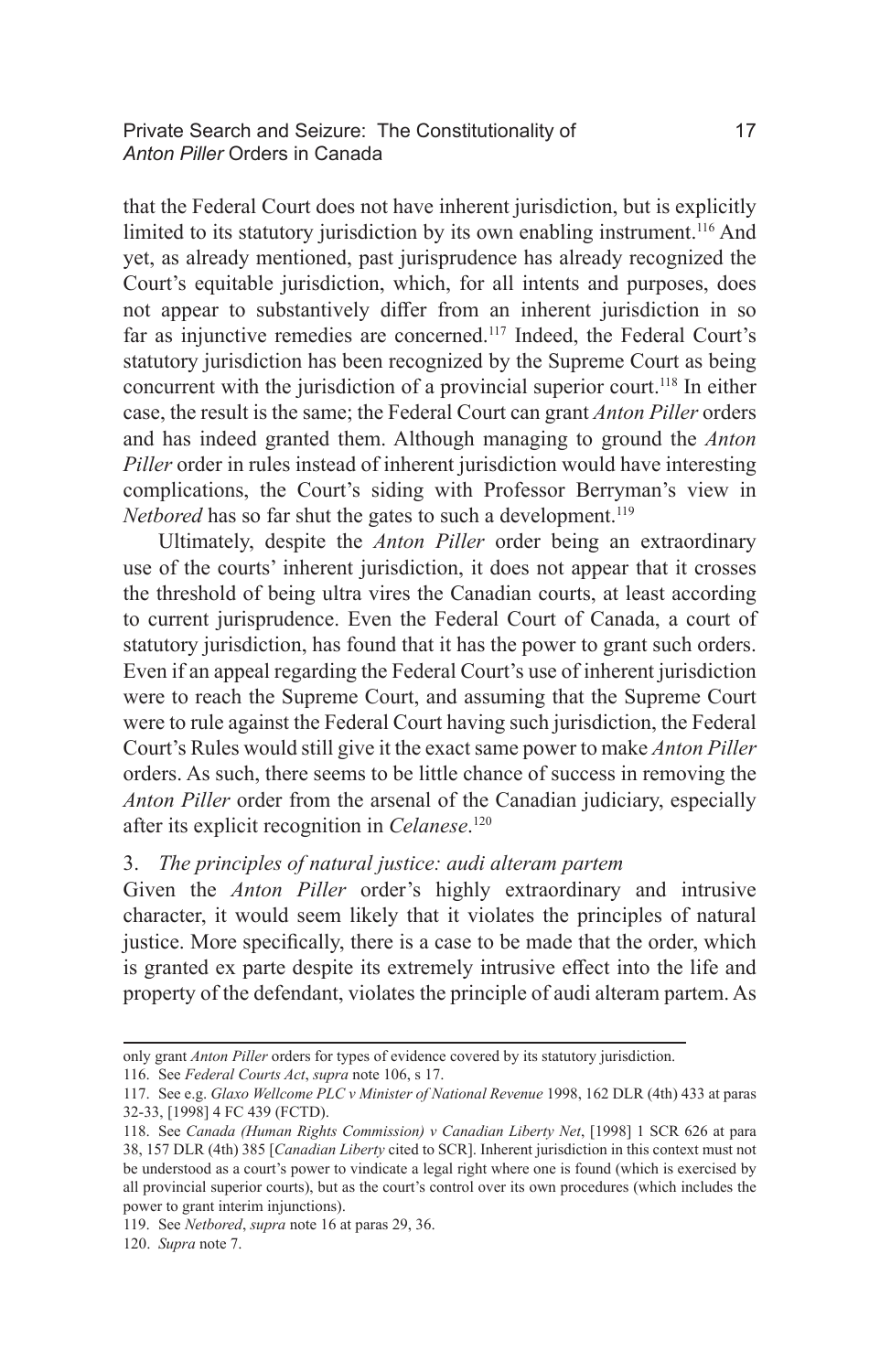stated by Chief Justice McLachlin in *Winnipeg Child & Family Services (Central Area) v W (KL)*, 121 "[i]n the *ex parte* procedure, […] *audi alteram partem* [...] cannot, by definition, be respected."<sup>122</sup> This is particularly concerning in light of the fact that most *Anton Piller* defendants have meagre financial means, $123$  raising doubts as to their ability to contest the order ex post facto.124 Some jurisprudence has even raised doubts as to whether such an exercise would be financially worth it for the defendant, or whether defendants fully understand that the *Anton Piller* order is merely interlocutory and not final.<sup>125</sup> In England, the order's home jurisdiction, both doctrine and case law have raised questions about the fairness of an order which significantly intrudes into citizens' private and entrepreneurial lives and deprives them of their property, but which they have no chance to question until after the fact, having to obey such an order even if it is completely erroneous or unjustified at the time.<sup>126</sup> Canadian jurisprudence has raised similar concerns about the ability of plaintiffs to use the ex parte *Anton Piller* order to "fish" through a defendant's archives or to harm their business.127

A response to this lies precisely in the interlocutory nature of the *Anton Piller* order; due to not being final, the order can always be contested by the defendant after the fact.<sup>128</sup> However, as mentioned above, it is doubtful whether most defendants even have the means or understanding to do so, or whether it would be worth it for them.129 A more important criticism of this argument would lie in the significant safeguards underlying the *Anton Piller* order, as set out in the *Anton Piller* criteria confirmed by the Supreme Court of Canada in *Celanese*. 130 Namely, these include: (1) a strong prima facie case; (2) very serious actual or potential damage to the plaintiff due to defendant's alleged misconduct; (3) convincing evidence that the defendant possesses incriminating evidence; and (4) a real possibility that the defendant may destroy this evidence before the

<sup>121.</sup> 2000 SCC 48.

<sup>122.</sup> *Ibid* at para 115 (note however that this statement was made in a family law case).

<sup>123.</sup> See Berryman, "Thirty Years After," *supra* note 5 at 128-129.

<sup>124.</sup> See *ibid*.

<sup>125.</sup> See e.g. *Havana House Cigar & Tobacco Merchants Ltd v Jane Doe*, 1 CPR (4th) 521 at para 21, 1999 CanLII 8614 (FCTD) [*Havana House*].

<sup>126.</sup> Paul Brown, ed, "In the News: Cold Storage for Mareva and Anton Piller Orders?" (1987) 137:6316 New LJ 701; *Columbia Picture Industries Inc v Robinson*, [1986] 3 All ER 338, [1986] FSR

<sup>367 (</sup>UK ChD) [*Columbia Picture* cited to All ER]. 127. See e.g. *Netbored*, *supra* note 16 at para 37.

<sup>128.</sup> Lipkus, *supra* note 19 at 504.

<sup>129.</sup> Berryman, "Thirty Years After," *supra* note 5 at 128-129; *Havana House*, *supra* note 125 at para 21.

<sup>130.</sup> *Anton Piller*, *supra* note 2; *Celanese*, *supra* note 7 at para 35.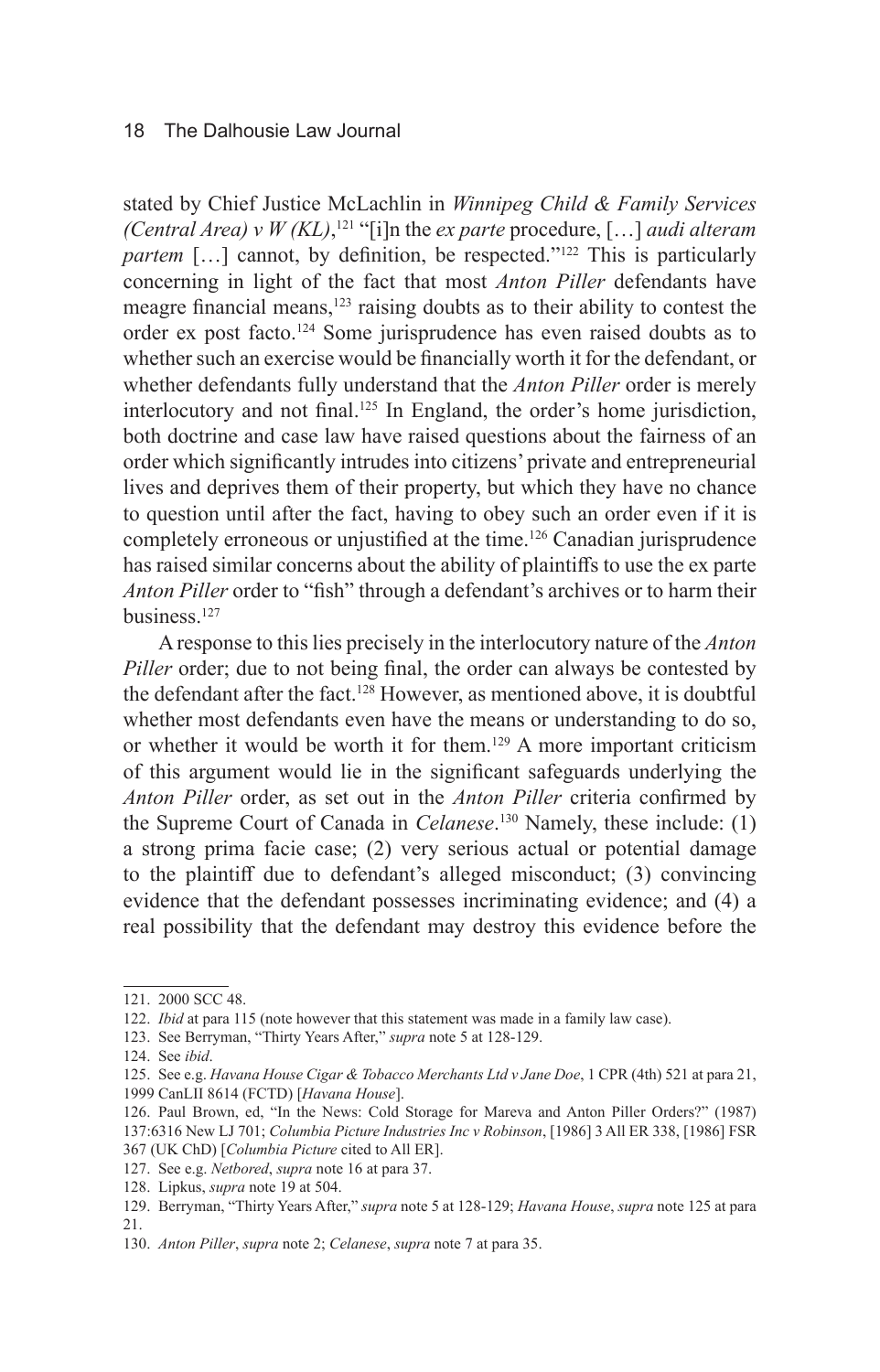# Private Search and Seizure: The Constitutionality of 19 *Anton Piller* Orders in Canada

discovery stage.131 These are not easy criteria to fulfill, and they are so by design.132 Moreover, the Court in *Celanese* set out three major protections for the defendant: "a carefully drawn order which identifies the material to be seized and sets out safeguards to deal, amongst other things, with privileged documents; a vigilant court-appointed supervising solicitor who is independent of the parties; and a sense of responsible self-restraint on the part of those executing the order."133

And yet, despite these safeguards, there are still cases of *Anton Piller*  orders being granted inappropriately, and then being retroactively reversed due to bringing the interests of justice […] into disrepute.134 One could claim that this is a mere minority of cases, given how regularly *Anton Piller* orders are now issued; however, the aforementioned inability of defendants to challenge such orders due to financial reasons, a lack of understanding of the order's nature, or the mere futility of such an exercise makes it hard to know whether this is the case.135 Indeed the *Anton Piller*  order was originally conceived as an extraordinary measure, but is now rather commonly used;<sup>136</sup> that alone is not an encouraging sign. Of course, courts in both Canada and the United Kingdom have voiced these concerns before, and yet the order still stands.<sup>137</sup> Perhaps this argument could be raised in a future appellate challenge specifically turning on the question of audi alteram partem; after all, the principle of audi alteram partem is entrenched in Canadian law as part of the right to procedural fairness.<sup>138</sup>

It is unclear how willing a court would be to completely strike down the *Anton Piller* order, given how deeply entrenched it seems to have become in Canadian procedural law. In *Air Canada c Canada (Commissaire de la concurrence)*, 139 the Quebec Court of Appeal struck down a provision allowing the Commissioner of Competition to issue ex parte orders without giving notice or holding hearings that would prohibit Air Canada from engaging in an act or practice deemed "anti-competitive."140 The Court

<sup>131.</sup> *Supra* note 7 at para 35.

<sup>132.</sup> Though, as will be shown in part IV-A below, the fourth criterion is often discharged inconsistently and based on dubious evidence.

<sup>133.</sup> *Supra* note 7 at para 1.

<sup>134.</sup> *Vinod Chopra*, *supra* note 1 at para 57.

<sup>135.</sup> Berryman, "Thirty Years After," *supra* note 5 at 128-129; *Havana House*, *supra* note 125 at para 21.

<sup>136.</sup> Berryman, "Thirty Years After," *supra* note 5 at 128-129.

<sup>137.</sup> *Netbored*, *supra* note 16 at para 37; *Columbia Picture*, *supra* note 126.

<sup>138.</sup> *Baker v Canada (Minister of Citizenship and Immigration)*, [1999] 2 SCR 817, 174 DLR (4th) 193; Colleen M Flood & Lorne Sossin, *Administrative Law in Context*, 3rd ed (Toronto: Emond, 2018) at 188ff.

<sup>139. [2003]</sup> RJQ 322, 222 DLR (4th) 385 (CA Qc).

<sup>140.</sup> *Ibid* at paras 5, 92-94.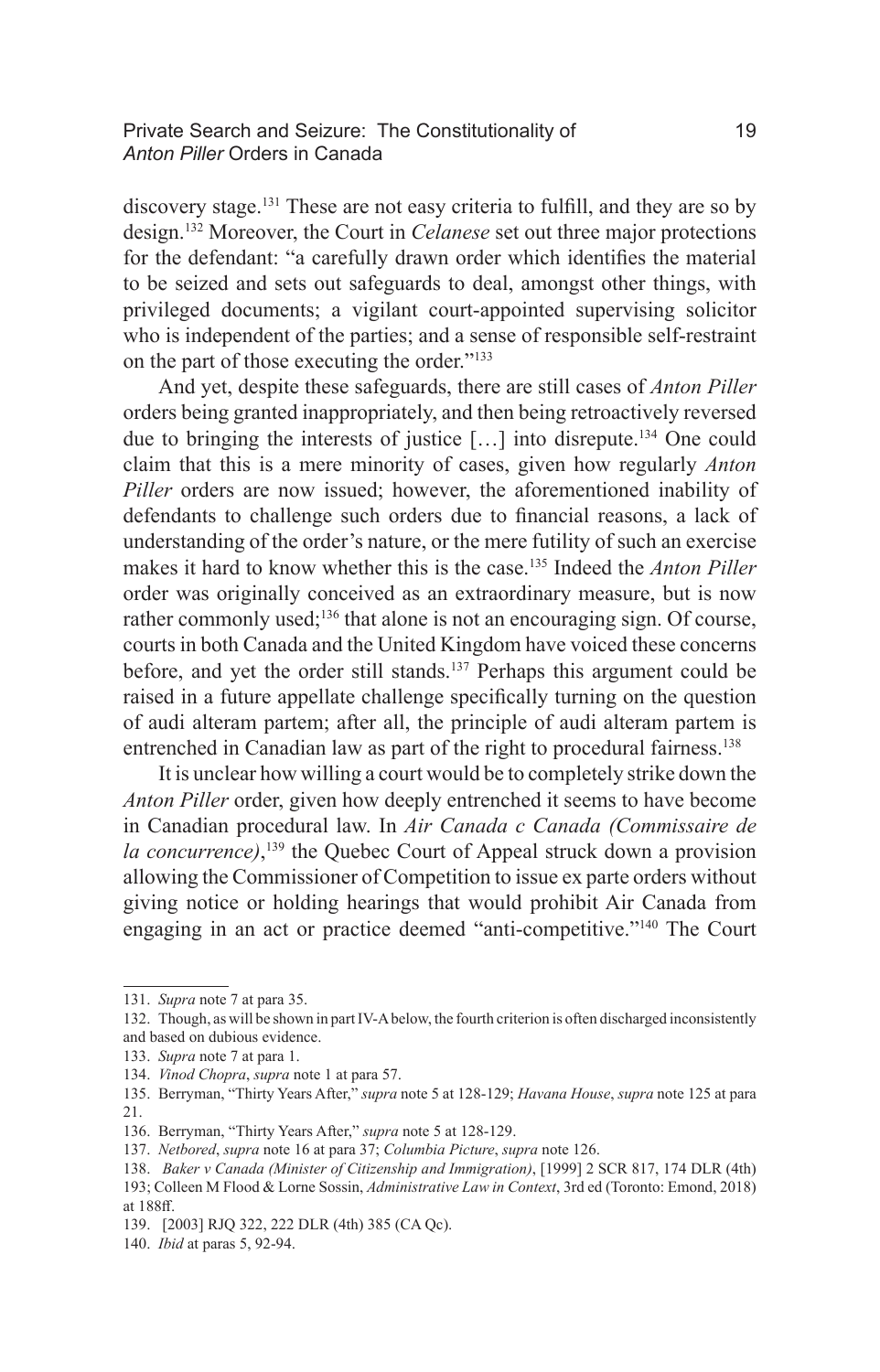reached this decision based on the consideration that the order affected a person's rights without enabling it to make its case in any way.141 Therefore, the Canadian judiciary is perhaps not hesitant to strike down mechanisms that violate audi alteram partem. However, two major distinctions should be made: first, the provision in *Air Canada* affected a party's rights without allowing them to make their case for up to eighty days,<sup>142</sup> whereas *Anton Piller* orders can be challenged immediately after service; and second, *Air Canada* concerned a statutory provision that had been enacted three years before the case without any known use beforehand, $143$  rather than a longestablished judicial instrument supported by a Supreme Court judgment.

Therefore, as with the *Charter* and ultra vires challenges, the field is open for some yet-untested constitutional avenues of attack against the order, but the potential success of such endeavours is doubtful. However, even though the more usual form of the *Anton Piller* order seems to be here to stay, there is an even more intrusive modality of the *Anton Piller*  order, namely the "John Doe" or "rolling" kind, which could be found to be unconstitutional. Finally, an alternative route to challenging the *Anton Piller* order's constitutionality would be the imposition of additional conditions and safeguards in both its granting and its execution, so as to ensure that the defendant's rights are protected as much as possible, given the order's intrusive character and its ex parte nature. These matters will be discussed in the following sections.

# III. *The constitutionality of "Rolling" or "John Doe"* Anton Piller *Orders*

#### 1. *An introduction to rolling* Anton Piller *Orders*

Although the Canadian judiciary originally imported the *Anton Piller* order from English law, it has seen fit to build upon it, developing an innovative modality of the order. In particular, the Federal Court of Canada has created what is known as a "rolling" or (less often) "John" or "Jane Doe" *Anton Piller* order.<sup>144</sup> This order is wholly a creation of the Federal Court,<sup>145</sup> the first known case involving such an order being the 1989 decision *Louis Vuitton SA c Tokyo-Do Enterprises Inc*.<sup>146</sup> However, this is merely the first known challenge of such an order; it is unknown when such orders were

<sup>141.</sup> *Ibid*.

<sup>142.</sup> *Ibid*.

<sup>143.</sup> *Ibid* at para 4 (the measure had been tailor-made for Air Canada's "quasi-monopoly" on the Canadian domestic air travel market).

<sup>144.</sup> See Daniel S Drapeau, "Anton Piller Orders: The Latest Word from the Supreme Court, the Federal Court of Appeal and the Federal Court" (2006) 20:1 IPJ 39 at 40-41.

<sup>145.</sup> See *Ibid*.

<sup>146.</sup> (1989), 16 ACWS (3d) 25, [1989] ACF No 432 (FCTD).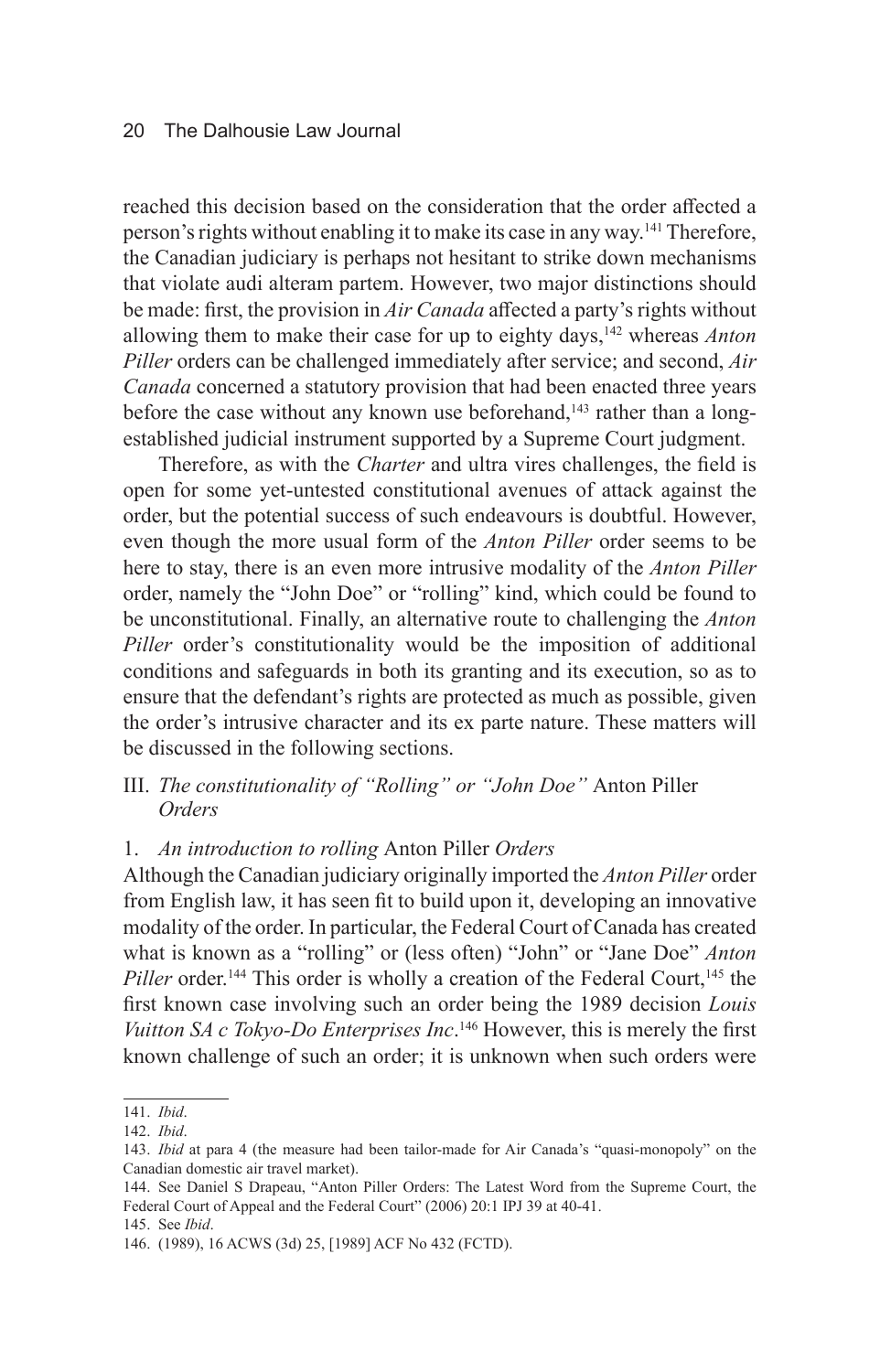Private Search and Seizure: The Constitutionality of 21 *Anton Piller* Orders in Canada

precisely created,<sup>147</sup> most likely because of the rarity of challenges against them. Rolling *Anton Piller* orders were devised to be used against unknown defendants or defendants with unknown addresses.<sup>148</sup> Unlike usual *Anton Piller* orders (known as "defendant-specific" orders), the named defendants in applications for such orders need not have any connection to the actual unknown defendant ("John Doe") against whom the order is to be executed.149 Generally drafted to last for a year with the possibility of renewal,150 such orders are useful against defendants whose transient business or shifting location would render the execution of an ordinary *Anton Piller* order impractical or even impossible.<sup>151</sup> Created to deal with counterfeiting but since also used for other purposes, such an order can be executed throughout Canada, by virtue of the Federal Court's unique national jurisdiction.<sup>152</sup> Other courts have also followed the Federal Court in issuing such orders within their respective provincial jurisdictions,<sup>153</sup> though the Federal Court remains the primary issuer.

Evidently, the rolling *Anton Piller* order engages many of the same issues as its defendant-specific counterpart, albeit in a much more insidious fashion. In addition to having all the regular trappings of an *Anton Piller*  order, a rolling order is issued ex parte against an unknown defendant or, more often, a considerable number of unknown defendants who are later added to the action, while having effect over any number of yet unknown locations across a province or all of Canada.<sup>154</sup> Some cases even number hundreds of defendants added ex post facto,<sup>155</sup> with one example reaching eight hundred defendants, a number so high that it reached the limits of the court registry, causing the Federal Court to issue a new nationwide order.156

With such a high number of defendants, it might be surprising to learn that defendants rarely contest rolling *Anton Piller* orders, as with defendantspecific orders.<sup>157</sup> In fact, there seems to be even less jurisprudence on rolling orders than there is on defendant-specific orders, the latter of which at least made it to the Supreme Court of Canada in *Celanese*. Defendants

<sup>147.</sup> Berryman, "Thirty Years After," *supra* note 5 at 135.

<sup>148.</sup> See CED 4th (online), *Injunctions*, "Anton Piller Orders: 'Rolling' Orders" (V.2) at § 270-271.

<sup>149.</sup> *Ibid*; Berryman, "Thirty Years After," *supra* note 5 at 136.

<sup>150.</sup> CED, *supra* note 148 at § 270.

<sup>151.</sup> *Ibid*; Berryman, "Thirty Years After," *supra* note 5 at 137.

<sup>152.</sup> See Drapeau, *supra* note 144 at 40-41.

<sup>153.</sup> See e.g. *Bell*, *supra* note 85 (in the Ontario Superior Court); *Chabot*, *supra* note 17 (on appeal

from the Superior Court of Quebec).

<sup>154.</sup> See *ibid*.

<sup>155.</sup> See Berryman, "Thirty Years After," *supra* note 5 at 129.

<sup>156.</sup> See *Nike Canada Ltd v Jane Doe*, 92 ACWS (3d) 299, 177 FTR 18 (FCTD).

<sup>157.</sup> See Berryman, "Thirty Years After," *supra* note 5 at 129, 136.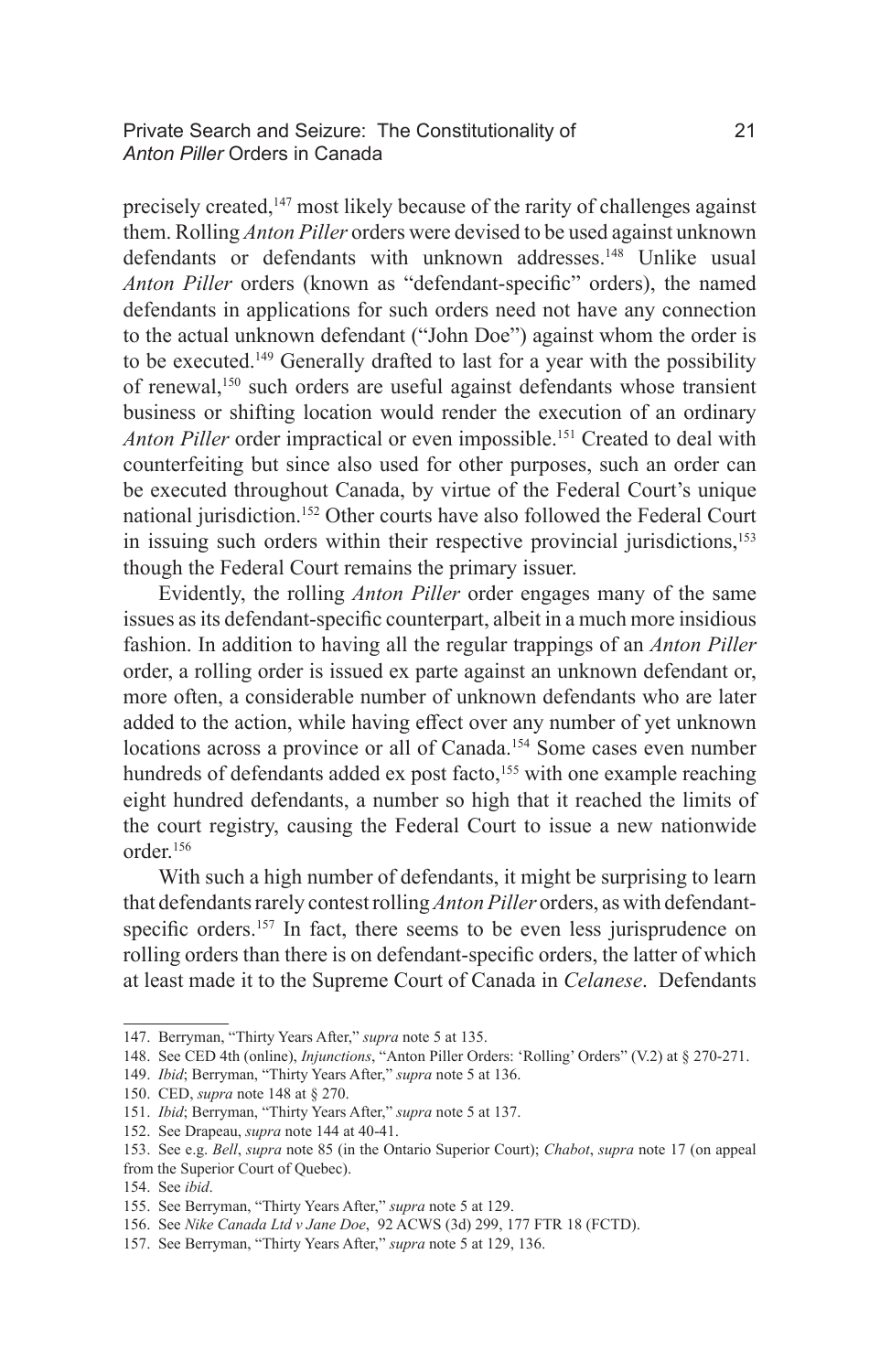rarely choose to defend these orders, and this is not surprising if their circumstances are taken into account; defendants may be served, reviewed, and have judgment entered against them all in rapid succession months after the original order was issued, all the while new defendants keep being added to the order.<sup>158</sup> The renewability of the year-long term of the order often means that these will number in the hundreds, as mentioned above. Given that the defendants are mostly transient street vendors,<sup>159</sup> likely of meagre means and little legal education, they might either think the matter already settled or lack the means to mount a challenge.

# 2. Charter *challenges of the rolling* Anton Piller *Order*

A quick examination of the panoply of constitutional challenges previously attempted with respect to defendant-specific *Anton Piller* orders reveals that the rolling *Anton Piller* order might be even more secure against many of these constitutional challenges, despite being far more draconian. For starters, the very decision that found the *Charter* inapplicable to *Anton Piller* orders, *Viacom Ha! Holding Co v Jane Doe*, 160 dealt with a rolling *Anton Piller* order.161 To make matters worse for such a challenge, the Court in *Viacom* held that even if the *Charter* were applicable, any challenge would still fail, given that the Federal Court's model rolling *Anton Piller* order was designed to comply with the *Charter*.<sup>162</sup> The decision in question was upheld in a short Federal Court of Appeal judgment that did not discuss any *Charter* issues.163 *Viacom* dealt with a challenge under section 8 of the *Charter*, which protects against unreasonable search or seizure; however, it is unlikely that a section 7 challenge, regarding the defendants' liberty interest, would fare any better. That is because a defendant is unlikely to be imprisoned for disobeying a rolling *Anton Piller* order. Indeed, imprisonment for contempt will rarely be used and only in cases of continuous refusal to comply with the order.<sup>164</sup>

Nonetheless, a common law court striking down a particular form of *Anton Piller* order is not unheard of. In *Rank Film Distributors Limited* 

164. See Berryman, "Thirty Years After," *supra* note 5 at 138.

<sup>158.</sup> *Ibid* at 136.

<sup>159.</sup> See CED, *supra* note 148 at § 270.

<sup>160.</sup> *Supra* note 17.

<sup>161.</sup> See *Ibid*.

<sup>162.</sup> See *ibid* at para 83. One of the elements militating for *Charter* compliance would likely be that rolling *Anton Piller* orders regularly include the protection that the premises to be searched do not include the defendant's residence unless specific evidence of wrongdoing there exists (see *Viacom*  FCTD, *supra* note 17 at paras 80-84).

<sup>163.</sup> See *Viacom* FCA, *supra* note 30. In *Procter & Gamble Inc v John Doe* (2000), 94 ACWS (3d) 989 at para 58, 2000 CarswellNat 121 (WL Can) (FCTD), Teitelbaum J found that a rolling *Anton Piller* order met the section 8 criteria anyway.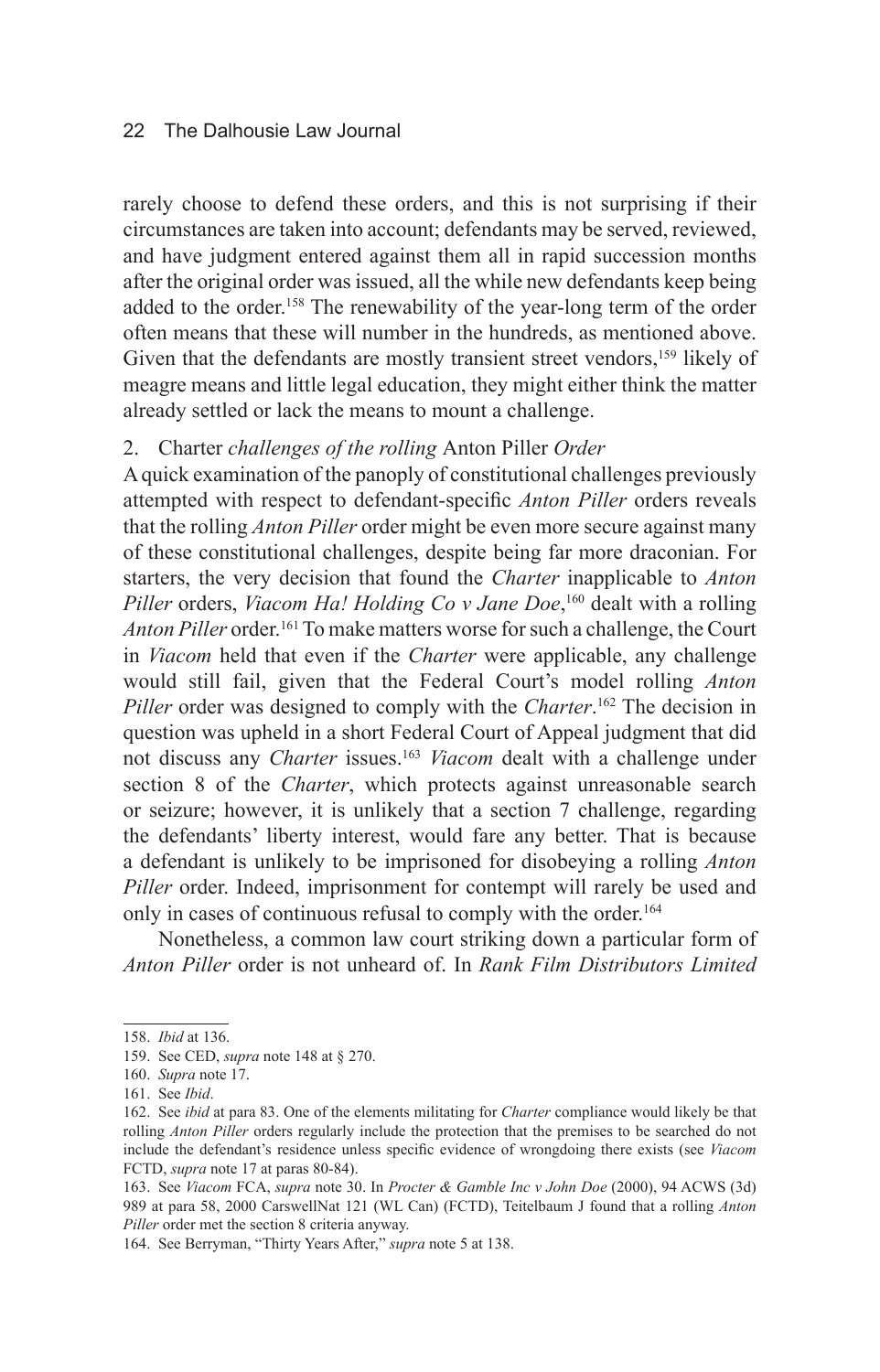Private Search and Seizure: The Constitutionality of 23 *Anton Piller* Orders in Canada

*and Others v Video Information Centre (A Firm) and Others*, 165 the British House of Lords dealt with an *Anton Piller* order that required a defendant to "supply information" and to "disclose and produce documents" related to the action, effectively obliging them to testify.166 Evidently, this is a far cry from the original and ordinary function of the *Anton Piller* order, which is concerned with evidence protection, not compelled testimony. Ultimately, the part of the order obliging the defendant to produce information was found to contravene the common law privilege against self-incrimination.<sup>167</sup> The Law Lords' specific reasoning was that, although the *Anton Piller* order is a civil law instrument, such coerced testimony would open the defendants to a criminal charge of conspiracy to defraud, thereby engaging the privilege against self-incrimination.<sup>168</sup>

In Canada, the privilege against self-incrimination has been codified as a constitutional right, which is protected by sections 11(c) and 13 of the *Charter*. 169 As stated in Part II(a), the Supreme Court of Canada has recognised that contempt of court, which is the threat backing up an *Anton Piller* order, implicates the defendant's anti-self-incrimination protections in section  $11(c)$ .<sup>170</sup> However, the Supreme Court has also determined that *Anton Piller* defendants are not "witnesses" within the meaning of sections 11(c) and 13.<sup>171</sup> Moreover, the Court has decided that witnesses can be compelled to testify in most non-criminal cases, even if there is a possibility that their testimony will be used against them in criminal proceedings later on.172 Therefore, it is highly likely that *Rank Film* would have been decided differently before a Canadian court. This paints an image of a judicial culture that is much more permissive of expansions of the *Anton Piller* order beyond the ordinary, defendant-specific model. The fact that the rolling *Anton Piller* order is an original creation of the Federal Court of Canada only serves to reinforce this impression.<sup>173</sup> It also ought to be noted that the United Kingdom has codified the *Anton Piller*  order through the *Civil Procedure Act 1997*, 174 which has overturned *Rank Film* to allow compelled testimony.<sup>175</sup> However, other British statutes have

<sup>165.</sup> (1981), [1982] AC 380, [1981] 2 All ER 76.

<sup>166.</sup> *Ibid* at para 5.

<sup>167.</sup> *Ibid* at paras 4-8, 14-15.

<sup>168.</sup> *Ibid* at para 8.

<sup>169.</sup> *Supra* note 21.

<sup>170.</sup> *Vidéotron*, *supra* note 52.

<sup>171.</sup> *Apple Computer*, *supra* note 77 at 291.

<sup>172.</sup> *Branch*, *supra* note 81 at paras 46-47.

<sup>173.</sup> Drapeau, *supra* note 144 at 40-41.

<sup>174.</sup> *Civil Procedure Act 1997* (UK), s 7.

<sup>175.</sup> *Ibid*, s 7(5)(a).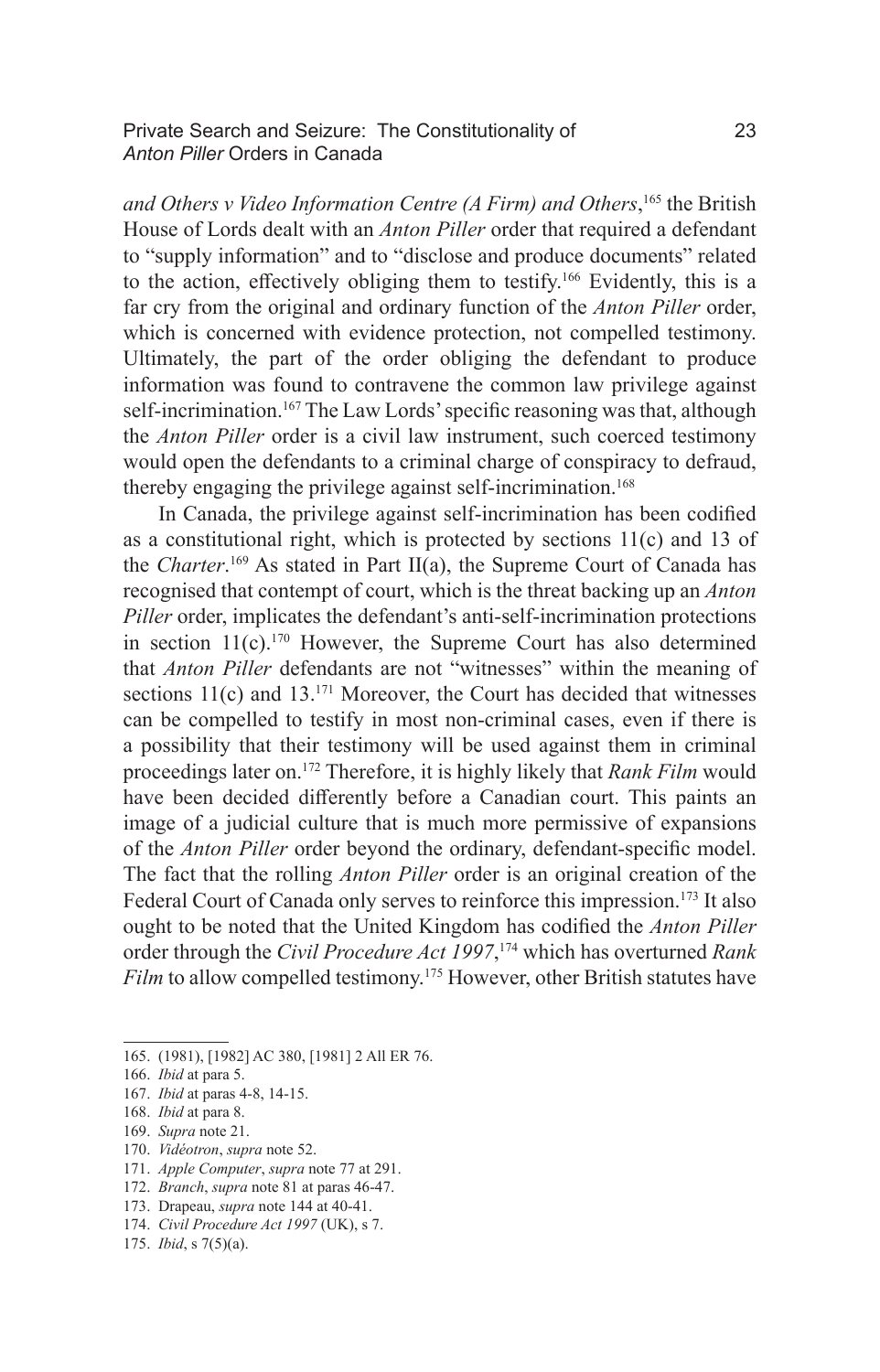precluded the use of evidence obtained through such testimony for related proceedings that could result in a penalty, to respect the privilege against self incrimination.<sup>176</sup> Perhaps a similar statute could be enacted in Canada, given that there already are examples of Canadian cases where defendants were compelled to produce information and evidence by an *Anton Piller*  order,177 thereby resembling the order struck down in *Rank Film*.

# 3. *Non-*Charter *Constitutional Challenges of the Rolling* Anton Piller *Order*

In the case of the rolling *Anton Piller* order, its distinguishing feature is the lack of a specific defendant or location against which the order is directed. Thus, any novel non-*Charter* avenues of attack that have not already been discussed in Parts II(b) and (c) would have to focus on this feature. For starters, it could be argued that it is beyond the power of the courts to issue such a broad order, which has application not only against an unknown number of unknown defendants, $178$  but also applies throughout the territory of Canada or a province without any jurisdictional limitations.<sup>179</sup> This would essentially be the ultra vires argument examined in Part II(b), but specifically adapted to the particular modalities of the rolling *Anton Piller* order. However, this line of thought is cut short by a consideration of the Supreme Court decision of *MacMillan Bloedel Ltd v Simpson*. 180 In that case, Justice McLachlin, as she then was, wrote for a unanimous court, affirming that Canadian courts have the power to issue "John Doe" injunctions, which are fully binding on those who are not party to the action.181 Not only can a court enjoin unknown persons not to violate its orders, it need not even use terms such as "John Doe" or even refer to unknown persons at all.<sup>182</sup> It ought to be noted that this was a general decision regarding "John Doe" injunctions, as no specific ruling on the power of courts to grant rolling *Anton Piller* orders against unknown persons has yet been issued.<sup>183</sup> Nevertheless, given this sweeping endorsement of "John Doe" injunctions generally, and given the unlikelihood of success of a general ultra vires challenge noted in Part II(b), is seems that any attempt to paint the rolling *Anton Piller* order as ultra vires the courts has little

<sup>176.</sup> See e.g. *Senior Courts Act 1981* (UK), s 72 [*Senior Courts Act*].

<sup>177.</sup> *Apple Computer*, *supra* note 77 at 290.

<sup>178.</sup> As stated before, this number often rises to the hundreds.

<sup>179.</sup> Drapeau, *supra* note 144 at 40-41 (when granted by the Federal Court).

<sup>180.</sup> [1996] 2 SCR 1048, 137 DLR (4th) 633 [*MacMillan* cited to SCR].

<sup>181.</sup> *Ibid* at paras 36-37.

<sup>182.</sup> *Ibid* at para 42.

<sup>183.</sup> See e.g. *Vinod Chopra*, *supra* note 1; *Viacom* FCD, *supra* note 17; *Fila*, *supra* note 40; Though several of the constitutional challenges mentioned in Part II involved "John Doe" orders, this particular issue was never brought up.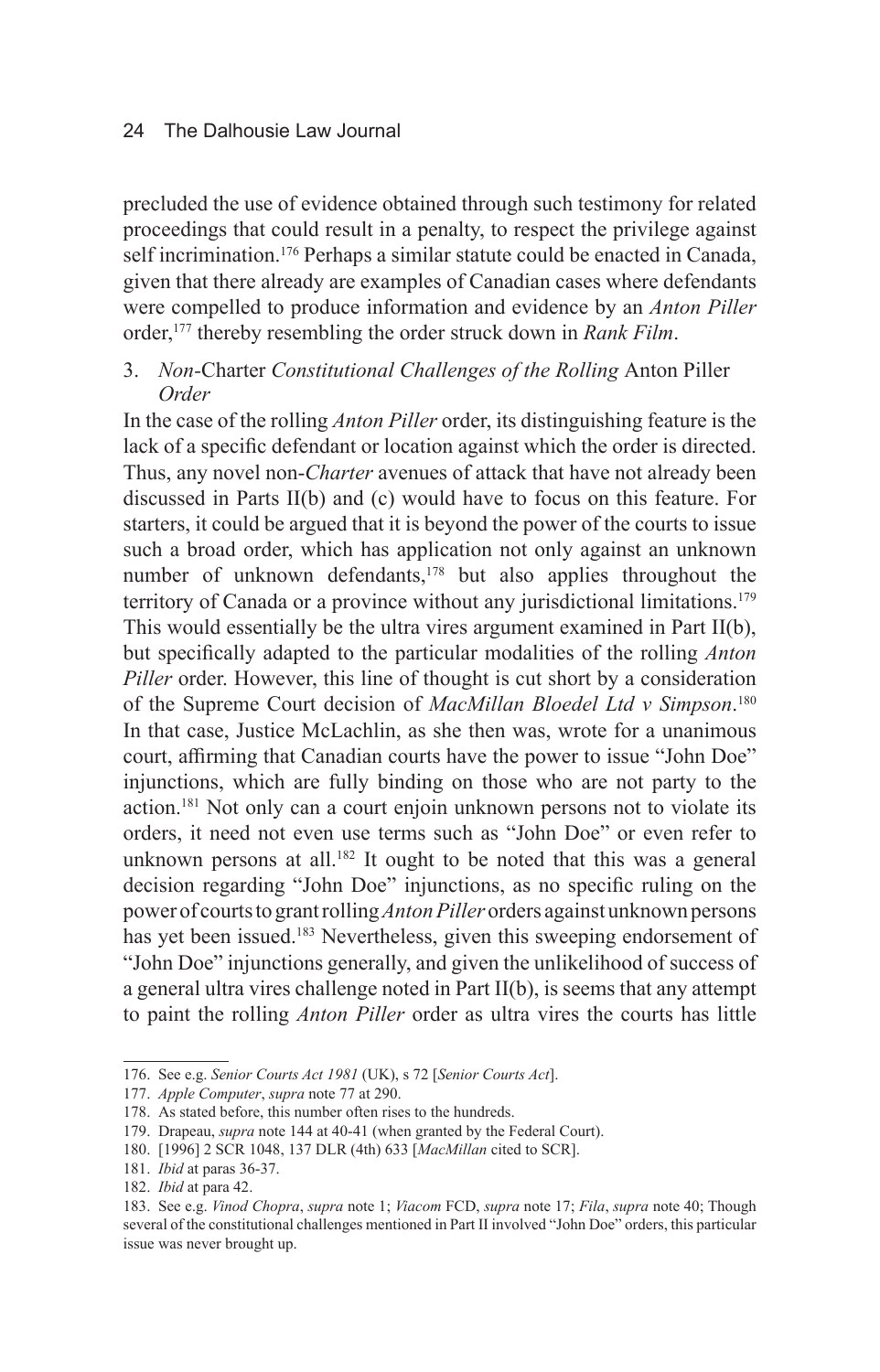Private Search and Seizure: The Constitutionality of 25 *Anton Piller* Orders in Canada

chance of success.184 Another facet of this same argument limited only to the Federal Court would be that the Court cannot create new modalities of the *Anton Piller* order, as it is a court of statutory, rather than inherent jurisdiction. As such, the rolling *Anton Piller* order would be ultra vires the Federal Court of Canada. However, as mentioned in Part II(b), the Federal Court has already cited its own supposed "inherent jurisdiction" to grant *Anton Piller* orders,185 a view supported by the Supreme Court's determination that the Federal Court's statutory jurisdiction is concurrent with that of a provincial superior court.<sup>186</sup> Therefore, such an argument, though apparently logical, would not likely be accepted by the courts.

As with the defendant-specific *Anton Piller* order, the rolling order could also be attacked as violating the principles of natural justice. A challenge specific to the rolling *Anton Piller* order would be that, by being directed against persons who are non-parties at the moment of its issuance, it violates a fundamental principle of justice. Arguably, that principle would be audi alteram partem, since the unnamed party lacks any form of notice with which to challenge the order. Two considerations strengthen this argument: first, the Supreme Court has recognised audi alteram partem as part of Canadian law;187 second, as was previously mentioned, the defendants of such orders are generally transient vendors,<sup>188</sup> who often lack the resources and knowledge to challenge a rolling *Anton Piller* order, as shown by the small volume of relevant jurisprudence.<sup>189</sup> The large number of defendants (sometimes in the hundreds per order)190 and the relatively few contestations would mean that this order operates as a unilateral seizure mechanism, rather than an order which can be properly contested by the party following execution. Arguably, these two considerations would render the application of audi alteram partem particularly sensitive in this context.

However, the Supreme Court also considered a similar argument in *MacMillan*, where the appellant argued that an order issued against nonparties violates the "principle of fundamental justice" that a writ notifying

<sup>184.</sup> This is because, like injunctions, they are ad personam orders and thus apply to the defendant wherever they are.

<sup>185.</sup> *Netbored*, *supra* note 16, citing Berryman, "Anton Piller Orders," *supra* note 115.

<sup>186.</sup> *Canadian Liberty*, *supra* note 118 at para 38.

<sup>187.</sup> See *Baker*, *supra* note 138; Flood & Sossin, *supra* note 138 at 188ff (audi alteram partem is recognized as a part of Canadians' right to procedural fairness).

<sup>188.</sup> That is, individual small-scale sellers without a set location, such as street merchants selling "bootleg" goods. Rolling *Anton Piller* orders are useful because they enable plaintiffs to seize the goods of such vendors as they find them.

<sup>189.</sup> Berryman, "Thirty Years After," *supra* note 5 at 129, 136-137.

<sup>190.</sup> *Ibid* at 129, 136.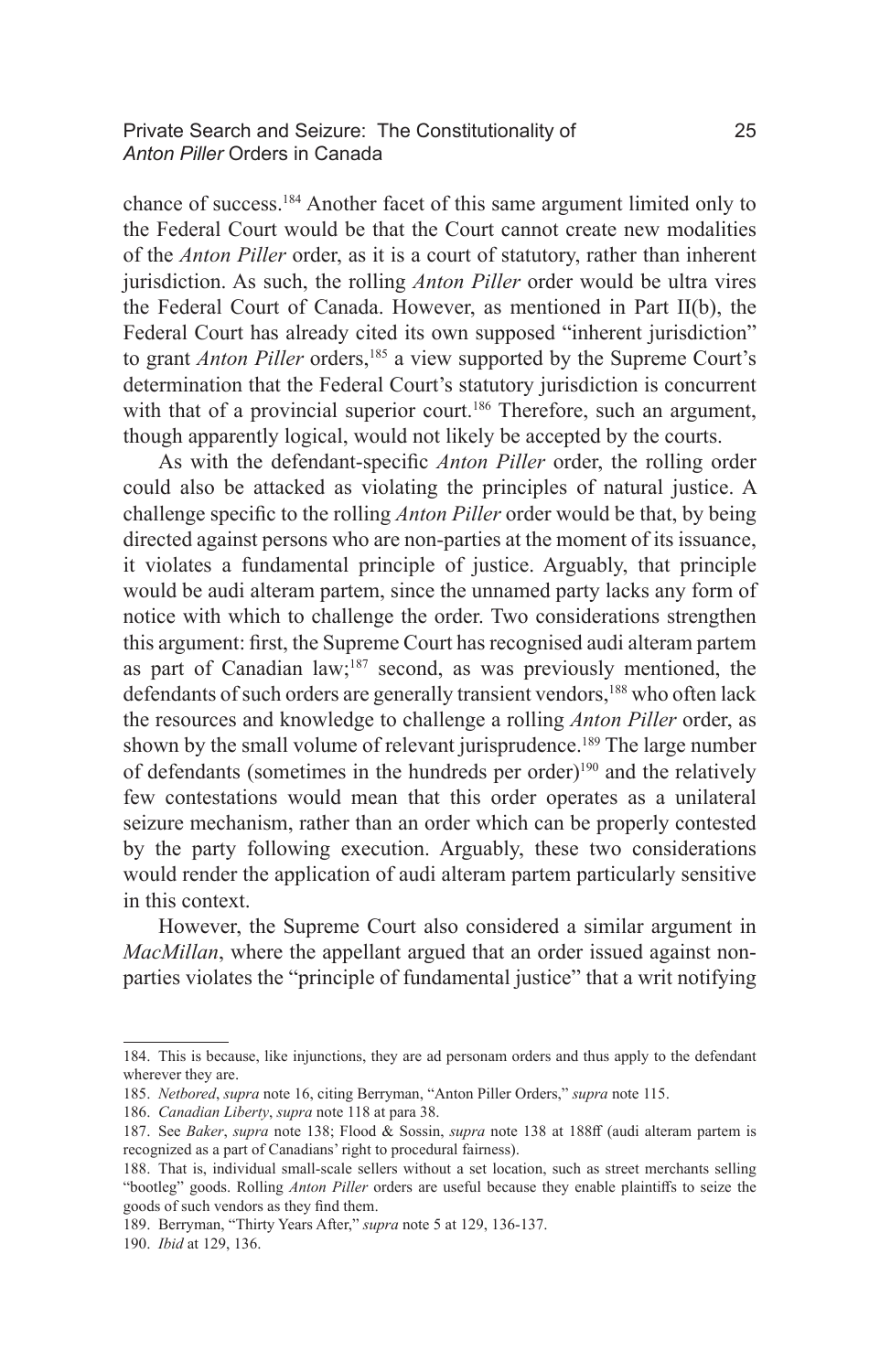a defendant of proceedings against them is required for any court to grant relief for the plaintiff.<sup>191</sup> This argument is perhaps even stronger here than with regard to the defendant-specific *Anton Piller* order, because the defendant becomes a party *and* receives notice at the moment of execution, instead of merely receiving notice at the moment of execution. That is to say, the defendant could not have even received notice before execution due to not being named in the originating application. Despite this, the Court rejected the argument regarding "John Doe" orders as a whole, considering it a "distinction without difference" that a party should be named in an injunction to be bound by it.<sup>192</sup> Nevertheless, that decision dealt with "John Doe" injunctions broadly and not rolling *Anton Piller* orders in particular. In a suit concerning rolling *Anton Piller* orders, the distinction could be made that there is a great imbalance of power between the transient vendor class that commonly defends against such an action and the major IP holders that initiate such actions against hundreds of defendants. In the past, courts have shown sensitivity to such considerations.193 Of course, transient vendors are not the only class of defendant for such orders; nevertheless, they are the most common defendants, meaning that they would provide an opportunity for this argument to be made.

As with the defendant-specific *Anton Piller* order in Part II(c), a challenge invoking the principles of fundamental justice seems to have a moderate chance of success. On the one hand, courts have shown strong favourability to "John Doe" injunctions broadly and have long granted rolling *Anton Piller* orders in particular. On the other hand, arguments about the unfairness of the order, to the point of violating audi alteram partem and operating as a unilateral seizure mechanism, have some merit. Ultimately, it would be up to the courts to decide such a matter. Nonetheless, given the low volume of challenges of rolling *Anton Piller*  orders, it will take a long time for such a challenge to occur. Moreover, *Charter* or ultra vires challenges of such orders are not likely to succeed, as outlined above. As such, the most productive route to limit the nefarious effects of *Anton Piller* orders would be to impose further limitations and requirements upon them, something which will be explored in Part IV.

<sup>191.</sup> *MacMillan*, *supra* note 180 at para 22.

<sup>192.</sup> *Ibid* at para 28.

<sup>193.</sup> See e.g. *Uber Technologies Inc v Heller*, 2020 SCC 16, where the Supreme Court held that a mandatory arbitration clause in an employment contract was unconscionable, given the great power imbalance between the employer and the employee.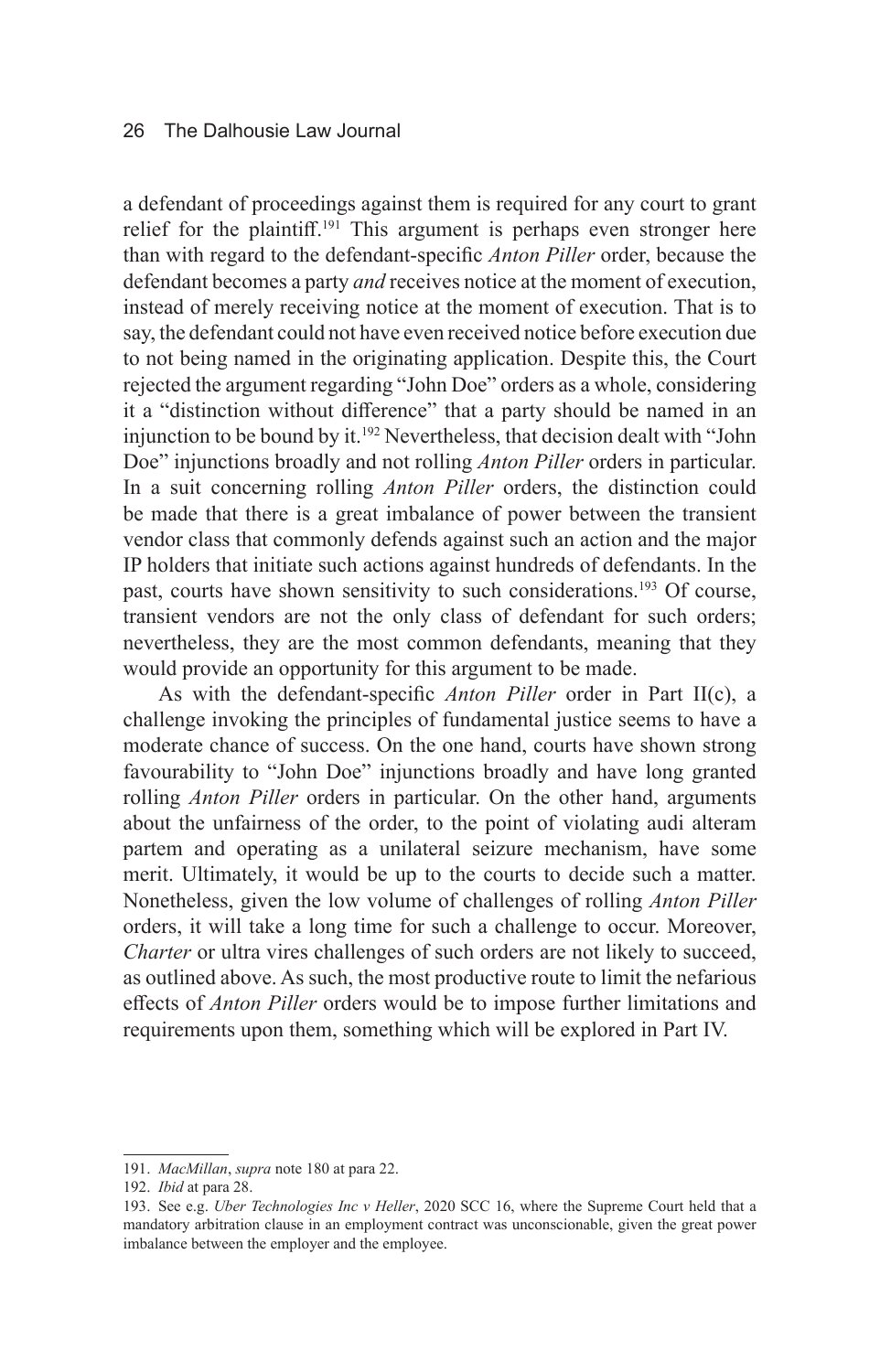### Private Search and Seizure: The Constitutionality of 27 *Anton Piller* Orders in Canada

# IV. *Imposing additional requirements and safeguards on* Anton Piller *Orders*

# 1. *Imposition of additional criteria for issuance*

Even if the *Anton Piller* order, both in its defendant-specific and rolling modalities, cannot be expunged from Canadian law as unconstitutional, there may still be additional requirements that can be imposed upon both its issuance and execution. In *Ridgewood Electric*, for example, the Ontario Superior Court of Justice casts doubt on the legal foundation of the *Anton Piller* order before stating that it ought to be "structured" so as to afford greater protection to defendants' residences.<sup>194</sup> If the judiciary cannot do much to overturn the *Anton Piller* order as a whole, given its entrenchment in Canadian law, it can at least move towards a more restrictive approach. This movement was echoed by Canada's most important issuer of *Anton Piller* orders, the Federal Court, in *Netbored Inc v Avery Holdings Inc*<sup>195</sup> and this approach has since been endorsed by the Supreme Court of Canada.196 After all, jurisprudence from the original *Anton Piller* decision to the Supreme Court's *Celanese* ruling is in agreement that the *Anton Piller* order is an "extraordinary" remedy limited to "exceptional" circumstances.197

As previously mentioned, the current Canadian test for the issuance of an *Anton Piller* order was set out by the Supreme Court in *Celanese*  and requires the plaintiff to prove: (1) a strong prima facie case; (2) very serious actual or potential damage to the plaintiff due to defendant's alleged misconduct; (3) convincing evidence that the defendant possesses incriminating evidence; and (4) a real possibility that the defendant may destroy this evidence before the discovery stage.198 In addition to these conditions, the Supreme Court imposed several safeguards on its execution, requiring: "a carefully drawn order which identifies the material to be seized and sets out safeguards to deal, amongst other things, with privileged documents; a vigilant court-appointed supervising solicitor who is independent of the parties; and a sense of responsible self-restraint on the part of those executing the order."199 Though it might not be evident, these safeguards already contain one reform advocated by those promoting

<sup>194.</sup> *Supra* note 38 at paras 8, 20.

<sup>195.</sup> *Supra* note 16.

<sup>196.</sup> See Drapeau, *supra* note 144 at 48-49, citing *Celanese*, *supra* note 7 at paras 28-30.

<sup>197.</sup> *Celanese*, *supra* note 7 at para 1; *Anton Piller*, *supra* note 2.

<sup>198.</sup> *Celanese*, *supra* note 7 at para 35.

<sup>199.</sup> *Ibid* at para 1.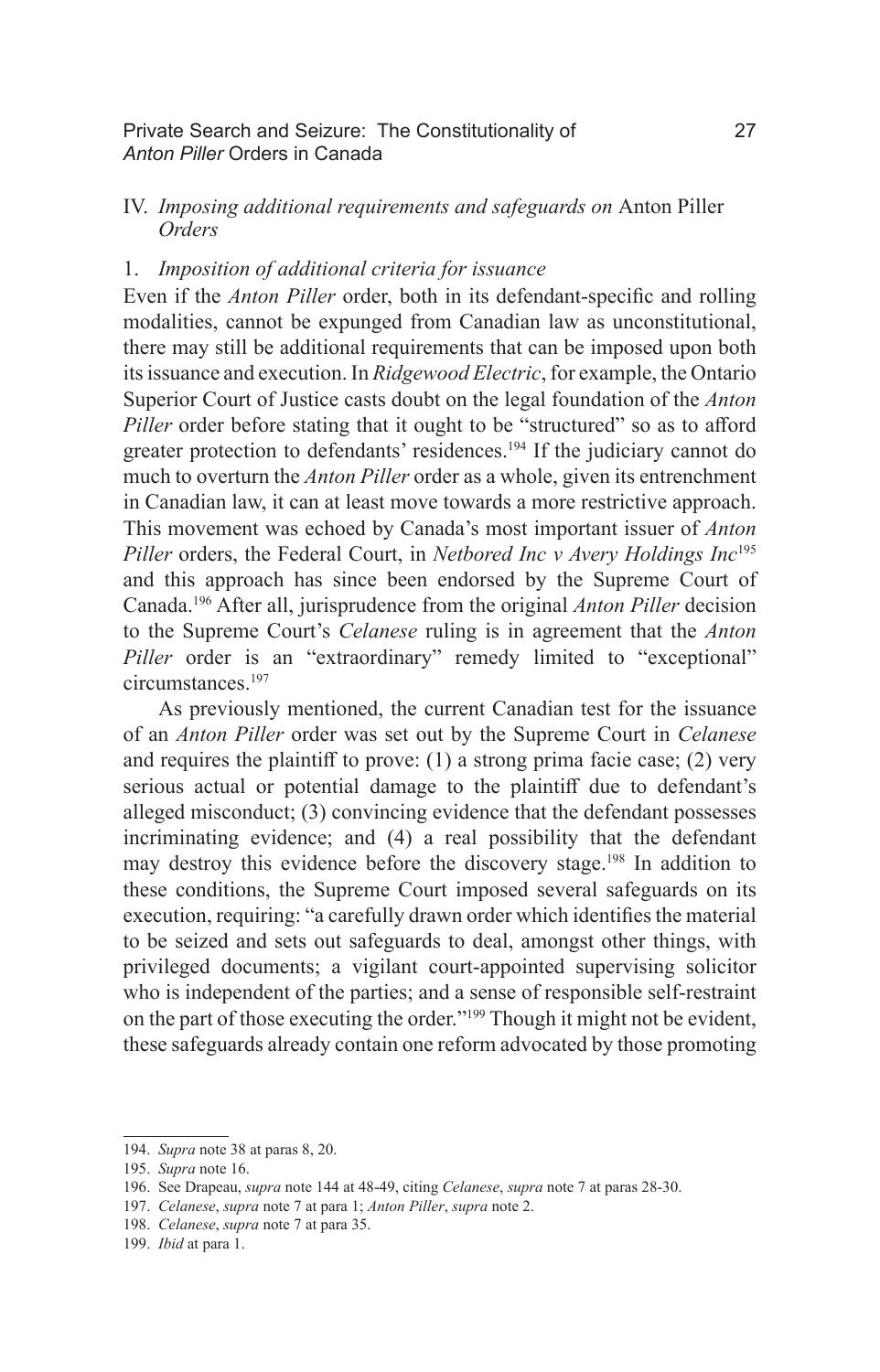further restrictions on *Anton Piller* orders: an independent supervising solicitor (ISS).<sup>200</sup>

The ISS requirement has been explicitly adopted in England,<sup>201</sup> despite its necessity being rejected by the European Court of Human Rights.202 In spite of the lack of compelling evidence for its adoption,<sup>203</sup> the Supreme Court of Canada mandated it anyway,<sup>204</sup> likely wishing to avoid abuse, given that *Anton Piller* defendants rarely have the resources to contest the order.<sup>205</sup> As such, the Supreme Court would perhaps be receptive to reform of the *Anton Piller* order. Such reform can primarily take two forms: first, the imposition of additional conditions to issue an *Anton Piller* order; and second, the imposition of further safeguards during its execution.

Before considering the imposition of any additional criteria to the *Celanese* test, it is worth noting that at least one of the current criteria has not been applied properly or consistently. Specifically, this is the requirement for a real possibility that the defendant may destroy the evidence that is the object of the *Anton Piller* order before the discovery stage. In *Viacom*, for example, the Court notes that "[c]ourts have recognized that it is difficult to prove with tangible evidence that an infringer has a history of destroying evidence."<sup>206</sup> Thus, courts have turned to general evidence of the defendant's "dishonest character" to fulfill this criterion.<sup>207</sup> without there being clear guidelines as to what constitutes such evidence. In one case, the defendants' not giving customers receipts was accepted as evidence.<sup>208</sup> The order was granted, even though no evidence of the defendants' having previously destroyed evidence was brought forward.209 In *Vinod Chopra*, the Federal Court struck down a rolling *Anton Piller* order which would have brought the administration of justice into disrepute.<sup>210</sup> The issuing

<sup>200.</sup> Drapeau, *supra* note 144 at 59.

<sup>201.</sup> See Adrian Zuckerman, ed, *Halsbury's Laws of England*, vol 11 (London, 2020: LexisNexis) at para 596; United Kingdom, Ministry of Justice, *Practice Directions to the Civil Procedure Rules* (last modified 6 April 2022) Practice Direction 25A-Interim Injunctions, para 7.1ff, online: *Justice* <www. justice.gov.uk/courts/procedure-rules/civil/rules/part25/pd\_part25a> [perma.cc/26WZ-XXJR].

<sup>202.</sup> *Chappell v United Kingdom*, No 10461/83, [1989] ECHR 4, (1990) 12 EHRR 1 (Eur Ct HR) [*Chappell* cited to ECHR].

<sup>203.</sup> Berryman, "Challenging Shibboleths," *supra* note 105 at 520.

<sup>204.</sup> *Celanese*, *supra* note 7 at para 40.

<sup>205.</sup> Berryman, "Thirty Years After," *supra* note 5 at 128-129.

<sup>206.</sup> *Viacom* FCTD, *supra* note 17 at para 66.

<sup>207.</sup> *Ibid*.

<sup>208.</sup> See Allan M Rock, "The Anton Piller Order: An Examination of Its Nature, Development and Present Position in Canada" (1984) 5:2 Adv Q 191 at 195, referring to *Nintendo of America Inc v Coinex Video Games Inc* [1983] 2 FC 189, 34 CPC 108.

<sup>209.</sup> *Ibid*.

<sup>210.</sup> *Vinod Chopra*, *supra* note 1 at paras 57ff.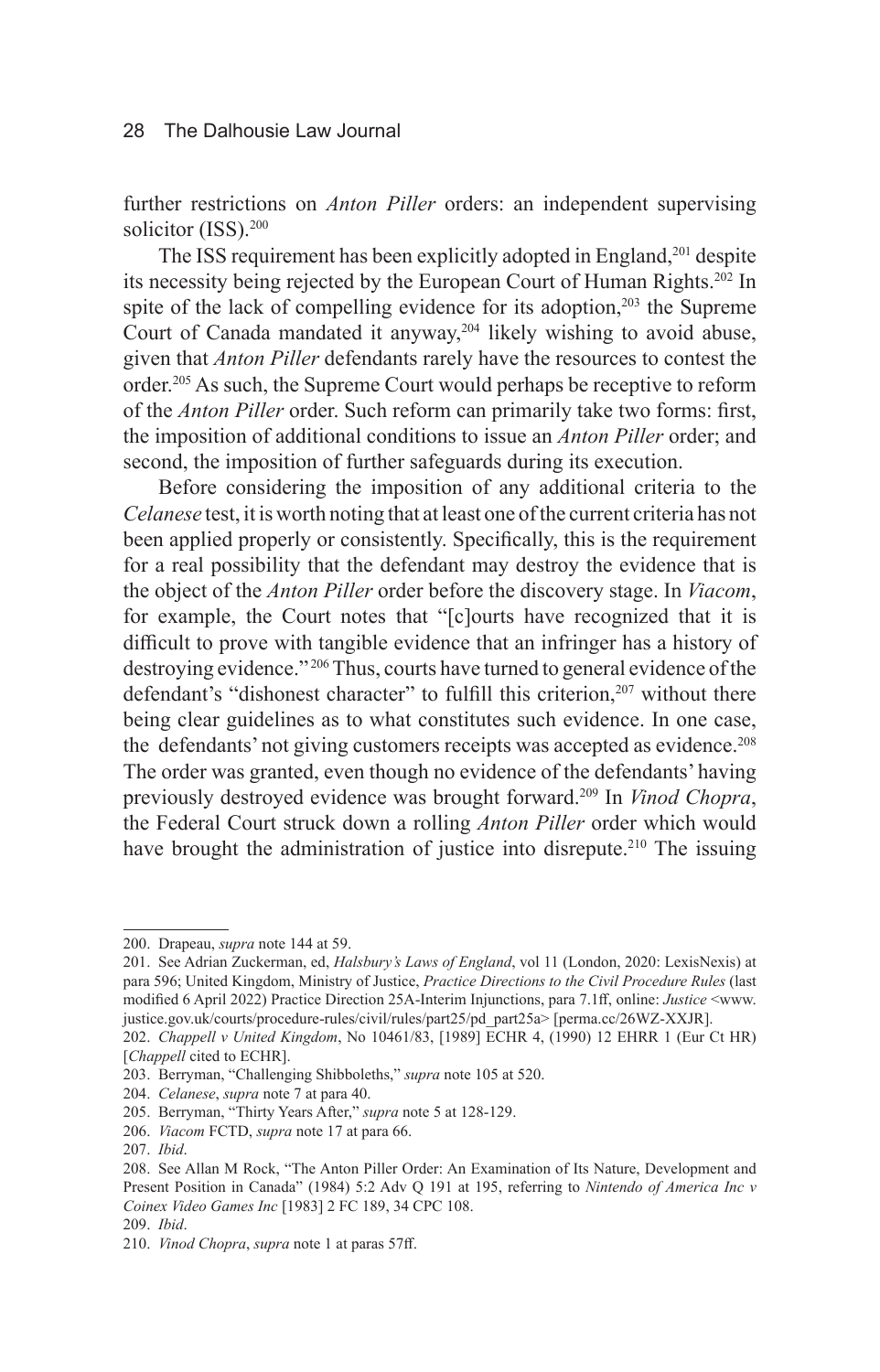Private Search and Seizure: The Constitutionality of 29 *Anton Piller* Orders in Canada

judge had considered this criterion fulfilled based on generalizations about the kinds of persons who destroy or conceal evidence, as well as hearsay.211

As such, one necessary reform of the *Anton Piller* order would be to outline stricter criteria for what kind of evidence would be necessary to discharge this prong of the *Celanese* test. For instance, Nathaniel Lipkus has recommended an 'adjusting scale' approach; per this approach, more or less stringent evidence of the defendant's dishonest character would be required, proportional to the fragility or concealability of the evidence targeted by the *Anton Piller* order.<sup>212</sup> In addition, it would perhaps be preferable for courts to give concrete examples of the sorts of evidence that would be necessary for each level of scrutiny. This could either be accomplished through a Supreme Court decision or, more likely, through revision or creation of model *Anton Piller* orders, which several Canadian courts already have.213 One year after *Vinod Chopra*, the Supreme Court ruled that past civil or criminal decisions could be used to prove the defendant's dishonest character.<sup>214</sup> While this served to indicate one kind of evidence that may be used, it did not provide a comprehensive list or set of guidelines to discharge this criterion.

Moreover, on top of the four *Celanese* criteria, there is an additional criterion mentioned in the jurisprudence and noted in doctrine.<sup>215</sup> This is the requirement that the inspection would do no real harm to the defendant or its case.216 In fact, this criterion is listed in the original *Anton Piller*  decision by Lord Denning,217 as noted by the Federal Court in *Netbored*. 218 As such, it could easily be integrated into the current test without much effort. Indeed, the Federal Court has already successfully applied it in

<sup>211.</sup> *Ibid* at paras 36-40.

<sup>212.</sup> Lipkus, *supra* note 19 at 516-518.

<sup>213.</sup> Though these model orders are not law, they could offer a point of reference for plaintiffs, defendants, and judges at different stages of the issuance, execution, and challenge process. See e.g. Commercial List Users' Committee of the Ontario Superior Court of Justice, "Precedent Order to Allow Entry and Search of Premises" (last visited 18 November 2020), online: *Ontario Courts* <www. ontariocourts.ca/scj/files/forms/com/anton-piller-order-EN.doc> [perma.cc/YN8H-YZQB]; Anton Piller Working Group, "Draft Model Order for Seizure and Safekeeping of Evidence" (last visited 18 November 2020), online (pdf): *Law Society of British Columbia* <www.lawsociety.bc.ca/Website/ media/Shared/docs/publications/notices/10-07-06\_antonpiller.pdf> [perma.cc/3BYN-ZHGL]. As noted in *Viacom* FCTD, *supra* note 17 at para 83, the Federal Court also has a model rolling *Anton Piller* order, which was drafted to be constitutional.

<sup>214.</sup> *Malik*, *supra* note 83.

<sup>215.</sup> Rock, *supra* note 208 at 197; *Netbored*, *supra* note 16 at para 40, 63-66. In *Netbored*, examples of real harm mentioned include the defendant going out of business, or the bad service of an *Anton Piller* order making an unflattering first impression of the justice system on a teenage girl (*ibid* at 63- 66).

<sup>216.</sup> Rock, *supra* note 208 at 198; *Netbored*, *supra* note 16 at para 40.

<sup>217.</sup> Rock, *supra* note 208 at 198.

<sup>218.</sup> *Supra* note 16 at para 40.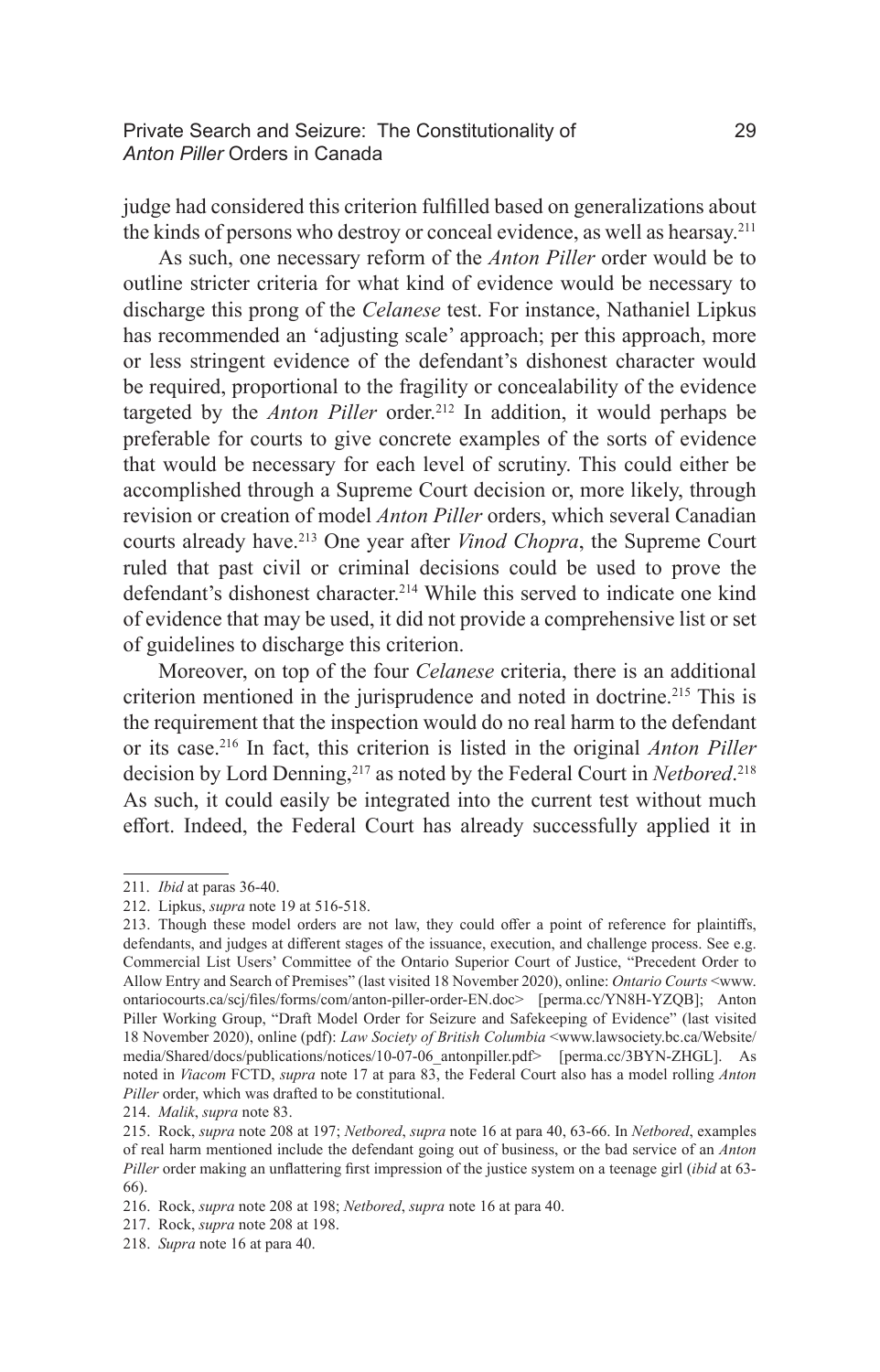*Netbored*, 219 while also mentioning it in *Vinod Chopra*. <sup>220</sup> Specifically, the Court in *Vinod Chopra* notes that the *Anton Piller* order should only be granted if "no real harm would be done" from the defendant's point of view,<sup>221</sup> thereby making this a requirement for an *Anton Piller* order of similar status to the four *Celanese* criteria. Thus, it would not only be easy for the Supreme Court to add this criterion to the *Celanese*  test, given its originating in the *Anton Piller* decision, but it could well be argued that its exclusion was erroneous. Interestingly, English courts have interpreted this criterion as the requirement that the order's likely harm to the defendant's business affairs not be disproportionate to the order's legitimate objective.222 Perhaps Canadian courts could follow this approach. To quantify it, a formula calculating and comparing the harm to the defendant's business as opposed to the damages the plaintiff would be awarded in a successful action could be devised.

In the same vein, courts have suggested that issuance of an *Anton Piller* order should be contingent on not bringing the administration of justice into disrepute. This idea was first aired in *Netbored*. 223 In that case, the plaintiff's attorneys served an *Anton Piller* order on a fifteenyear-old girl, who phoned her mother and told them to return in the afternoon; they never returned.<sup>224</sup> Justice Hughes lambasted the sort of impression that that event, which was likely the girl's first contact with the Canadian judiciary, must have left upon her, calling it "real harm."225 *Vinod Chopra* went on to cite *Netbored* and to explicitly formulate this as a requirement: "would the interests of justice be brought into disrepute?"<sup>226</sup> In fact, in that case, the *Anton Piller* order being reviewed was struck down for breaching this requirement due to the "careless, inadequate, or misleading" evidence it was founded upon.<sup>227</sup> Although this condition is not mentioned in the original *Anton Piller* decision, Lord Justice Shaw's concurring opinion raised an overriding concern for the executing party's

<sup>219.</sup> *Ibid* at paras 63-66.

<sup>220.</sup> *Supra* note 1 at para 24.

<sup>221.</sup> *Ibid* at para 8. In *Netbored*, *supra* note 16 "real harm" is construed as lasting harm to the defendant's legitimate interests or those of society at large, which must be evaluated from the defendant's perspective (*ibid* at 63-66). Of course, the use of legitimately seized evidence of the defendant's illegal activities would not be excluded by this criterion, given that the law could not possibly recognize a legitimate interest in concealing evidence of one's wrongdoing from the victim and the courts.

<sup>222.</sup> See *Indicii Salus Ltd v Chandrasekaran*, [2006] EWHC 521 (Ch) at para 85.

<sup>223.</sup> *Supra* note 16 at paras 63-66.

<sup>224.</sup> *Ibid*.

<sup>225.</sup> *Ibid*.

<sup>226.</sup> *Vinod Chopra*, *supra* note 1 at para 24.

<sup>227.</sup> *Ibid* at para 57.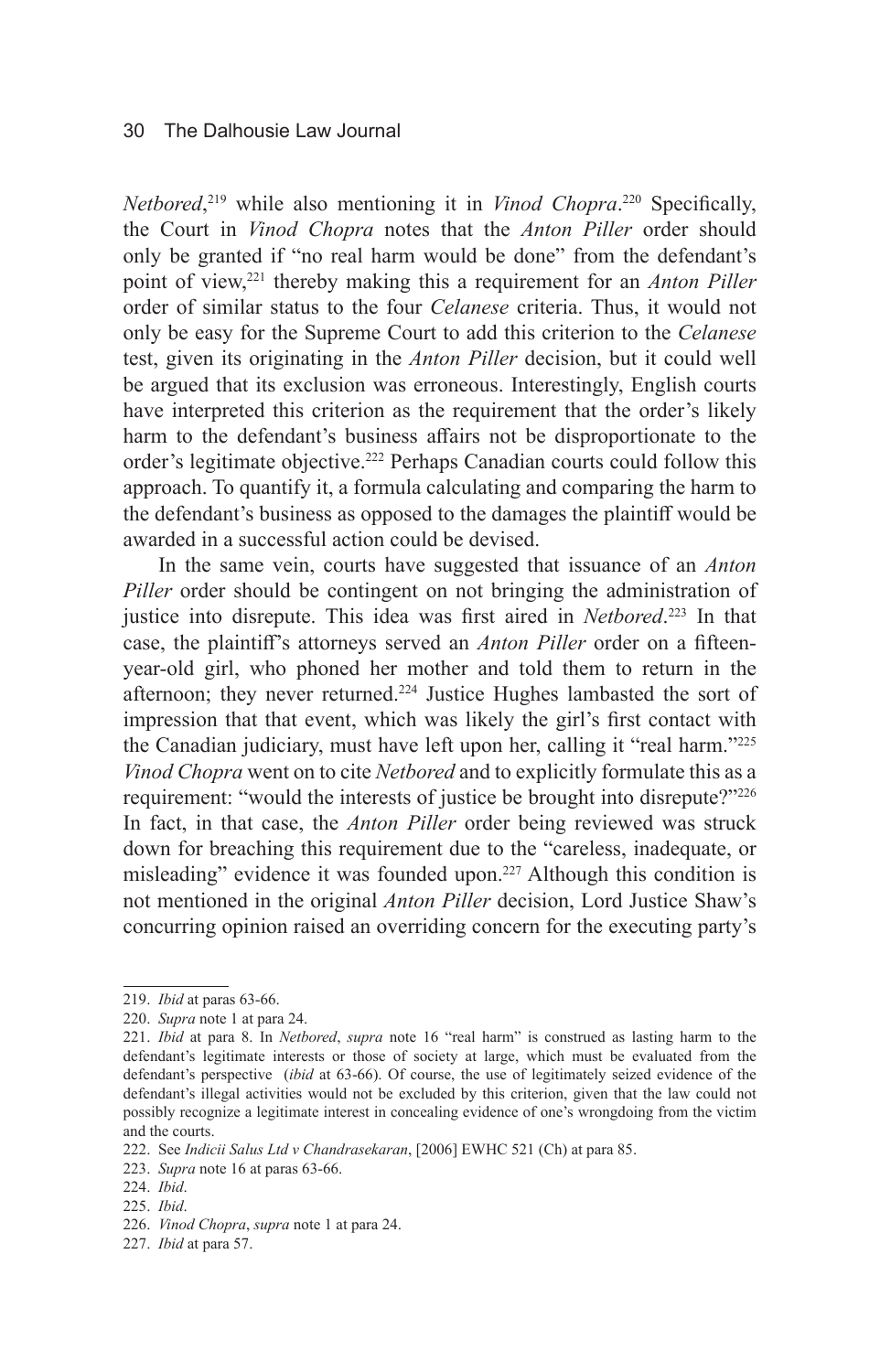# Private Search and Seizure: The Constitutionality of 31 *Anton Piller* Orders in Canada

duty to act with "prudence and caution."228 This could reflect the same attitude found in Justice Hughes' comments in *Netbored*. As such, a strong case could be made for the adoption of both requirements by the Supreme Court. Arguably, they have already been adopted by the Federal Court in *Netbored*, and explicitly confirmed in the post-*Celanese* decision of *Vinod Chopra*.

Interestingly, the Federal Court has also suggested specific criteria for the rolling *Anton Piller* order. As Mentioned in Part III, the rolling *Anton Piller* is of particular concern, given its lack of a definite defendant and specific premises. In *Club Monaco Inc v Woody World Discounts*, 229 the Federal Court imposed a series of additional considerations solely for rolling *Anton Piller* orders, including: (i) personal knowledge of the plaintiff's relation to the problem in the affidavit; (ii) particular proof of the specific infringements of the plaintiff's rights or interests; (iii) proof of multiple infringements; (iv) proof that the illegal activity justifies a pan-Canadian scope of application by transcending provincial boundaries; (v) tangible proof of infringement rather than mere assertions; and (vi) a demonstration of proper usage of the previous order when applying for a renewal.230 These requirements were cited and used in *Vinod Chopra*, as the case concerned a rolling *Anton Piller* order.231 Although *Club Monaco*  was a pre-*Celanese* decision, *Vinod Chopra* came after *Celanese*; as such, the Federal Court has arguably imposed a new set of conditions specific to rolling *Anton Piller* orders, which have yet to be examined by the Supreme Court. In Part III(c) a great power imbalance was noted between the transient vendors who are often the defendants of such orders and the major IP holders commonly seeking them. It was noted that this imbalance translates into a small number of contestations of rolling *Anton Piller* orders, despite their numerous defendants.232 As such, the imposition of stronger restrictions on this kind of order could do much to protect defendants' interests, if the rolling *Anton Piller* order is to persist in Canadian law. As also noted in Part III, this kind of order essentially operates as a unilateral seizure mechanism due to a lack of contestation; thereby, it would seem logical to require tangible proof of repeated violations that transcend the area of a single jurisdiction before granting such sweeping powers to a plaintiff ex parte.

<sup>228.</sup> See *Anton Piller*, *supra* note 2, Shaw LJ, concurring.

<sup>229.</sup> (1999), 45 CPC (4th), 2 CPR (4th) 436 (FCTD) [*Club Monaco* cited to CPC].

<sup>230.</sup> *Ibid* at para 7.

<sup>231.</sup> *Vinod Chopra*, *supra* note 1 at para 25.

<sup>232.</sup> Berryman, "Thirty Years After," *supra* note 5 at 129, 136-137.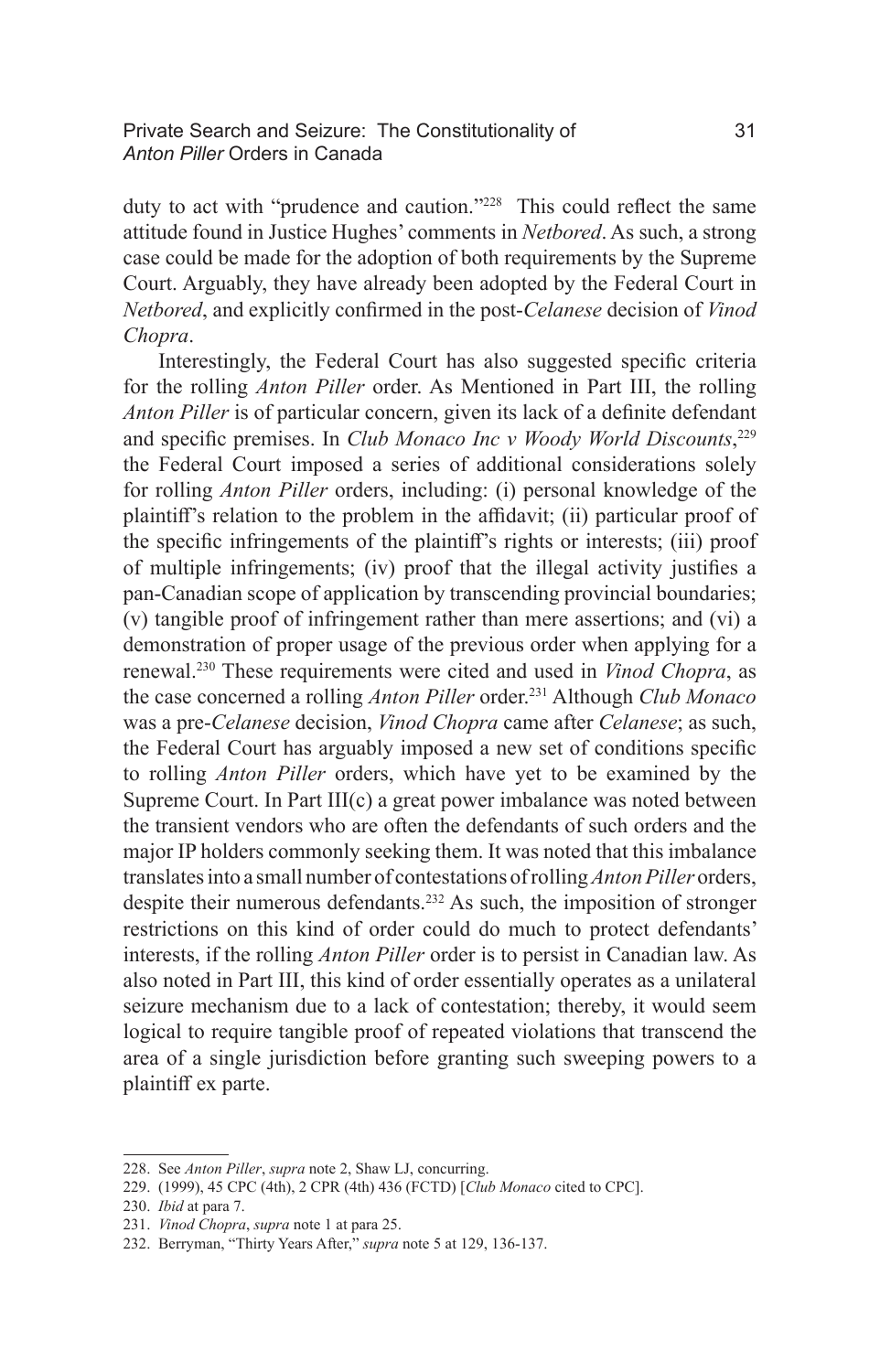# 2. *Imposition of additional safeguards on execution*

Beyond additional conditions put forth by courts themselves, doctrinal writers have also suggested modifications to the current execution framework, chiefly to protect the defendant's "privacy and liberty and the natural justice principle, audi alteram partem."233 Interestingly, those are the same heads under which the main constitutional challenges of the *Anton Piller* order have fallen; ultimately, if these interests can be safeguarded by the modification of the order rather than by its abolition, the ultimate goal would still be met. Despite the adoption of the ISS requirement by the Supreme Court,  $234$  it has been shown to have generally not had an effect.235 Instead, minimum experience requirements for the serving attorney have also been recommended.<sup>236</sup> The European Court of Human Rights relied partly on its faith in lawyers' professionalism to reject the ISS requirement,<sup>237</sup> so more experienced and professional lawyers could perhaps succeed where the ISS failed.

Likewise, permission to search the residence of a defendant could only be granted where direct evidence of wrongdoing there has been produced, the residence being otherwise explicitly excluded from the definition of the "premises" to be searched. This is already a practice of the Federal Court with respect to rolling *Anton Piller* orders,<sup>238</sup> but it could be extended to all orders. Such an approach would safeguard the privacy interest of defendants' homes, while putting to rest the fears behind section 8 challenges. It would also assuage the general public's concerns of being deprived of the right to exclude from their home to anyone but warrantcarrying police, concerns which were even noted by Lord Denning in the original *Anton Piller* case.239

The United Kingdom, as the original source of the *Anton Piller* order, is a potential source of inspiration for further reform. English courts have recently shown growing restraint and skepticism towards the order, driven by concern over the principle of audi alteram partem.<sup>240</sup> This is particularly pronounced in *Columbia Picture Industries Inc v Robinson*, 241 which imposes several new safeguards. Namely, *Anton Piller* orders should be drawn with the minimal necessary extent to seize and preserve

<sup>233.</sup> Lipkus, *supra* note 19 at 514.

<sup>234.</sup> *Celanese*, *supra* note 7 at para 40.

<sup>235.</sup> Berryman, "Challenging Shibboleths," *supra* note 105 at 520.

<sup>236.</sup> Sarah Lovick, "Pillers of Justice" (1992) 142:6542 New LJ 323.

<sup>237.</sup> *Chappell*, *supra* note 202 at paras 17, 61.

<sup>238.</sup> Lipkus, *supra* note 19 at 519-520.

<sup>239.</sup> *Supra* note 2.

<sup>240.</sup> Brown, *supra* note 126.

<sup>241.</sup> *Supra* note 126.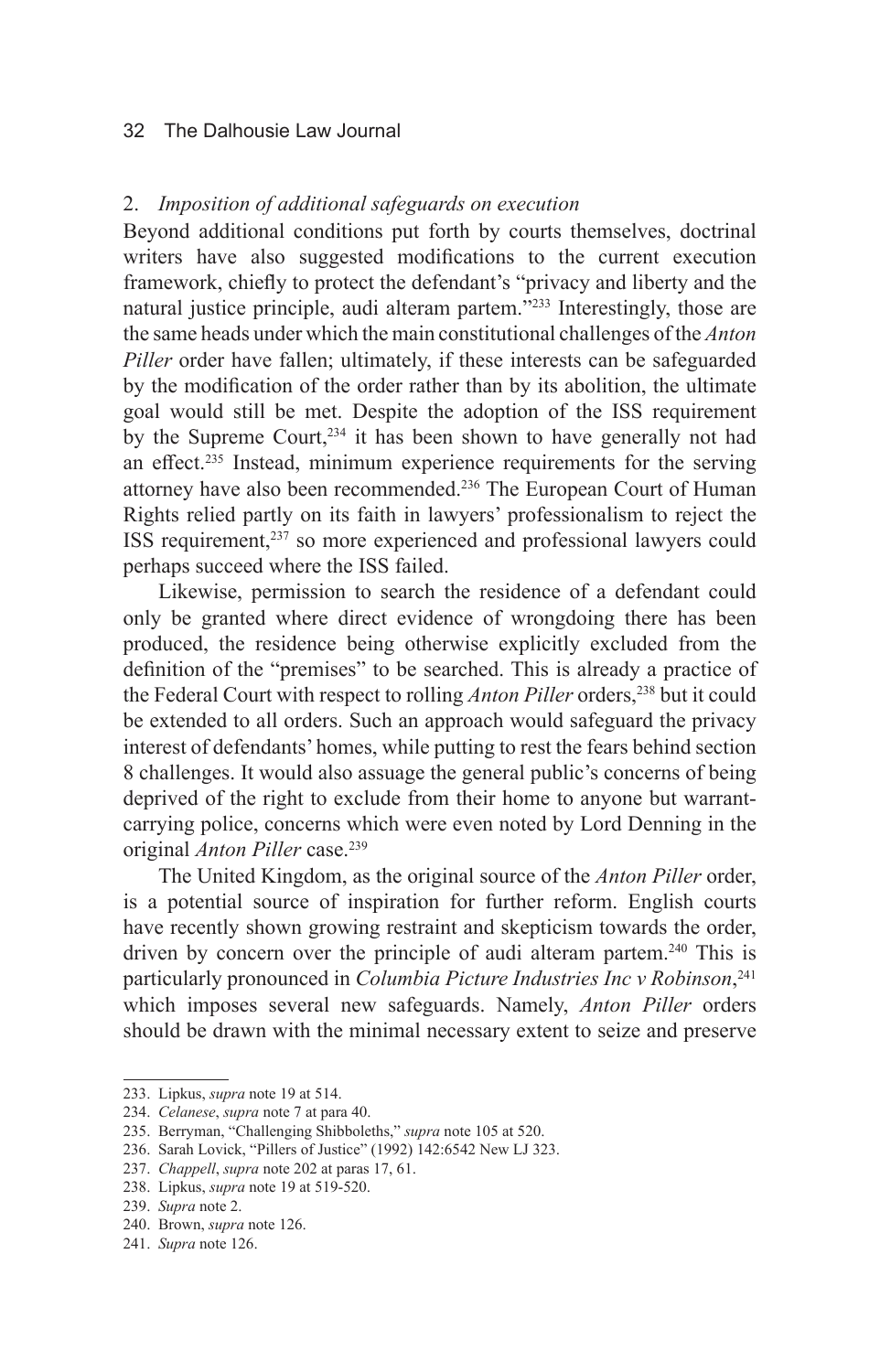Private Search and Seizure: The Constitutionality of 33 *Anton Piller* Orders in Canada

fragile or concealable evidence, to infringe the defendant's rights as little as possible.242 Moreover, a detailed record of seized items should be kept and only items covered by the order should be seized—in cases where it is difficult to determine whether material is covered by the order, it should be up to the judge and not the executing solicitor to decide.<sup>243</sup> To resolve the issue of the seizure of documents often depriving defendants of the means to make an effective defence, *Columbia Picture* suggests that seized items should be returned to the defendant as soon as possible:<sup>244</sup> particularly, items that are the object of a dispute between the parties (such as alleged illegal copies of films) should be returned before the trial.<sup>245</sup> Canadian courts have suggested dealing with this problem by allowing the defendant to keep or be provided with copies and samples of the seized goods.246 Currently, *Celanese* limits itself to allowing the defendant to inspect and verify the listed goods to be seized before they are removed from the premises.<sup>247</sup>

Other recommendations considered in Britain include minimal experience requirements for the serving attorney and an ISS (already discussed above), mandating the presence of women if a woman is likely to be alone on the premises, and requiring that searches be conducted during ordinary office hours on weekdays.<sup>248</sup> This last measure would enable defendants to seek brief legal advice before the order is executed; it is argued this should be a right that defendants should hold and be informed of by the serving solicitor.<sup>249</sup> This recommendation has been echoed by some model orders, citing developments in English law,<sup>250</sup> whereas others have not applied this recommendation as strictly.<sup>251</sup> Given that model orders are not binding sources of law, it is unclear how much they can do to effect this change.

Of course, one major issue arising with this last recommendation is that many defendants who lack the means to defend against an order

<sup>242.</sup> *Ibid* at para 8.

<sup>243.</sup> *Ibid*.

<sup>244.</sup> *Ibid*.

<sup>245.</sup> *Ibid*.

<sup>246.</sup> *Havana House*, *supra* note 125 at para 21.

<sup>247.</sup> Drapeau, *supra* note 144 at 61.

<sup>248.</sup> See Lovick, *supra* note 236.

<sup>249.</sup> *Ibid*.

<sup>250.</sup> See e.g. Ontario Superior Court of Justice, *supra* note 213 at para 5, citing *Universal Thermosensors Ltd v Hibben and Others*, [1992] 1 WLR 840 (Ch) at 860, [1992] 3 All ER 257 (UK Ch D).

<sup>251.</sup> See e.g. Law Society of British Columbia, *supra* note 213 at para 16 (where the model order generally requires that searches be conducted between 9:00 a.m. and 5:00 p.m., but it allows for searches before 9:00 a.m. in some circumstances).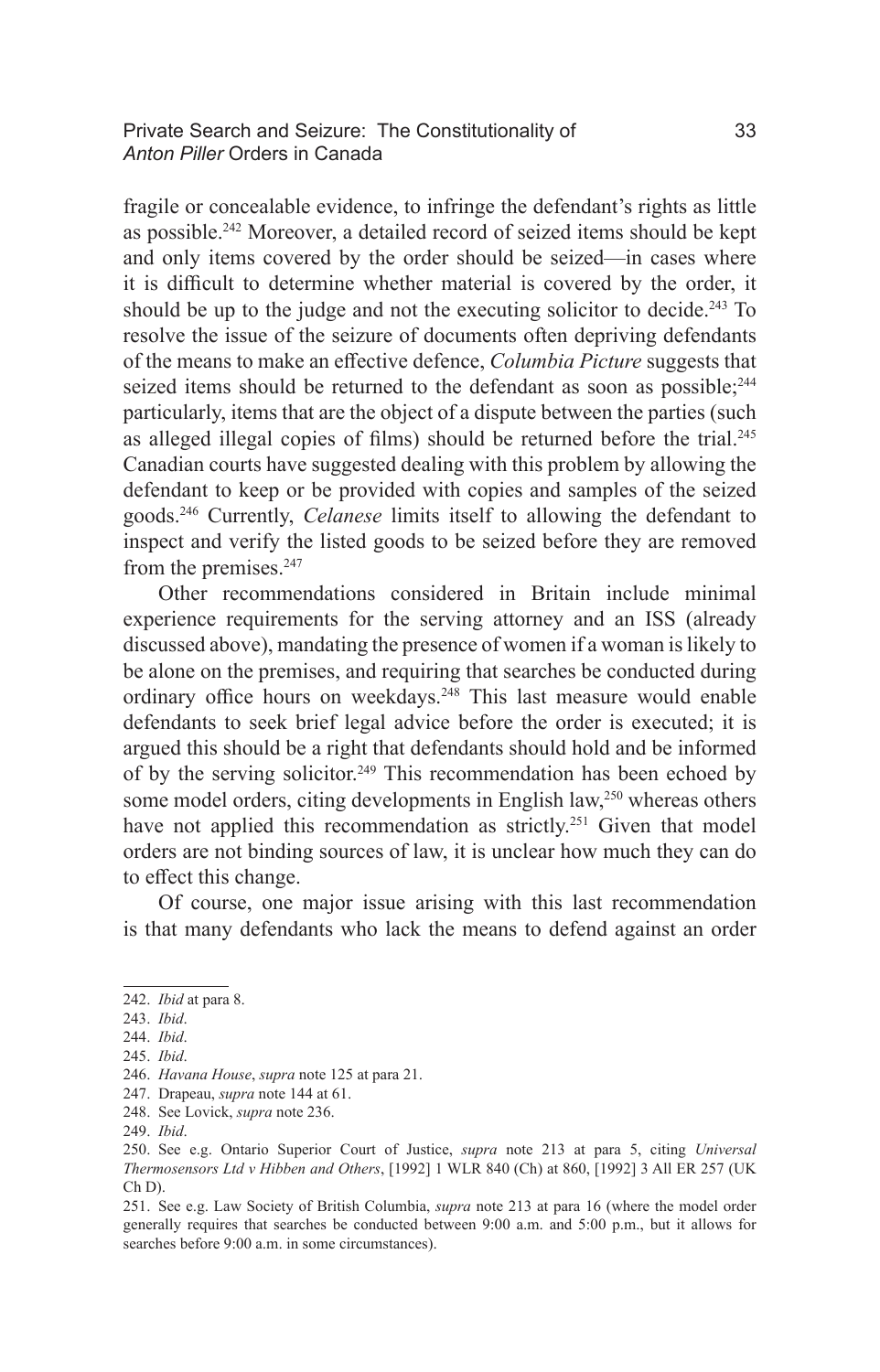may not be able to afford to exercise this right anyway. Nevertheless, such defendants could be somewhat aided if the order itself is at least explained to them clearly upon service. The Supreme Court has already mandated a plain language explanation.252 However, some authors have ventured further, suggesting that there should be a pre-written, courtapproved explanation given to the defendant.253 Given that it is unknown how many defendants choose not to challenge the order due to a lack of understanding,254 an explanation that the *Anton Piller* order is not final and can be contested should at the very least be included in such a document.

Furthermore, as many defendants lack the financial means to mount such a defence, $255$  a way should perhaps be devised to aid them. Currently, *Celanese* imposes undertakings on plaintiffs seeking *Anton Piller* orders in all cases, "[a]bsent unusual circumstances."256 Perhaps conditional fee arrangements could be undertaken between lawyers and defendants based on a certain percentage of these undertakings.<sup>257</sup> To facilitate this, the sum of the undertaking submitted should be made known to the defendant upon service. Moreover, legal aid hotlines could be set up to provide defendants with advice once the order is served but before it is executed; while legal aid is usually reserved for public law matters, the highly intrusive nature of *Anton Piller* orders, which resemble a search warrant,<sup>258</sup> and the possibility of imprisonment for failure to comply could justify such a measure. After all, *Anton Piller* orders commonly determine the outcome of the case "immediately,"259 meaning that legal aid would be most useful at the moment of service.

Courts could also use the already established practice of granting "interim" or "advance" costs. Essentially, this practice obliges the defendant to fund the plaintiff's litigation when the latter lacks the resources to do so. The current test for such costs is found in *British Columbia (Minister of Forests) v Okanagan Indian Band*, 260 and requires:

<sup>252.</sup> *Celanese*, *supra* note 7 at para 40; Drapeau, *supra* note 144 at 61; Lovick, *supra* note 236.

<sup>253.</sup> See e.g. Lipkus, *supra* note 19 at 520.

<sup>254.</sup> Berryman, "Thirty Years After," *supra* note 5 at 128-129; *Havana House*, *supra* note 125 at para 21.

<sup>255.</sup> Berryman, "Thirty Years After," *supra* note 5 at 128-129.

<sup>256.</sup> *Celanese*, *supra* note 7 at para 40.

<sup>257.</sup> Admittedly, it is nonetheless doubtful whether such undertakings would be large enough to cover a lawyer's fees, particularly given the impecunious nature of many *Anton Piller* defendants. For instance, the sum value of an itinerant vendor's seized wares may hardly suffice to entice a lawyer to take on their case.

<sup>258.</sup> *Malik*, *supra* note 83 at para 29.

<sup>259.</sup> Robert Smith, "The Mareva Injunction and Anton Piller Order: Practice and Precedents, Richard Ough" (1987) 137:6314 New LJ 649.

<sup>260.</sup> 2003 SCC 71.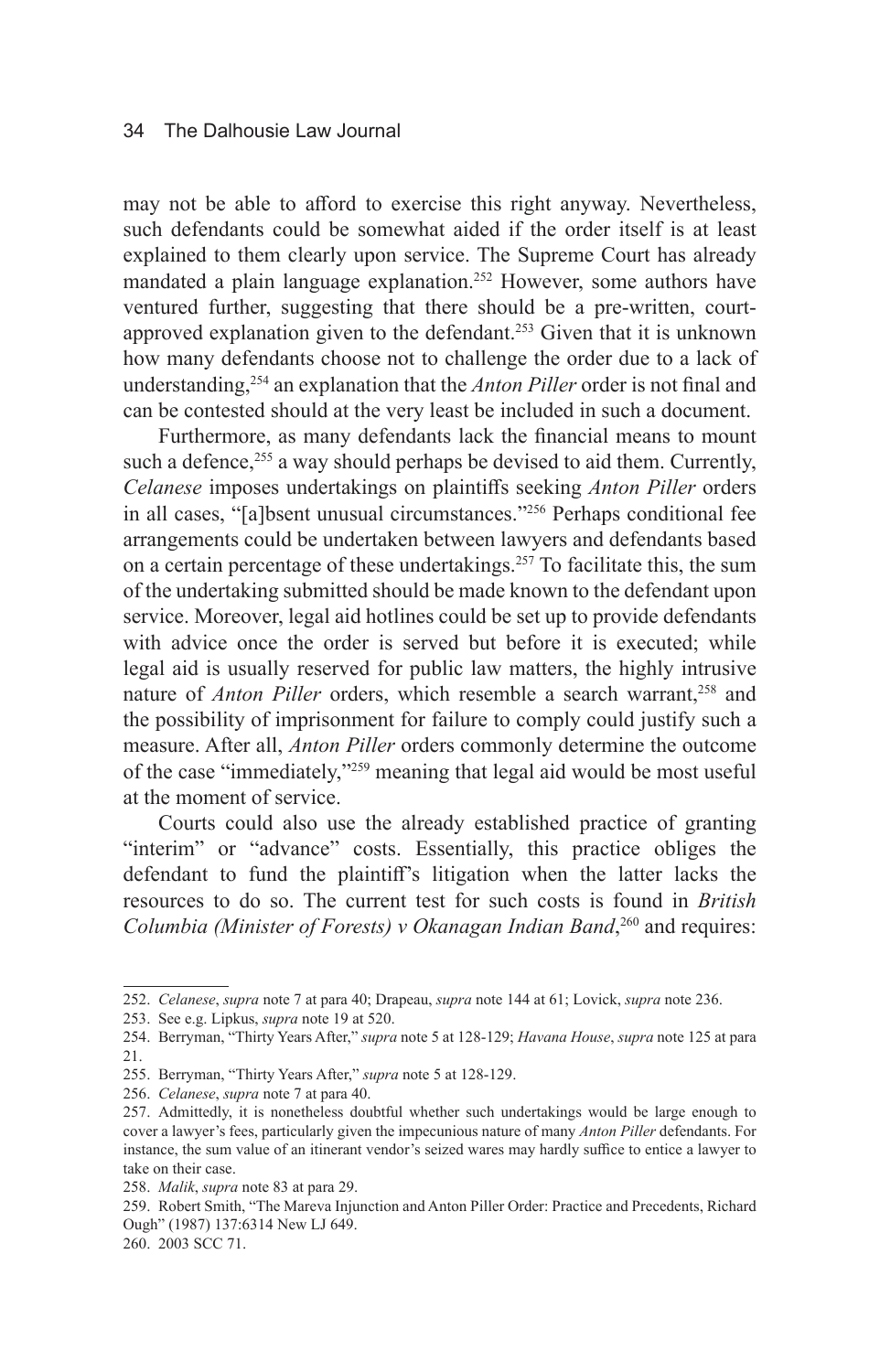Private Search and Seizure: The Constitutionality of 35 *Anton Piller* Orders in Canada

(i) an impecunious challenging party; (ii) a case with prima facie merit; and (iii) special circumstances, meaning a case that is in the public interest and whose issues have not been previously resolved.<sup>261</sup> Arguably, *Anton Piller* defendants are often impecunious,  $262$  satisfying condition (i); moreover, condition (ii) would operate to only admit meritorious challenges of *Anton Piller* orders, which must exist, as there are known instances of such orders being overturned.<sup>263</sup> With regard to criterion (iii), the lack of extensive jurisprudence on *Anton Piller* orders has been noted.<sup>264</sup> As such, there would be many questions that could be answered through such litigation, including, for example, many of the constitutional challenges examined in Parts II and III of this paper. Moreover, *Anton Piller* orders do arguably engage several important social interests, despite their private law context, these being defendant's "privacy and liberty and the natural justice principle, *audi alteram partem*."<sup>265</sup> Evidently, these interests are important enough to have been codified in sections 7, 8, 11(c) and 13 of the *Charter*. 266 As such, a good case could be made for the use of such costs to fund *Anton Piller* challenges.

Of course, assuming that defendants do obtain the funds necessary to challenge an *Anton Piller* order after the fact, they may run into a common problem facing those served with ex parte orders—namely, that the order may be reviewed by the same judge that originally issued it.<sup>267</sup> Though there are no rules requiring that the order be reviewed by the issuing judge,<sup>268</sup> it is nonetheless often the case that this happens, particularly because it is considered better practice by courts and lawyers alike.<sup>269</sup> As defendants might have a harder time convincing the issuing judge that their own order was unjust or unnecessary,<sup>270</sup> it might well be fairer for a new judge to be

<sup>261.</sup> *Ibid* at para 40.

<sup>262.</sup> Berryman, "Thirty Years After," *supra* note 5 at 136; CED, *supra* note 148 at § 270.

<sup>263.</sup> See e.g. *Vinod Chopra*, *supra* note 1 at para 57, where the Federal Court struck down a rolling *Anton Piller* order for violating multiple prongs of the *Celanese* test, *Netbored* requirements, and *Monaco Club* criteria, to the point of bringing the "interests of justice [...] into disrepute."

<sup>264.</sup> See Berryman, "Thirty Years After," *supra* note 5 at 129, 136.

<sup>265.</sup> Lipkus, *supra* note 19 at 514.

<sup>266.</sup> *Supra* note 21.

<sup>267.</sup> See *R v McKeon*, 7 WCB (2d) 193 at para 18, 1989 CarswellBC 142 (WL Can) (BCSC), citing *Wilson v The Queen*, [1983] 2 SCR 594 at 606–610, 4 DLR (4th) 577 (both cases are criminal in nature, but they state that the rule is identical in civil law).

<sup>268.</sup> See e.g. *Canadian Paraplegic Assn (Newfoundland & Labrador) Inc v Sparcott Engineering Ltd* (1997), 150 Nfld & PEIR 203, 71 ACWS (3d) 1053 (Nfld CA); *TNT Canada Inc v Canada (Director of Investigation & Research)*, [1995] 2 FC 544, 54 ACWS (3d) 249 (FCTD); *Assindia Sales Ltd v Alexander* (1979), [1980] 2 WWR 298, 16 BCLR 239 (BCSC) [*Assindia Sales* cited to WWR].

<sup>269.</sup> *See Gulf Islands Navigation v SIU, Canadian District* (1959), 27 WWR 652, 18 DLR (2d) 216 (BCSC).

<sup>270.</sup> This is not to suggest by any means that judges would *never* be willing to set aside their own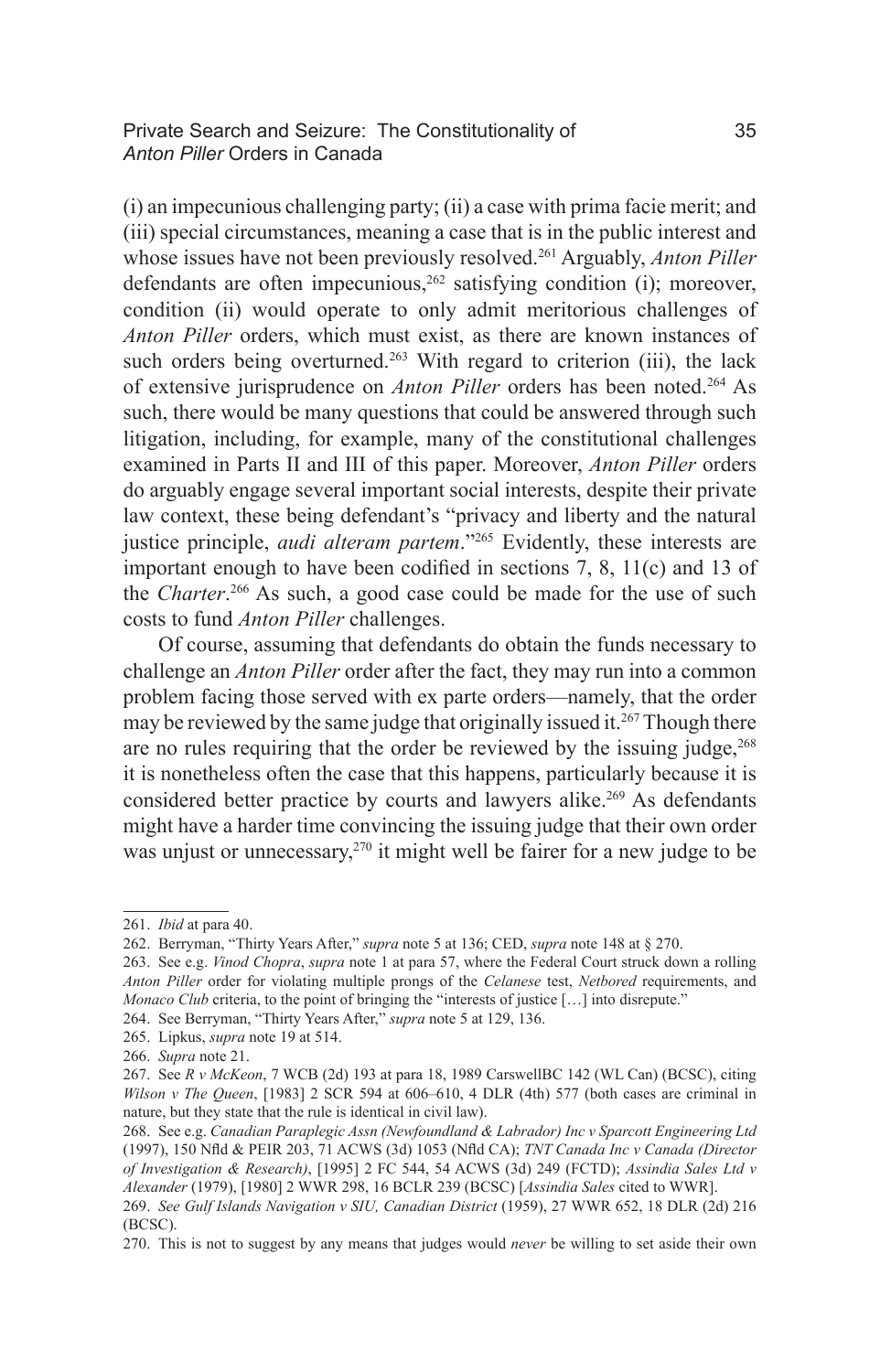required to review the order after it has been served and executed. This could likely be achieved through legislative reform, as current rules allow any judge of the court that issued the order, including the issuing judge, to review it.271 Amending these rules would give defendants more of a fighting chance in reversing *Anton Piller* orders.

In the same vein, a final safeguard on the execution of *Anton Piller*  orders could be their codification through provincial and federal legislation. The United States has already enshrined its equivalent of the *Anton Piller*  order in the *Federal Rules of Procedure*. 272 However, this has not been done in the spirit of reform, but merely because the *Anton Piller* order did not exist in English law at the time of American Independence, and was therefore not integrated into US law by the *Judiciary Act of 1789*. 273 Instead, the United Kingdom has taken the lead with the *Civil Procedure Act 1997*. 274 Apart from codifying the *Anton Piller* order as is, legislation has also served to reform the order; for instance, though the UK *Act*  overturned *Rank Film* to allow compelled testimony,<sup>275</sup> other statutes have precluded the use of evidence obtained through such testimony for related proceedings that could result in a penalty, to respect the privilege against self incrimination.<sup>276</sup> Arguably, this operates to dispel concerns regarding self-incrimination, which would resolve the issues raised by section 11(c) and 13 challenges in Canada. There is no reason why any of the reforms proposed in this paper could not be enacted through legislation, rather than waiting for gradual judicial reform. Indeed, given the aforementioned scarcity of appellate challenges, this might be the best means to reform the order.

Such legislation might, for instance, be used to mandate punitive damages in case an *Anton Piller* order is overturned. This could either be justified through the extreme intrusion into a party's life and rights that such an order entails, $277$  or through the abuse of process that an unwarranted *Anton Piller* order could be argued to constitute,<sup>278</sup> given that

orders where this is fair—see e.g. *Secure Resources Inc v Wilson*, 2021 ABQB 744 for a recent case where Lema J of the Alberta Court of Queen's Bench set aside his own *Anton Piller* order. However, it would stand to reason that a judge, having already concluded that an order ought to be granted, would have a harder time changing their mind after the fact.

<sup>271.</sup> See *Supreme Court Rules*, BC Reg 221/90, r 44(8); *Assindia Sales*, *supra* note 268 at para 8ff.

<sup>272.</sup> *Supra* note 112, Rule 64. For ex parte orders, see also Rule 47(c) (*ibid)*.

<sup>273.</sup> See Lipkus, supra note 19 at 493ff and text accompanying note 111.

<sup>274.</sup> *Supra* note 174, s 7.

<sup>275.</sup> *Ibid*, s 7(5)(a).

<sup>276.</sup> See e.g. *Senior Courts Act, supra* note 176, s 72.

<sup>277.</sup> See e.g. *Imperial Tobacco Canada ltée c Conseil québécois sur le tabac et la santé*, 2019 QCCA

<sup>358 (</sup>where the court examined rights violations in its punitive damages analysis).

<sup>278.</sup> See e.g. *Thériault-Martel c Savoie*, 2014 QCCS 3937 (where the court awarded punitive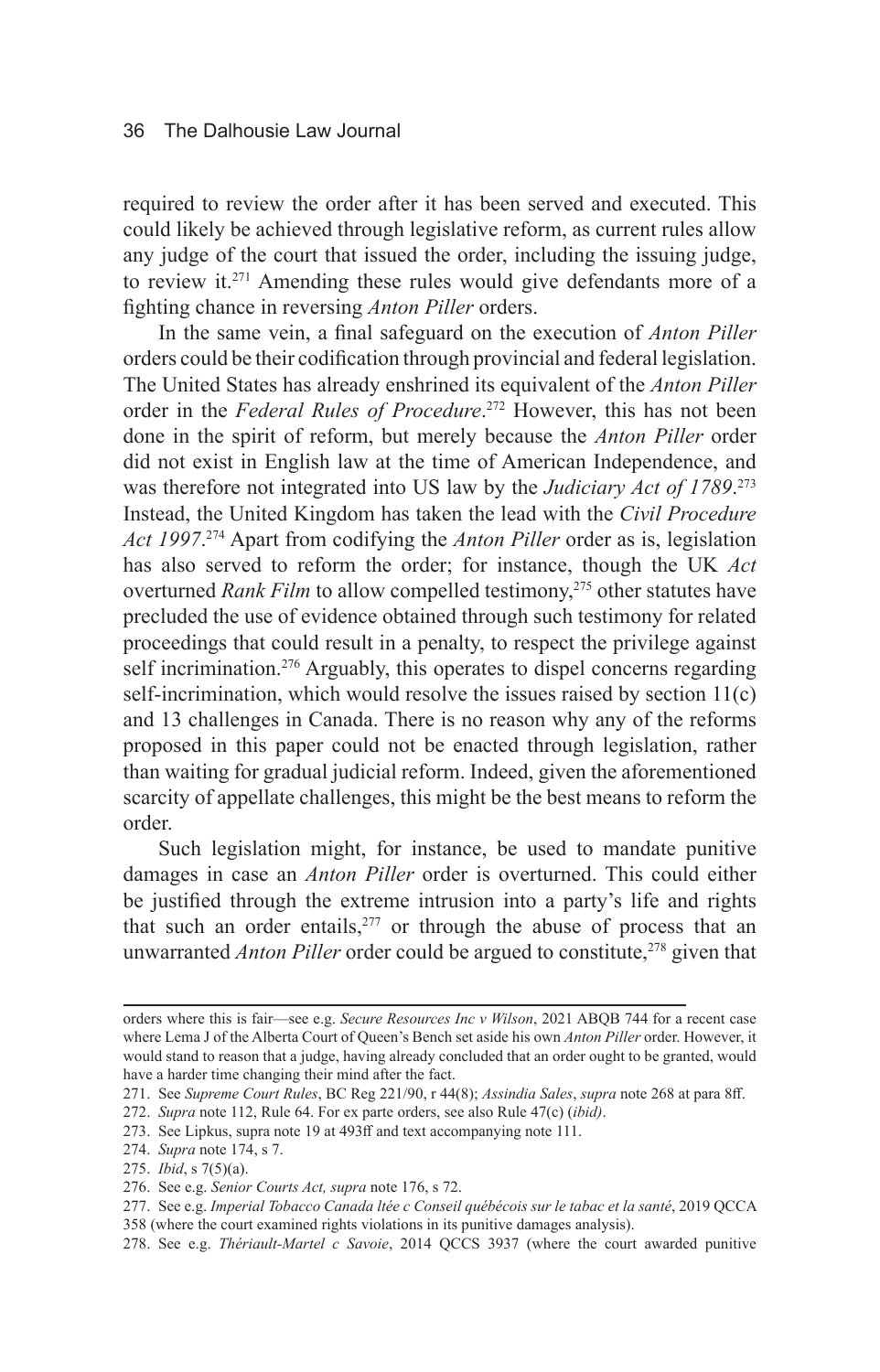# Private Search and Seizure: The Constitutionality of 37 *Anton Piller* Orders in Canada

it is meant to be an extraordinary remedy used sparingly.<sup>279</sup> Alternatively, if an *Anton Piller* order is overturned, the party that sought it could be barred from seeking such orders anew without special leave of the court, as is currently the case for vexatious litigants.280 Hopefully, such measures would discourage plaintiffs from applying for *Anton Piller* orders carelessly due to their confidence that the defendant likely will not seek to overturn the order, thereby limiting the ever-expanding use of such orders. The measures proposed would also shift some of the order's cost to the plaintiff, further discouraging its inconsiderate use.

# *Conclusion*

Forty-five years after the *Anton Piller* order's creation, and fourteen years after its importation into Canadian law, the once-extraordinary remedy has now grown into a mature and well-entrenched part Canada's procedural law; so much so, in fact, that the Canadian judiciary has seen fit to innovate upon the order, creating its uniquely Canadian "rolling" or "John Doe" variant. Despite the *Anton Piller* order's apparent engagement or even outright infringement of several *Charter* rights, such as the protection against unreasonable search and seizure, the protection against unjustified infringement of one's liberty interest, and the right to not testify in one's own prosecution, the order has withstood all *Charter* challenges so far, and seems likely to do the same with any future challenges. Challenges of the order alleging that it is ultra vires the courts or in contravention of the principle of audi alteram partem, though perhaps more meritorious, are also unlikely to find acceptance in a judiciary that has shown considerable deference to *Anton Piller* orders. The same can be said of rolling *Anton Piller* orders in particular, despite their being even more draconian. Therefore, the best remedy for the *Anton Piller* order's infringement of defendants' rights and interests would be its reform, which would consist of imposing additional conditions for its issuance and further safeguards upon its execution. Several potential paths of reform exist, including the importation of British reforms, the application of doctrinal recommendations, or even the repurposing or mimicking of existing procedural safeguards in other areas of Canadian law. Such measures can address many of the concerns surrounding the order to a large degree; however, given the sparse jurisprudence surrounding these

damages for abuse of process).

<sup>279.</sup> See *Anton Piller*, *supra* note 2; *Celanese*, *supra* note 7 at para 1.

<sup>280.</sup> See generally CCP, *supra* note 89, c 3(2), art 55; *Productions Pixcom inc c Fabrikant*, 2005 QCCA 703; *Courts of Justice Act*, RSO 1990, c C.43, s 140; *Rules of Civil Procedure*, RRO 1990, Reg 194, r 25.11.